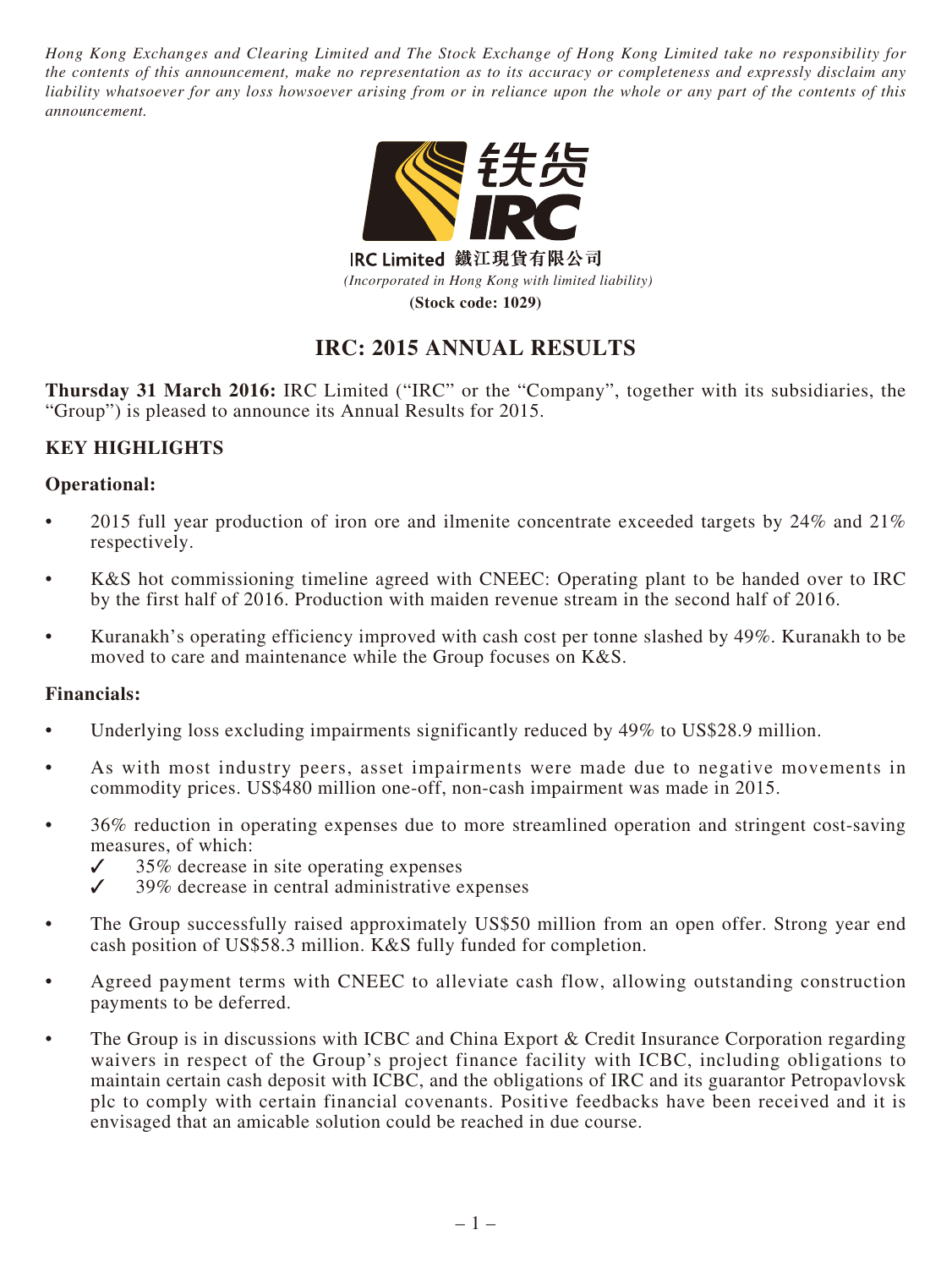*Commenting on the results, Yury Makarov, Chief Executive Officer of IRC said, "2015 was a difficult year for the commodity market, and the iron ore industry is no exception. During the year, we felt the pressure brought by macro-economic downturn and structural adjustment of our industry. The benchmark price for 62% iron ore content delivery to China fell by 43% year-on-year from an average of US\$97 per tonne in 2014 to US\$55 per tonne in 2015.*

*We reacted swiftly to the changes in the macro environment, since 2014 we implemented a series of costcutting measures, together with optimising operational efficiency to the leanest level. We are pleased to report that we have successfully improved our underlying performance, with net loss for the year excluding impairment reduced by 49% to US\$28.9 million.*

*2016 will be a transformational year for the Group as the commercial production of K&S commences. In the coming weeks, we will be announcing the hot commissioning of the Second Stage of the Crushing and Screening Plant, and the Main Processing Plant to follow. Based on latest reassurance from CNEEC, the operational plant will be completed by the first half of 2016. K&S is an attractive iron ore project even in current versatile market. When producing in full capacity, it will be able to yield 65.8% Fe grading iron ore concentrate delivered to the Chinese border at a cash cost per tonne of c.US\$35. K&S is not only a game changer for IRC but is also significant to the Russian Far East region as demonstrated by the recent site visit of Mr. Yury Trutnev, the Deputy Prime Minister of Russia and Presidential Envoy to the Far Eastern Federal District. We look forward to bringing this world class mine into operation.*

*While we are waiting to celebrate the hot commissioning of K&S, we are actively taking steps to alleviate the Group's cash flow. CNEEC agreed to payment terms that will ease our cash flow, allowing outstanding construction payments to be paid at a later time. These supports significantly strengthened our balance sheet on the critical stage of K&S being moved into hot commissioning.*

*Lastly, we would like to thank our team, especially the Kuranakh operation team, for their hard work during the year, and we wish to extend our gratitude to our shareholders, for your patience and ongoing support in IRC.*

A teleconference call to discuss the results will be held today at 09h00 Hong Kong time. The number is +852 2112 1700, the passcode is 1635531#. A replay of the conference call will be available at www.ircgroup.com.hk tomorrow (1 April 2016). Presentation slides are available www.ircgroup.com.hk.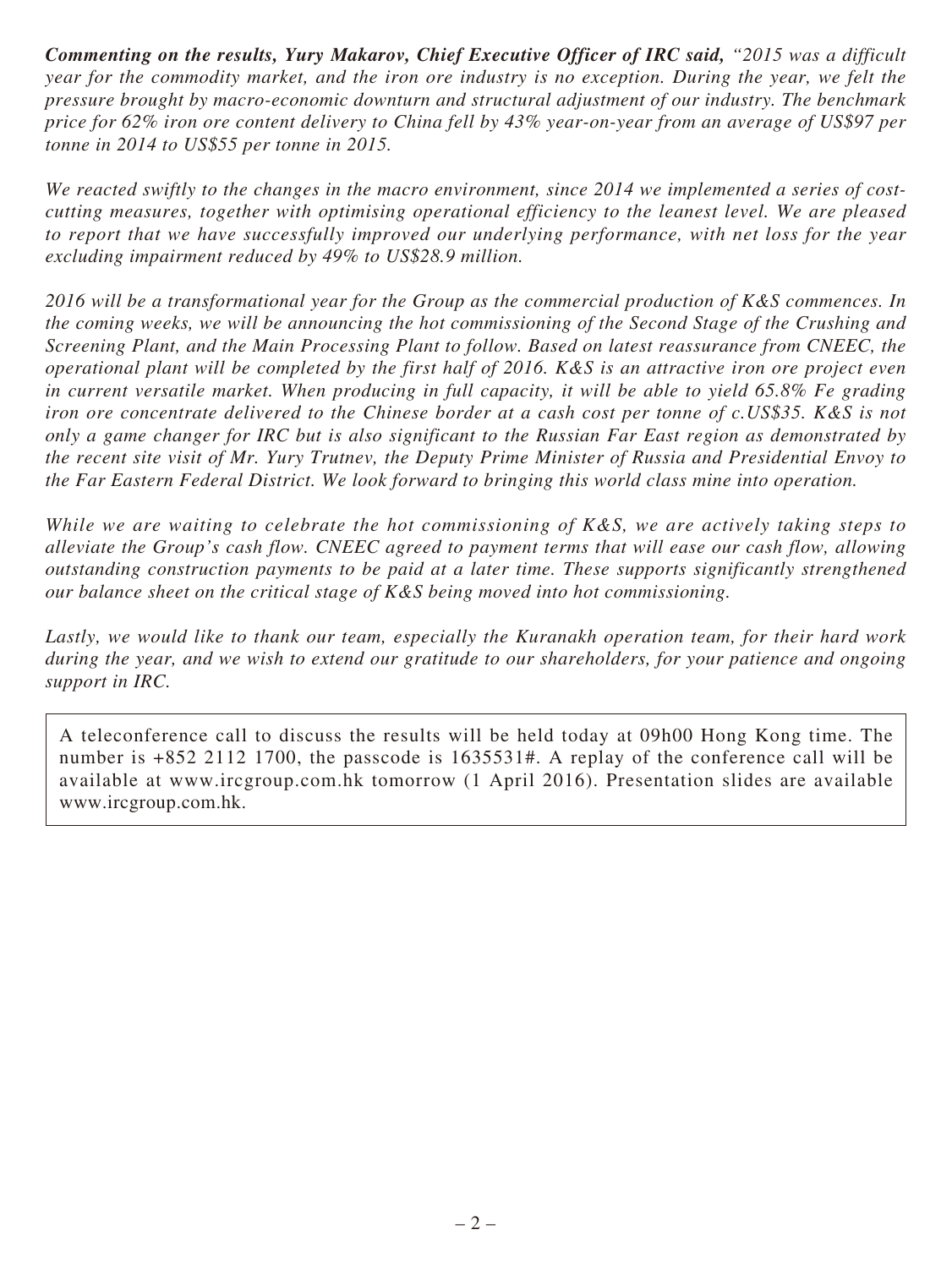The Board of Directors of IRC Limited is pleased to announce the audited results of the Company and its subsidiaries (collectively referred to as the "Group") for the year ended 31 December 2015, which have been reviewed by the Company's Audit Committee, comprising of independent non-executive directors.

# **2015 CONSOLIDATED FINANCIAL STATEMENTS**

## **CONSOLIDATED STATEMENT OF PROFIT OR LOSS**

*For the Year Ended 31 December 2015*

|                                                |                       | 2015            | 2014       |
|------------------------------------------------|-----------------------|-----------------|------------|
|                                                | <b>Notes</b>          | <b>US\$'000</b> | US\$'000   |
| Revenue                                        | $\sqrt{2}$            | 81,910          | 122,414    |
| Operating expenses                             | 6                     | (106, 056)      | (164, 750) |
| Impairment charges                             | $\overline{7}$        | (480, 050)      | (260, 828) |
|                                                |                       | (504, 196)      | (303, 164) |
| Share of results of a joint venture            |                       | 1               | 2,900      |
|                                                |                       | (504, 195)      | (300, 264) |
| Other gains and losses and other expenses      | $\boldsymbol{\delta}$ | (4,389)         | (10, 170)  |
| Financial income                               | 9                     | 1,458           | 1,667      |
| Financial expenses                             | 10                    | (1,872)         | (2,543)    |
| Loss before taxation                           |                       | (508,998)       | (311,310)  |
| Taxation expense                               | 11                    | (247)           | (6,020)    |
| Loss for the year                              |                       | (509, 245)      | (317, 330) |
| Loss for the year attributable to:             |                       |                 |            |
| Owners of the Company                          |                       | (508, 969)      | (317, 644) |
| Non-controlling interests                      |                       | (276)           | 314        |
|                                                |                       | (509, 245)      | (317, 330) |
|                                                |                       |                 | (restated) |
| Loss per share (US cents)<br>Basic and diluted | 13                    | (9.48)          | (6.59)     |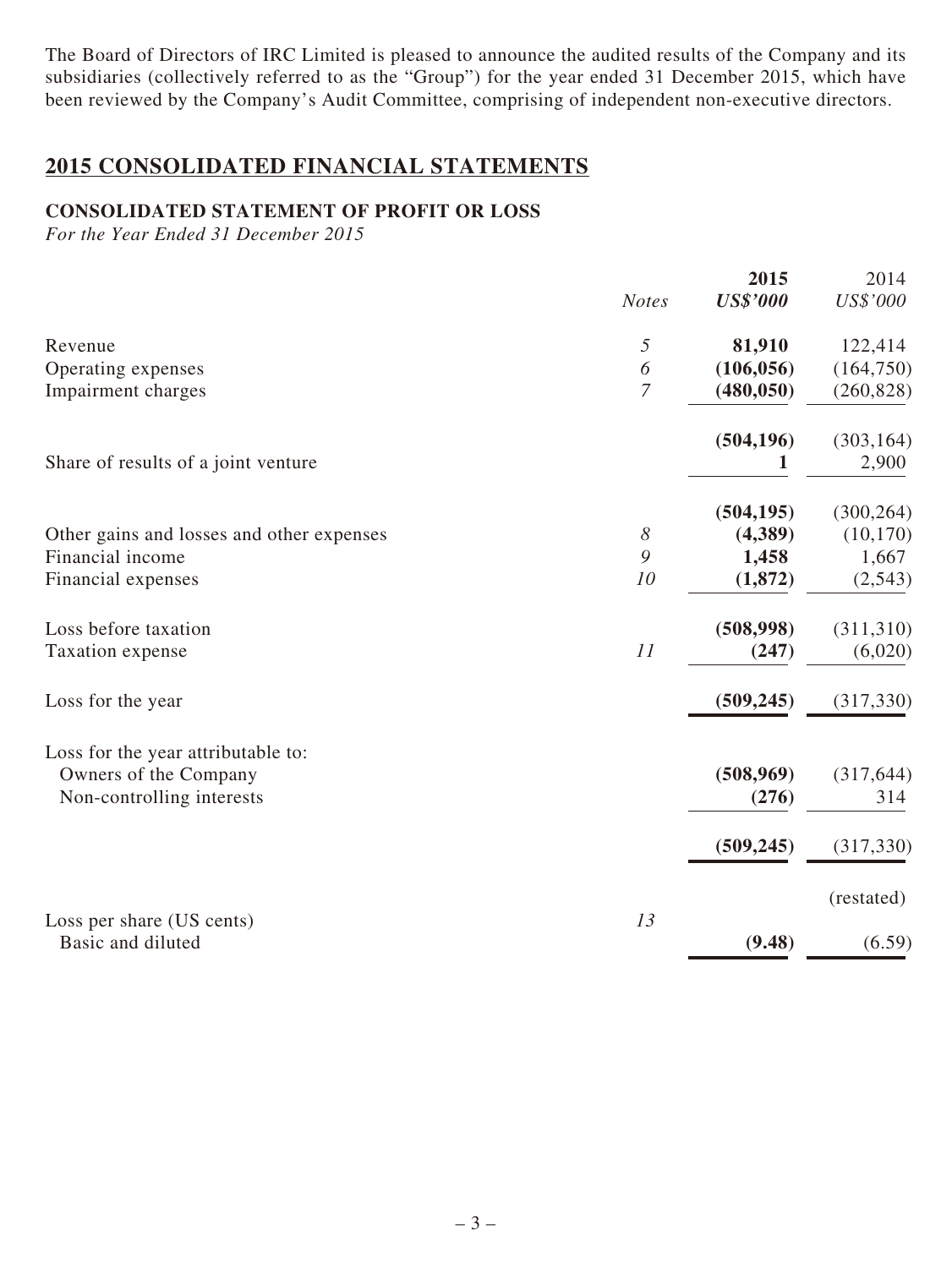## **CONSOLIDATED STATEMENT OF PROFIT OR LOSS AND OTHER COMPREHENSIVE INCOME**

*For the Year Ended 31 December 2015*

| 2015            | 2014       |
|-----------------|------------|
| <b>US\$'000</b> | US\$'000   |
| (509, 245)      | (317, 330) |
|                 |            |
|                 |            |
| (2,345)         | (7, 974)   |
| (511, 590)      | (325, 304) |
|                 |            |
| (510, 730)      | (323, 458) |
| (860)           | (1,846)    |
| (511, 590)      | (325, 304) |
|                 |            |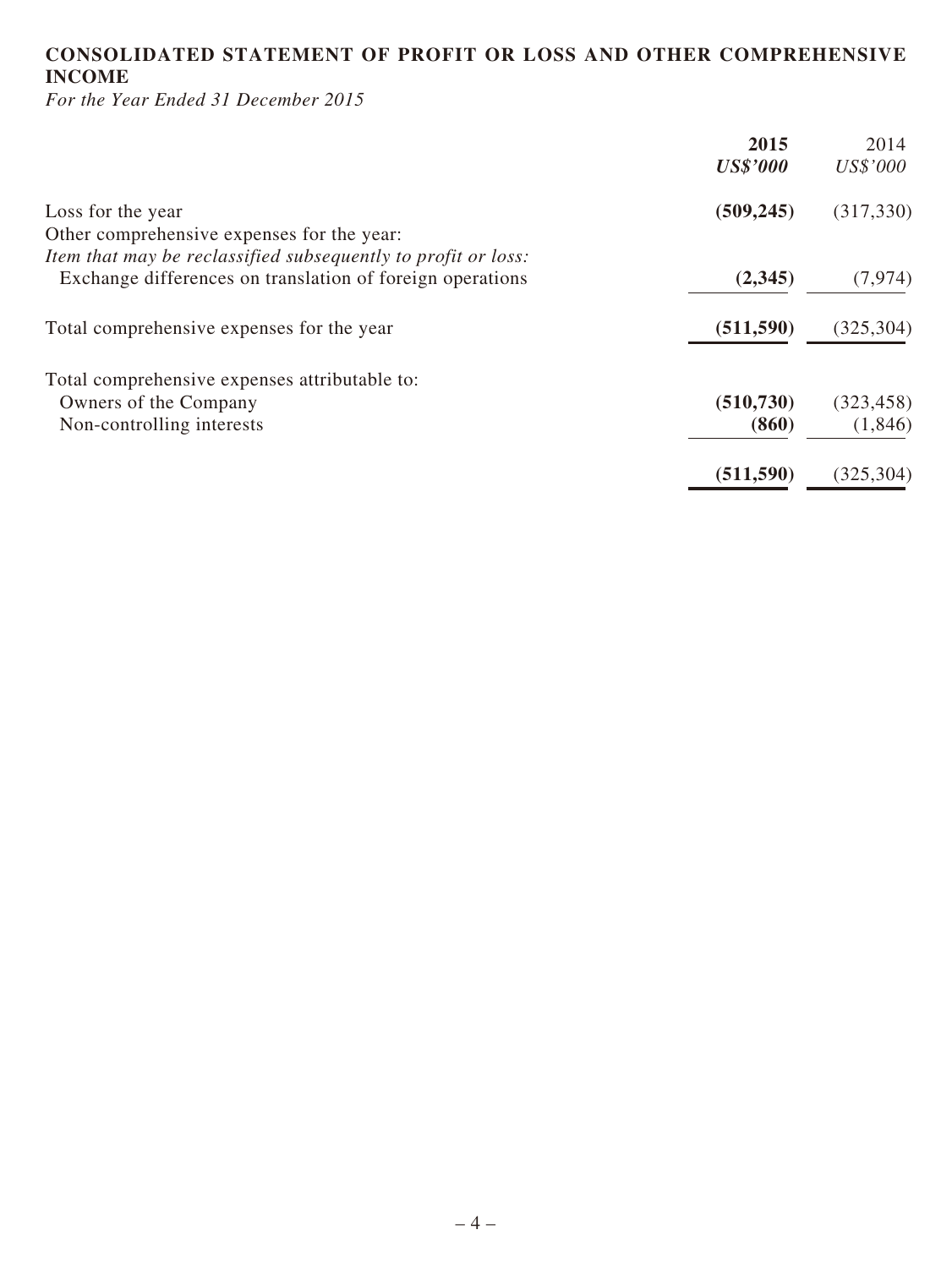## **CONSOLIDATED STATEMENT OF FINANCIAL POSITION**

*At 31 December 2015*

|                                                |              | 2015            | 2014       |
|------------------------------------------------|--------------|-----------------|------------|
|                                                | <b>Notes</b> | <b>US\$'000</b> | US\$'000   |
| <b>NON-CURRENT ASSETS</b>                      |              |                 |            |
| Exploration and evaluation assets              | 14           | 18,603          | 54,790     |
| Property, plant and equipment                  | 15           | 199,714         | 462,860    |
| Interest in a joint venture                    |              |                 | 7,294      |
| Other non-current assets                       | 16           | 89,017          | 199,123    |
| Restricted bank deposit                        | 22           | 2,119           | 27,250     |
|                                                |              |                 |            |
|                                                |              | 309,453         | 751,317    |
| <b>CURRENT ASSETS</b>                          |              |                 |            |
| Inventories                                    | 17           | 29,575          | 49,178     |
| Trade and other receivables                    | 18           | 25,463          | 25,993     |
| Time deposits                                  | 19           | 6,960           | 2,700      |
| Cash and cash equivalents                      | 20           | 49,184          | 45,040     |
|                                                |              | 111,182         | 122,911    |
|                                                |              |                 |            |
| <b>TOTAL ASSETS</b>                            |              | 420,635         | 874,228    |
| <b>CURRENT LIABILITIES</b>                     |              |                 |            |
| Trade and other payables                       | 21           | (18, 032)       | (14,800)   |
| Current income tax payable                     |              | (366)           | (478)      |
| Bank borrowings — due within one year          | 22           | (53,050)        | (63,500)   |
|                                                |              | (71, 448)       | (78, 778)  |
|                                                |              |                 |            |
| <b>NET CURRENT ASSETS</b>                      |              | 39,734          | 44,133     |
| TOTAL ASSETS LESS CURRENT LIABILITIES          |              | 349,187         | 795,450    |
|                                                |              |                 |            |
| <b>NON-CURRENT LIABILITIES</b>                 |              |                 |            |
| Deferred tax liabilities                       |              | (6,324)         | (6, 471)   |
| Provision for close down and restoration costs |              | (6, 449)        | (4,022)    |
| Bank borrowings — due more than one year       | 22           | (215, 238)      | (205, 052) |
|                                                |              | (228, 011)      | (215, 545) |
|                                                |              |                 |            |
| <b>TOTAL LIABILITIES</b>                       |              | (299, 459)      | (294, 323) |
| <b>NET ASSETS</b>                              |              | 121,176         | 579,905    |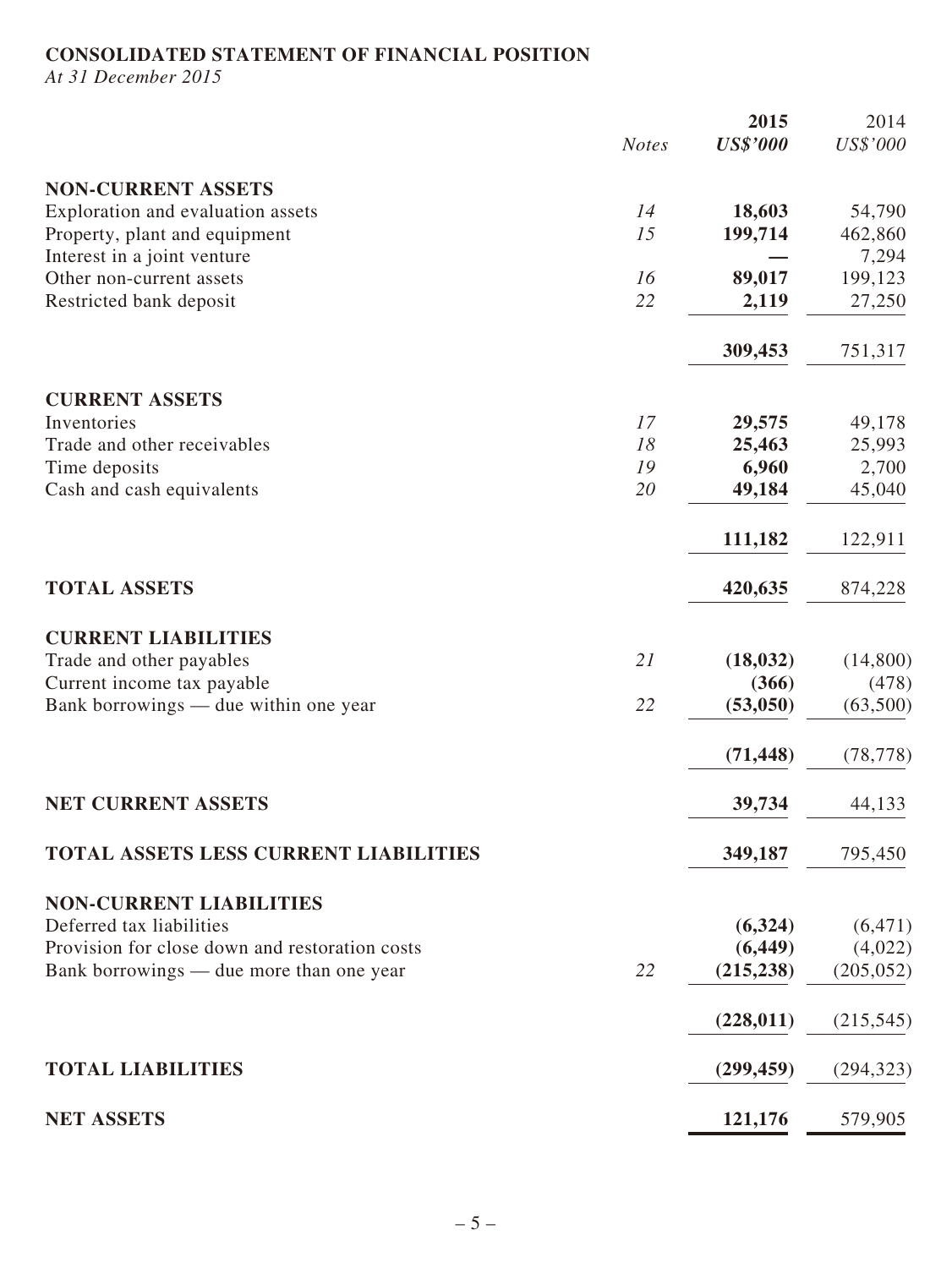|                                              |             | 2015            | 2014       |
|----------------------------------------------|-------------|-----------------|------------|
|                                              | <b>Note</b> | <b>US\$'000</b> | US\$'000   |
| <b>CAPITAL AND RESERVES</b>                  |             |                 |            |
| Share capital                                | 23          | 1,260,665       | 1,211,231  |
| Treasury shares                              |             |                 | (11,986)   |
| Capital reserve                              |             | 17,984          | 17,984     |
| Reserves                                     |             | 1,967           | 11,752     |
| <b>Accumulated losses</b>                    |             | (1,160,915)     | (651, 946) |
| EQUITY ATTRIBUTABLE TO OWNERS OF THE COMPANY |             | 119,701         | 577,035    |
| <b>NON-CONTROLLING INTERESTS</b>             |             | 1,475           | 2,870      |
| <b>TOTAL EQUITY</b>                          |             | 121,176         | 579,905    |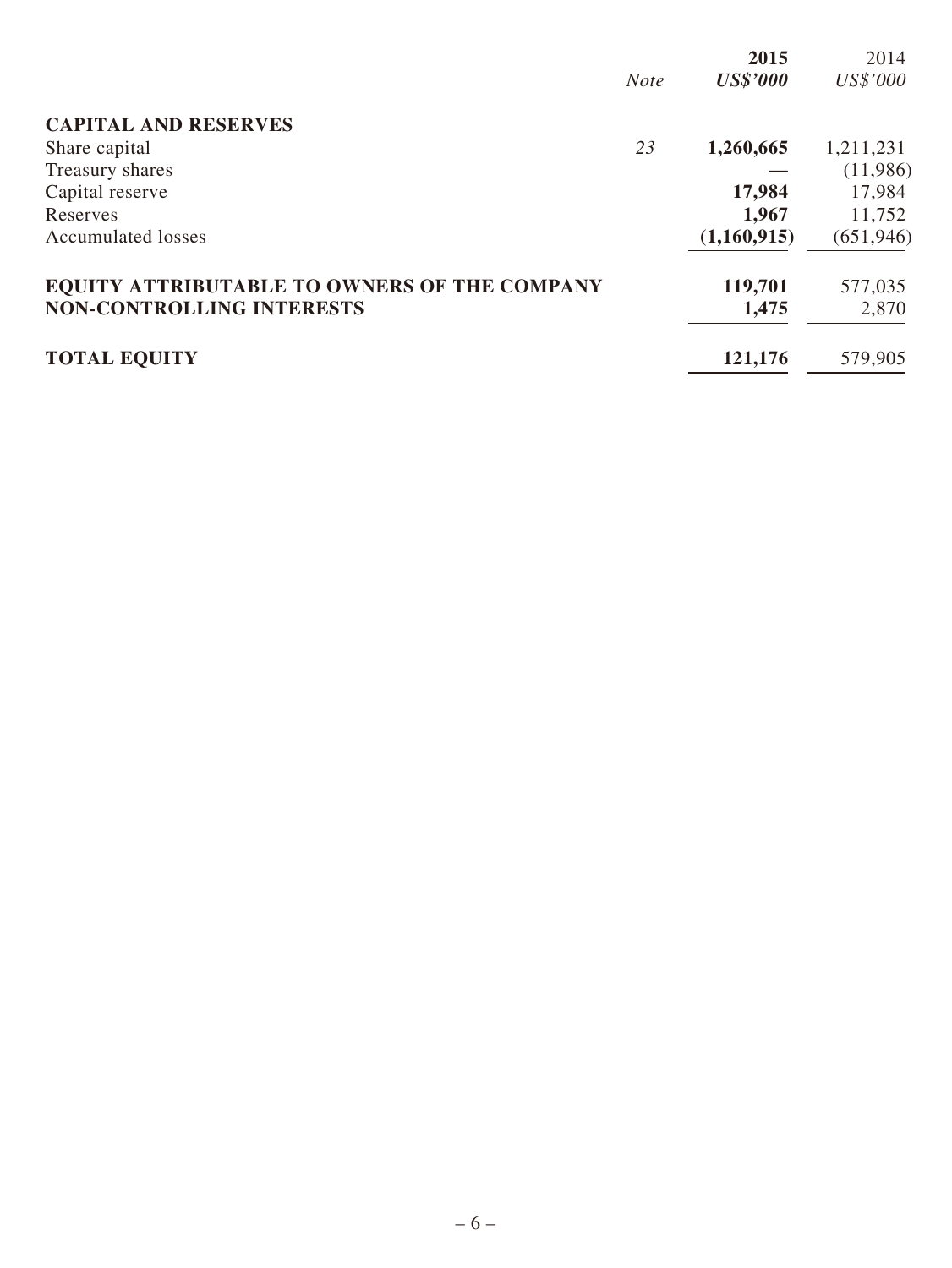## **CONSOLIDATED STATEMENT OF CHANGES IN EQUITY**

*For the Year Ended 31 December 2015*

|                                                                                                            |                                     |                                     |                                       |                                               |                                                    | Total attributable to owners of the Company |                                   |                                         |                                    |                                              |                             |
|------------------------------------------------------------------------------------------------------------|-------------------------------------|-------------------------------------|---------------------------------------|-----------------------------------------------|----------------------------------------------------|---------------------------------------------|-----------------------------------|-----------------------------------------|------------------------------------|----------------------------------------------|-----------------------------|
|                                                                                                            | <b>Share</b><br>capital<br>US\$'000 | <b>Share</b><br>premium<br>US\$'000 | <b>Treasury</b><br>shares<br>US\$'000 | Capital<br>reserve <sup>(b)</sup><br>US\$'000 | Share-<br>based<br>payments<br>reserve<br>US\$'000 | <b>Translation</b><br>reserve<br>US\$'000   | $reserve^{(a)}$<br>US\$'000       | Other Accumulated<br>losses<br>US\$'000 | Sub-total<br>US\$'000              | Non-<br>controlling<br>interests<br>US\$'000 | Total<br>equity<br>US\$'000 |
| Balance at 1 January 2014<br>Loss for the year<br>Other comprehensive expenses<br>for the year             | 5,834                               | 1,166,006                           | (12, 846)                             | 17,984                                        | 11,905                                             | (15,825)                                    | 19,020                            | (334, 302)<br>(317, 644)                | 857,776<br>(317, 644)              | 5,062<br>314                                 | 862,838<br>(317, 330)       |
| Exchange differences on translation<br>of foreign operations                                               |                                     |                                     |                                       |                                               |                                                    | (5,814)                                     |                                   |                                         | (5,814)                            | (2,160)                                      | (7, 974)                    |
| Total comprehensive expenses<br>for the year                                                               |                                     |                                     |                                       |                                               |                                                    | (5,814)                                     |                                   | (317, 644)                              | (323, 458)                         | (1, 846)                                     | (325, 304)                  |
| Share-based payments                                                                                       | $\overline{\phantom{a}}$            |                                     | $\overline{\phantom{0}}$              |                                               | 3,326                                              |                                             |                                   |                                         | 3,326                              |                                              | 3,326                       |
| Vesting of share-based awards<br>Issue of new shares (note 23)                                             | $\overline{\phantom{0}}$<br>20,209  | 19,782                              | 860<br>$\overline{\phantom{0}}$       | $\overline{\phantom{a}}$                      | (533)<br>$\overline{\phantom{0}}$                  |                                             | (327)<br>$\overline{\phantom{0}}$ | $\overline{\phantom{0}}$                | $\overline{\phantom{0}}$<br>39,991 |                                              | 39,991                      |
| Transaction costs attributable to issue<br>of new shares (note 23)<br>Transfer upon abolition of par value | (300)                               | (300)                               |                                       |                                               |                                                    |                                             |                                   |                                         | (600)                              |                                              | (600)                       |
| under the new Hong Kong<br>Companies Ordinance                                                             | 1,185,488                           | (1,185,488)                         |                                       |                                               |                                                    |                                             |                                   |                                         |                                    |                                              |                             |
| Dividends paid to non-controlling<br>interests                                                             |                                     |                                     |                                       |                                               |                                                    |                                             |                                   |                                         |                                    | (346)                                        | (346)                       |
| Balance at 31 December 2014                                                                                | 1,211,231                           |                                     | (11,986)                              | 17,984                                        | 14,698                                             | (21, 639)                                   | 18,693                            | (651, 946)                              | 577,035                            | 2,870                                        | 579,905                     |
| Loss for the year<br>Other comprehensive expenses<br>for the year                                          |                                     |                                     |                                       |                                               |                                                    |                                             |                                   | (508, 969)                              | (508, 969)                         | (276)                                        | (509, 245)                  |
| Exchange differences on translation<br>of foreign operations                                               |                                     |                                     |                                       |                                               |                                                    | (1,761)                                     |                                   |                                         | (1,761)                            | (584)                                        | (2,345)                     |
| Total comprehensive expenses<br>for the year                                                               |                                     |                                     |                                       |                                               |                                                    | (1,761)                                     |                                   | (508, 969)                              | (510, 730)                         | (860)                                        | (511, 590)                  |
| Share-based payments                                                                                       |                                     |                                     |                                       |                                               | 147                                                |                                             |                                   | $\overline{\phantom{0}}$                | 147                                | $\overline{\phantom{0}}$                     | 147                         |
| Vesting of share-based awards                                                                              |                                     |                                     | 11,986                                |                                               | (3,300)                                            |                                             | (8,686)                           |                                         | $\overline{\phantom{0}}$           |                                              |                             |
| Issue of new shares (note 23)<br>Transaction costs attributable to issue                                   | 52,656                              |                                     |                                       |                                               |                                                    |                                             |                                   |                                         | 52,656                             |                                              | 52,656                      |
| of new shares (note 23)                                                                                    | (3,222)                             |                                     |                                       |                                               |                                                    |                                             |                                   |                                         | (3,222)                            | $\overline{\phantom{0}}$                     | (3,222)                     |
| Deemed contribution from a shareholder<br>Dividends paid to non-controlling                                | $\overline{\phantom{0}}$            |                                     |                                       |                                               |                                                    | $\overline{\phantom{0}}$                    | 3,815                             | $\qquad \qquad -$                       | 3,815                              | $\overline{\phantom{0}}$                     | 3,815                       |
| interests                                                                                                  |                                     |                                     |                                       |                                               |                                                    |                                             |                                   |                                         |                                    | (535)                                        | (535)                       |
| Balance at 31 December 2015                                                                                | 1.260,665                           |                                     |                                       | 17,984                                        | 11,545                                             | (23,400)                                    | 13,822                            | (1,160,915)                             | 119,701                            | 1,475                                        | 121,176                     |

- (a) The amount arose from 1) acquisition of non-controlling interests and deemed contribution arising from the group restructuring for the Company's listing on The Stock Exchange of Hong Kong Limited (the "Stock Exchange") and 2) transfer of share-based payments reserve upon vesting of share-based awards resulted from difference between the cost of the treasury shares and fair value at grant date of the awarded shares, and 3) deemed contribution from a shareholder General Nice Development Limited ("General Nice") for accrued interests on outstanding capital contribution (Note 23).
- (b) The amounts represent deemed contribution from the then ultimate holding company for 1) certain administrative expenses and tax expenses of the Group paid by the then ultimate holding company in prior years and 2) share-based payment expenses in relation to certain employees of the Group participated in the long term incentive plan of the then ultimate holding company.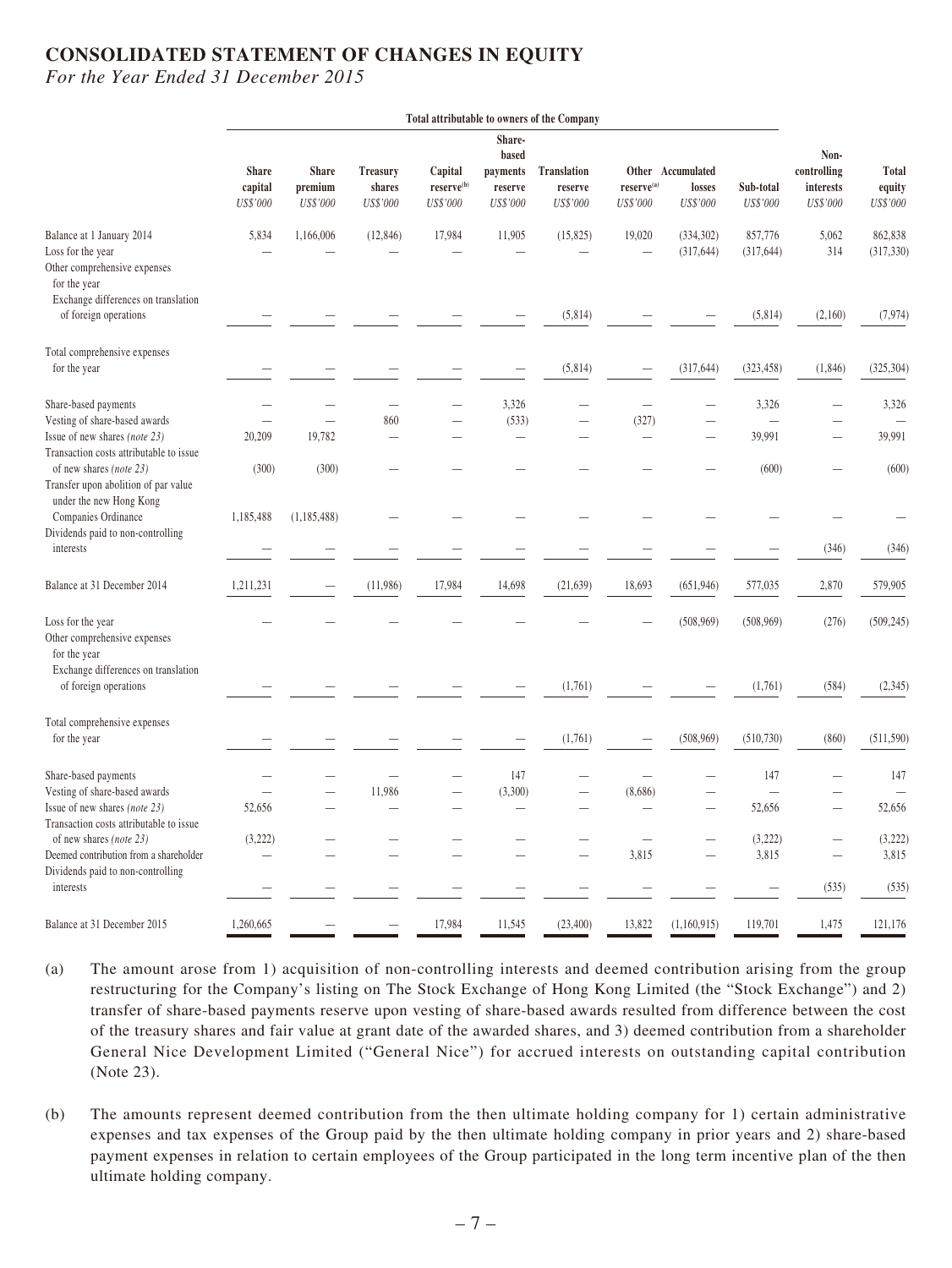# **CONSOLIDATED STATEMENT OF CASH FLOWS**

*For the Year Ended 31 December 2015*

|                                                                             | <b>Notes</b> | 2015<br><b>US\$'000</b> | 2014<br>US\$'000 |
|-----------------------------------------------------------------------------|--------------|-------------------------|------------------|
| <b>OPERATING ACTIVITIES</b>                                                 |              |                         |                  |
| Net cash used in operations                                                 |              | (799)                   | (25,598)         |
| Interest expenses paid                                                      |              | (11, 022)               | (9,818)          |
| Loan guarantee fee paid                                                     |              | (2,169)                 |                  |
| Income tax paid                                                             |              | (458)                   | (642)            |
| <b>NET CASH USED IN OPERATING ACTIVITIES</b>                                |              | (14, 448)               | (36,058)         |
| <b>INVESTING ACTIVITIES</b>                                                 |              |                         |                  |
| Purchases of property, plant and equipment and exploration                  |              |                         |                  |
| and evaluation assets                                                       |              | (52, 599)               | (100,990)        |
| Time deposits (placed) withdrawn                                            | 19           | (4,260)                 | 40               |
| Restricted bank deposits withdrawn (placed)                                 |              | 25,131                  | (21,250)         |
| Interest received                                                           |              | 1,458                   | 1,667            |
| Dividend received from joint venture                                        |              | 917                     |                  |
| Proceeds on disposal of property, plant and equipment                       |              | 118                     | 450              |
| Disposal of subsidiaries                                                    |              |                         | 3,150            |
| <b>NET CASH USED IN INVESTING ACTIVITIES</b>                                |              | (29, 235)               | (116,933)        |
| <b>FINANCING ACTIVITIES</b>                                                 |              |                         |                  |
| Proceeds from bank borrowings                                               |              | 64,894                  | 154,007          |
| Proceeds on issuance of new shares                                          | 23           | 52,656                  | 39,991           |
| Repayment of bank borrowings                                                |              | (65, 820)               | (81,050)         |
| Transaction costs attributable to issuance of new shares                    |              | (3,222)                 | (1,120)          |
| Dividends paid                                                              |              | (535)                   | (346)            |
| Loan commitment fees paid                                                   |              | (72)                    | (467)            |
| <b>NET CASH FROM FINANCING ACTIVITIES</b>                                   |              | 47,901                  | 111,015          |
| NET INCREASE (DECREASE) IN CASH AND CASH<br><b>EQUIVALENTS FOR THE YEAR</b> |              | 4,218                   | (41, 976)        |
| CASH AND CASH EQUIVALENTS AT THE BEGINNING                                  |              |                         |                  |
| <b>OF YEAR</b>                                                              |              | 45,040                  | 89,642           |
| Effect of foreign exchange rate changes                                     |              | (74)                    | (2,626)          |
| CASH AND CASH EQUIVALENTS AT THE END OF YEAR                                |              | 49,184                  | 45,040           |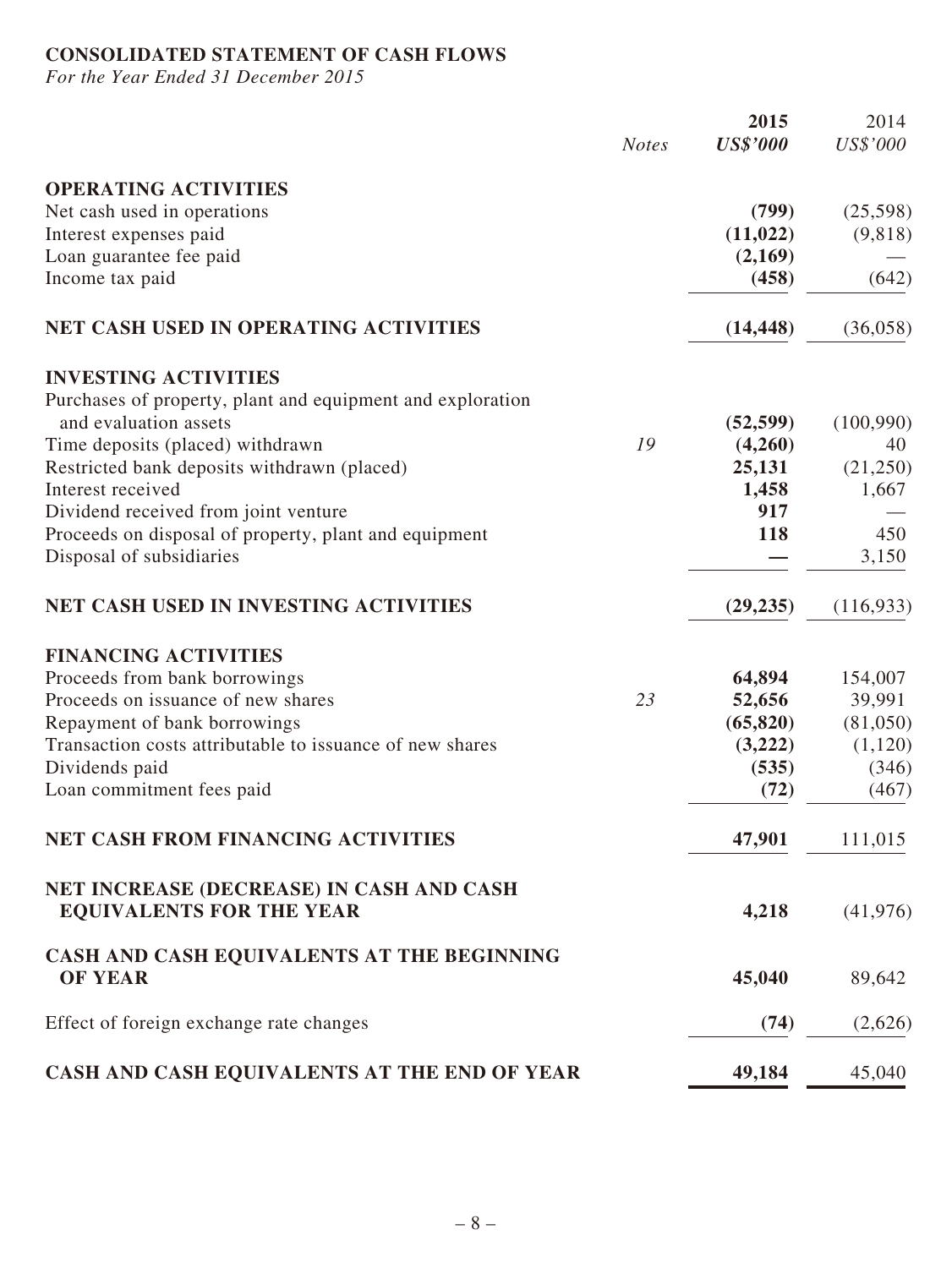### **NOTES TO THE CONSOLIDATED FINANCIAL STATEMENTS**

*For the Year Ended 31 December 2015*

### **1. GENERAL**

IRC Limited ("the Company") is a public limited company incorporated in Hong Kong and its shares have been listed on The Stock Exchange of Hong Kong Limited (the "Stock Exchange") since 21 October 2010. The Company together with its subsidiaries are hereinafter referred to as the "Group".

The address of the registered office and principal place of business of the Company is 6H, 9 Queen's Road Central, Hong Kong. The consolidated financial statements are presented in United States Dollars ("US Dollars"), which is also the functional currency of the Company.

The principal activity of the Company is investment holding. The Group is principally engaged in the production and development of industrial commodities products including iron ore that are used in industry across the world. The main activities of the Group are in Russia and China and the Group predominantly serves the Russian and Chinese markets.

### **2. BASIS OF PREPARATION OF CONSOLIDATED FINANCIAL STATEMENTS**

The directors of the Company are responsible for the preparation of consolidated financial statements that give a true and fair view in accordance with Hong Kong Financial Reporting Standards issued by the Hong Kong Institute of Certified Public Accountants (the "HKICPA") and the Hong Kong Companies Ordinance.

In preparing these consolidated financial statements, the directors of the Company have given careful consideration to the going concern status of the Group in light of the Group's loss for the year, the Group's outstanding bank borrowings due for repayment in 2016, the Group's capital and other commitments as at 31 December 2015 and the Group's financial covenants requirements under the ICBC Facility Agreement (as defined in note 22), against the cash and cash equivalents and the credit facilities maintained by the Group. The directors forecasted that, among others, the loan covenants under the ICBC Facility Agreement will be breached in the foreseeable future and this violation will cause the related loan to become immediately due and payable. Accordingly, the Group is in the process of obtaining, and the directors believe that, a waiver of the Financial Covenants (as defined in note 22) from ICBC and its insurance agent on (a) the financial covenants compliance requirements under the ICBC Facility Agreement until 31 December 2017; and (b) the debt service reserve account replenishment requirement under the DSRA Agreement (as defined in note 22), will be forthcoming. The Group is exploring any other feasible measures to improve its financial position.

The directors of the Company have also performed an assessment of the Group's future liquidity and cash flows, taking into account the following relevant matters:

- (i) On 14 March 2016, the Group entered into an agreement with its construction contractor of the K&S mine project ("K&S Project"), in respect of, among others, new deferred payment terms for the Group's remaining obligations under the EPC Contract (as defined in note 22) in three equal instalments within 30 days of 31 December 2017, 31 December 2018 and 31 December 2019 respectively;
- (ii) The Group is implementing active cost-saving measures to improve operating cash flows and its financial position;
- (iii) The Group is anticipating commencement of full-scale operations of K&S Project which will generate sales in the first half of 2016; and
- (iv) The very substantial volatility in the Russian Rouble/US Dollar exchange rate which may continue in 2016, given that a significant percentage of the Group's costs are denominated in Russian Roubles, whilst a substantial portion of the Group's sales are denominated in US Dollars.

In respect of the measures described in (ii) and (iii) above, after making enquiries and based on progress to date, the directors of the Company expect that each will be concluded successfully within the designated time frame.

In respect of the assumptions referred to in (iv) above, the directors of the Company have performed sensitivity analyses taking into account what they consider to be reasonably possible adverse fluctuations in the Russian Rouble/US Dollar exchange rate in the foreseeable future.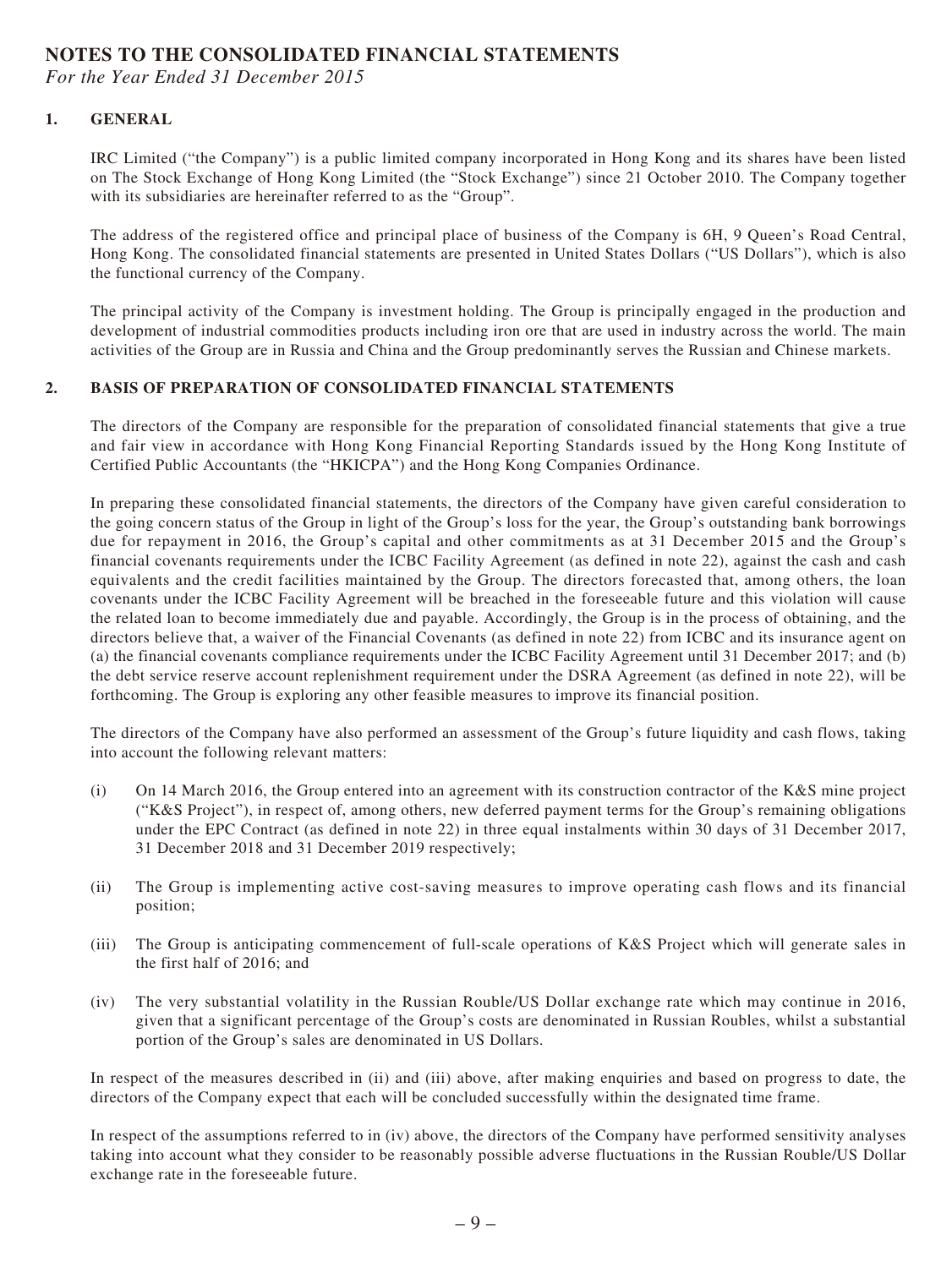The directors of the Company consider that after taking into account the above, the Group will have sufficient working capital to finance its operations and to pay its financial obligations as and when they fall due in the foreseeable future and are satisfied that all covenant obligations will be met accordingly. Accordingly, these consolidated financial statements have been prepared on a going concern basis.

However, if the Group were unable to obtain the waiver from ICBC and its insurance agents, and successfully implement the measures described above or if market conditions turn out to be significantly less favourable to the Group than predicted, the Group may not have sufficient working capital to finance its operations and its financial liquidity may be adversely impacted, in which case adjustments may have to be made to (i) reflect the situation that assets may need to be realised other than their carrying amounts; and (ii) provide for further liabilities that may arise. No adjustments have been made in the consolidated financials statements.

### **3. APPLICATION OF NEW AND REVISED HONG KONG FINANCIAL REPORTING STANDARDS ("HKFRSs")**

The Group has applied the following amendments to HKFRSs issued by the Hong Kong Institute of Certified Public Accountants ("HKICPA") for the first time in the current year:

| Amendments to HKAS 19 | Defined Benefit Plans: Employee Contributions   |
|-----------------------|-------------------------------------------------|
| Amendments to HKFRSs  | Annual Improvements to HKFRSs 2010 – 2012 Cycle |
| Amendments to HKFRSs  | Annual Improvements to HKFRSs 2011 – 2013 Cycle |

The application of the new and revised HKFRSs in the current year has had no material impact on the Group's financial performance and position for the current and prior years and/or disclosures set out in these consolidated financial statements.

### **New and revised HKFRSs in issue but not yet effective**

The Group has not early applied the following new and revised HKFRSs that have been issued but are not yet effective:

| <b>HKFRS 9</b>                                  | Financial Instruments <sup>1</sup>                                                                    |
|-------------------------------------------------|-------------------------------------------------------------------------------------------------------|
| <b>HKFRS 14</b>                                 | Regulatory Deferral Accounts <sup>2</sup>                                                             |
| HKFRS 15                                        | Revenue from Contracts with Customers <sup>1</sup>                                                    |
| Amendments to HKFRS 11                          | Accounting for Acquisitions of Interests in Joint Operations <sup>3</sup>                             |
| Amendments to HKAS 1                            | Disclosure Initiative <sup>3</sup>                                                                    |
| Amendments to HKAS 16 and HKAS 38               | Clarification of Acceptable Methods of Depreciation and Amortisation <sup>3</sup>                     |
| Amendments to HKFRSs                            | Annual Improvements to HKFRSs 2012 – 2014 Cycle <sup>3</sup>                                          |
| Amendments to HKAS 16 and HKAS 41               | Agriculture: Bearer Plants <sup>3</sup>                                                               |
| Amendments to HKAS 27                           | Equity Method in Separate Financial Statements <sup>3</sup>                                           |
| Amendments to HKFRS 10 and HKAS 28              | Sale or Contribution of Assets between an Investor and its Associate or<br>Joint Venture <sup>4</sup> |
| Amendments to HKFRS 10, HKFRS 12<br>and HKAS 28 | Investment Entities: Applying the Consolidation Exception <sup>3</sup>                                |

1 Effective for annual periods beginning on or after 1 January 2018

- 2 Effective for first annual HKFRS financial statements beginning on or after 1 January 2016
- 3 Effective for annual periods beginning on or after 1 January 2016
- 4 Effective for annual periods beginning on or after a date to be determined

#### **HKFRS 9 Financial Instruments**

HKFRS 9 issued in 2009 introduced new requirements for the classification and measurement of financial assets. HKFRS 9 was subsequently amended in 2010 to include requirements for the classification and measurement of financial liabilities and for derecognition, and further amended in 2014 to include the new requirements for general hedge accounting. Another revised version of HKFRS 9 was issued in 2014 mainly to include a) impairment requirements for financial assets and b) limited amendments to the classification and measurement requirements by introducing a 'fair value through other comprehensive income' (FVTOCI) measurement category for certain simple debt instruments.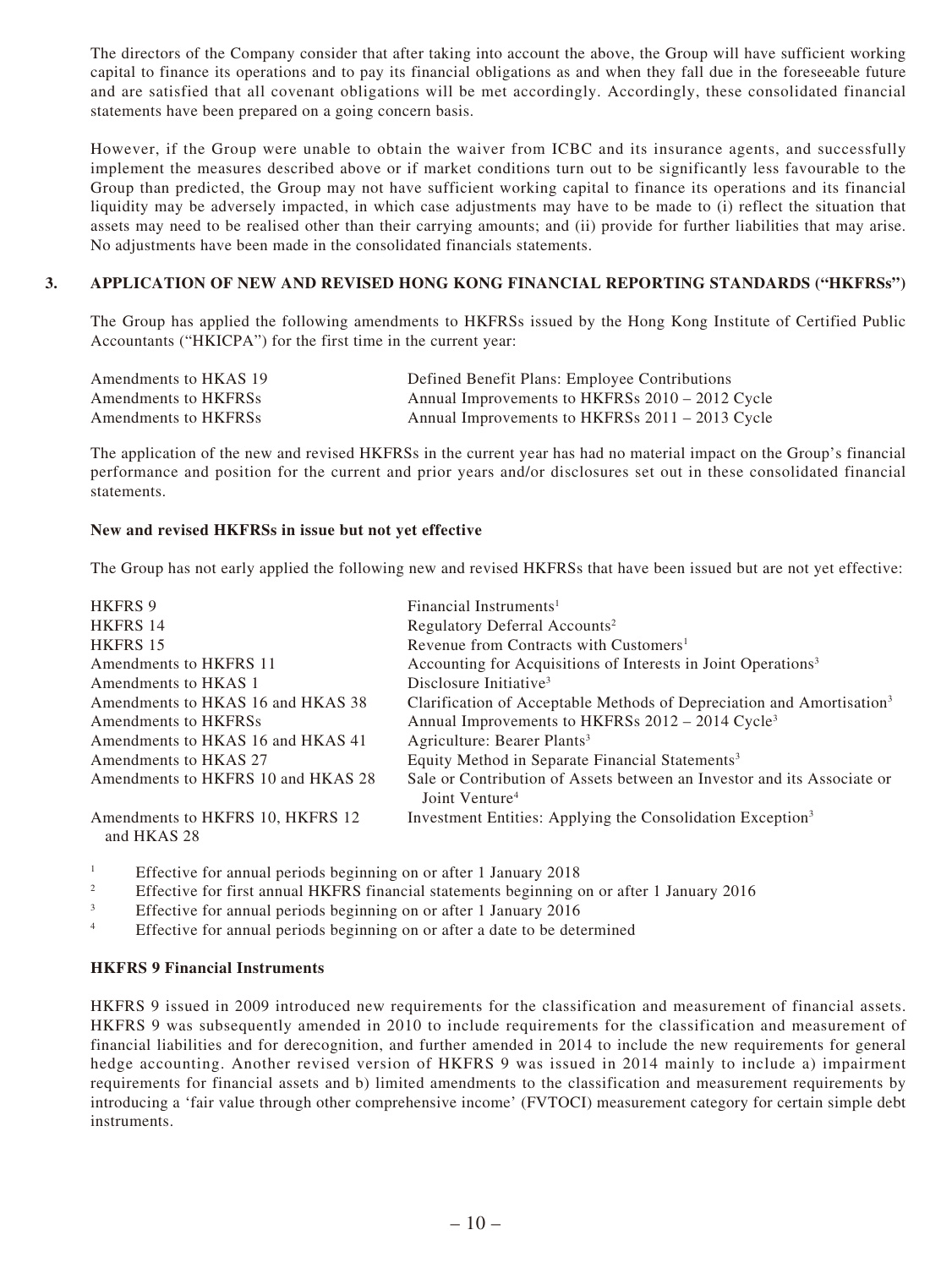Key requirements of HKFRS 9:

- all recognised financial assets that are within the scope of HKAS 39 *Financial Instruments: Recognition and Measurement* are required to be subsequently measured at amortised cost or fair value. Specifically, debt investments that are held within a business model whose objective is to collect the contractual cash flows, and that have contractual cash flows that are solely payments of principal and interest on the principal outstanding are generally measured at amortised cost at the end of subsequent accounting periods. Debt instruments that are held within a business model whose objective is achieved both by collecting contractual cash flows and selling financial assets, and that have contractual terms that give rise on specified dates to cash flows that are solely payments of principal and interest on the principal amount outstanding, are generally measured at FVTOCI. All other debt investments and equity investments are measured at their fair value at the end of subsequent accounting periods. In addition, under HKFRS 9, entities may make an irrevocable election to present subsequent changes in the fair value of an equity investment (that is not held for trading) in other comprehensive income, with only dividend income generally recognised in profit or loss.
- in relation to the impairment of financial assets, HKFRS 9 requires an expected credit loss model, as opposed to an incurred credit loss model under HKAS 39. The expected credit loss model requires an entity to account for expected credit losses and changes in those expected credit losses at each reporting date to reflect changes in credit risk since initial recognition. In other words, it is no longer necessary for a credit event to have occurred before credit losses are recognised.

The directors of the Company anticipate that the application of HKFRS 9 in the future may have a material impact on amounts reported in respect of the Group's financial assets (e.g. the impairment on trade and other receivables). It is not practicable to provide a reasonable estimate of that effect until a detailed review has been completed.

### **HKFRS 15 Revenue from Contracts with Customers**

HKFRS 15 was issued which establishes a single comprehensive model for entities to use in accounting for revenue arising from contracts with customers. HKFRS 15 will supersede the current revenue recognition guidance including HKAS 18 *Revenue*, HKAS 11 *Construction Contracts* and the related Interpretations when it becomes effective. The core principle of HKFRS 15 is that an entity should recognise revenue to depict the transfer of promised goods or services to customers in an amount that reflects the consideration to which the entity expects to be entitled in exchange for those goods or services. Specifically, the Standard introduces a 5-step approach to revenue recognition:

- Step 1: Identify the contract(s) with a customer
- Step 2: Identify the performance obligations in the contract
- Step 3: Determine the transaction price
- Step 4: Allocate the transaction price to the performance obligations in the contract
- Step 5: Recognise revenue when (or as) the entity satisfies a performance obligation

Under HKFRS 15, an entity recognises revenue when (or as) a performance obligation is satisfied, i.e. when 'control' of the goods or services underlying the particular performance obligation is transferred to the customer. Far more prescriptive guidance has been added in HKFRS 15 to deal with specific scenarios. Furthermore, extensive disclosures are required by HKFRS 15. The directors of the Company anticipate that the application of HKFRS 15 in the future may have a material impact on the amounts reported and disclosures made in the Group's consolidated financial statements. However, it is not practicable to provide a reasonable estimate of the effect of HKFRS 15 until the Group performs a detailed review.

Except as described above, the directors of the Company do not anticipate that the application of the new and revised HKFRS will have a material effect on the amounts recognised in the Group's consolidated financial statements.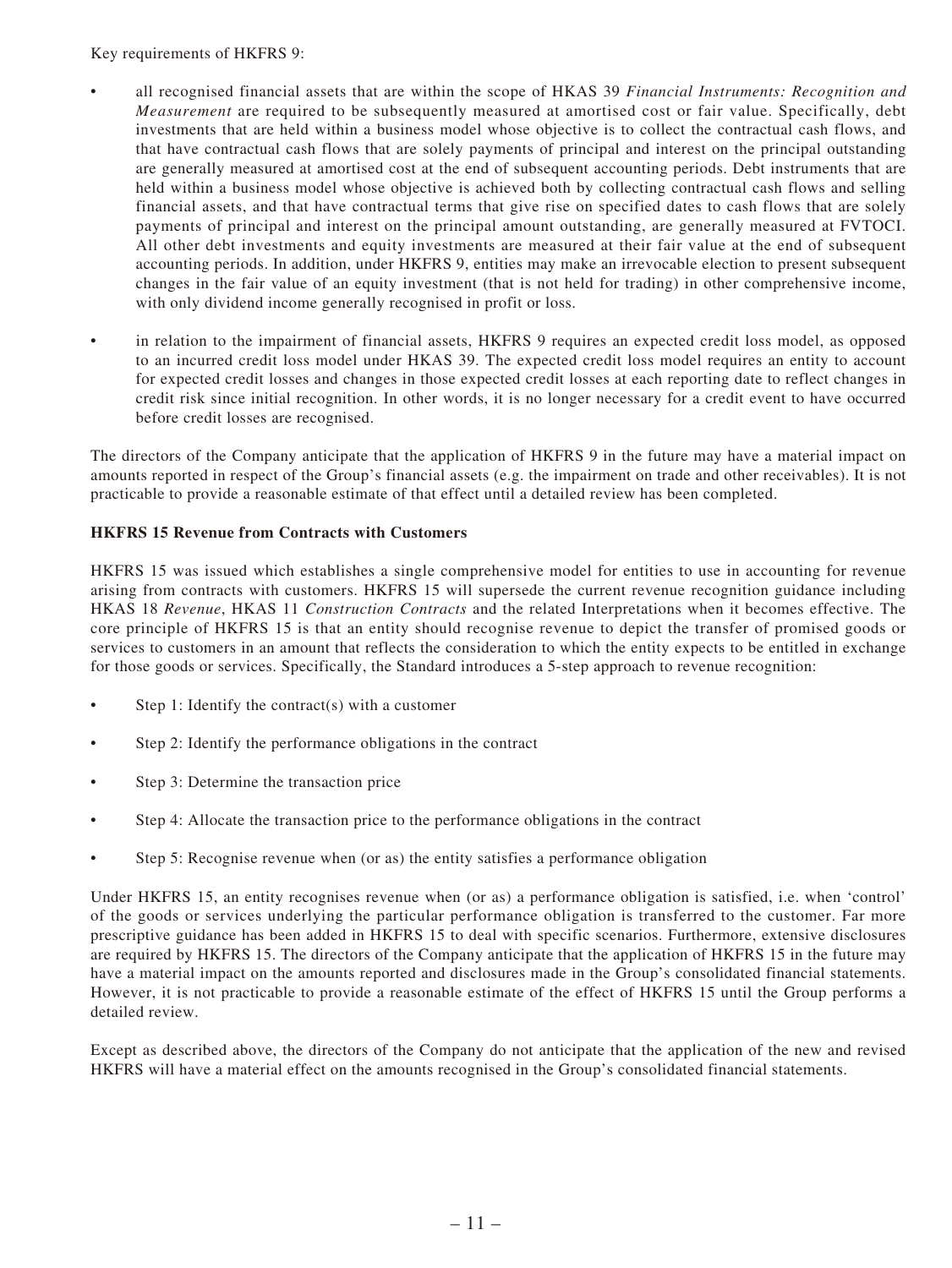### **4. SEGMENT INFORMATION**

HKFRS 8 *Operating Segments* requires the Group to disclose reported segments in accordance with internal reports that are provided to the Group's chief operating decision maker. The Group considers its Executive Committee to be the chief operating decision maker. For management purposes, the Group is organised into four operating segments, Mines in Production, Mines in Development, Engineering, and Other. These operating segments form the basis on which the Group's Executive Committee makes decisions about resource allocation and performance assessment. No operating segments identified by the Group's Executive Committee have been aggregated in arriving at the reportable segments of the Group. The Group has four operating and reportable segments under HKFRS 8:

- Mines in Production segment ("Mines in Production"), comprises iron ore projects in production phase. This segment includes the Kuranakh project, which is located in the Evreyskaya Avtononnaya Oblast of the Russian Federation ("EAO Region").
- Mines in Development segment ("Mines in Development"), comprises iron ore projects in the exploration and development phase. This segment includes the K&S project, the Garinskoye project, the Bolshoi Seym project, the Molybdenum Exploration project as well as the Kostenginskoye and Garinskoye Flanks project which are all located in the Russia Far East region.
- Engineering segment ("Engineering"), comprises in-house engineering and scientific expertise related to Giproruda, which is located in Russia.
- Other segment ("Other") primarily includes the Group's interests in a joint venture for the production of vanadium pentoxides and related products in the PRC as well as various other projects, which have similar economic characteristic and activities.

The accounting policies of the operating segments are the same as the Group's accounting policies. Segment results represent the results earned by each segment without the allocation of central administration expenses, central depreciation and amortisation, other gains and losses and other expenses, financial income and financial expenses.

Segment results represents the profit (loss) generated by each segment for the purpose of monitoring segment performance.

For the purposes of monitoring segment performances and allocating resources between segments:

- all assets are allocated to reportable segments other than central cash and cash equivalents; and
- all liabilities are allocated to reportable segments other than deferred tax and bank borrowings.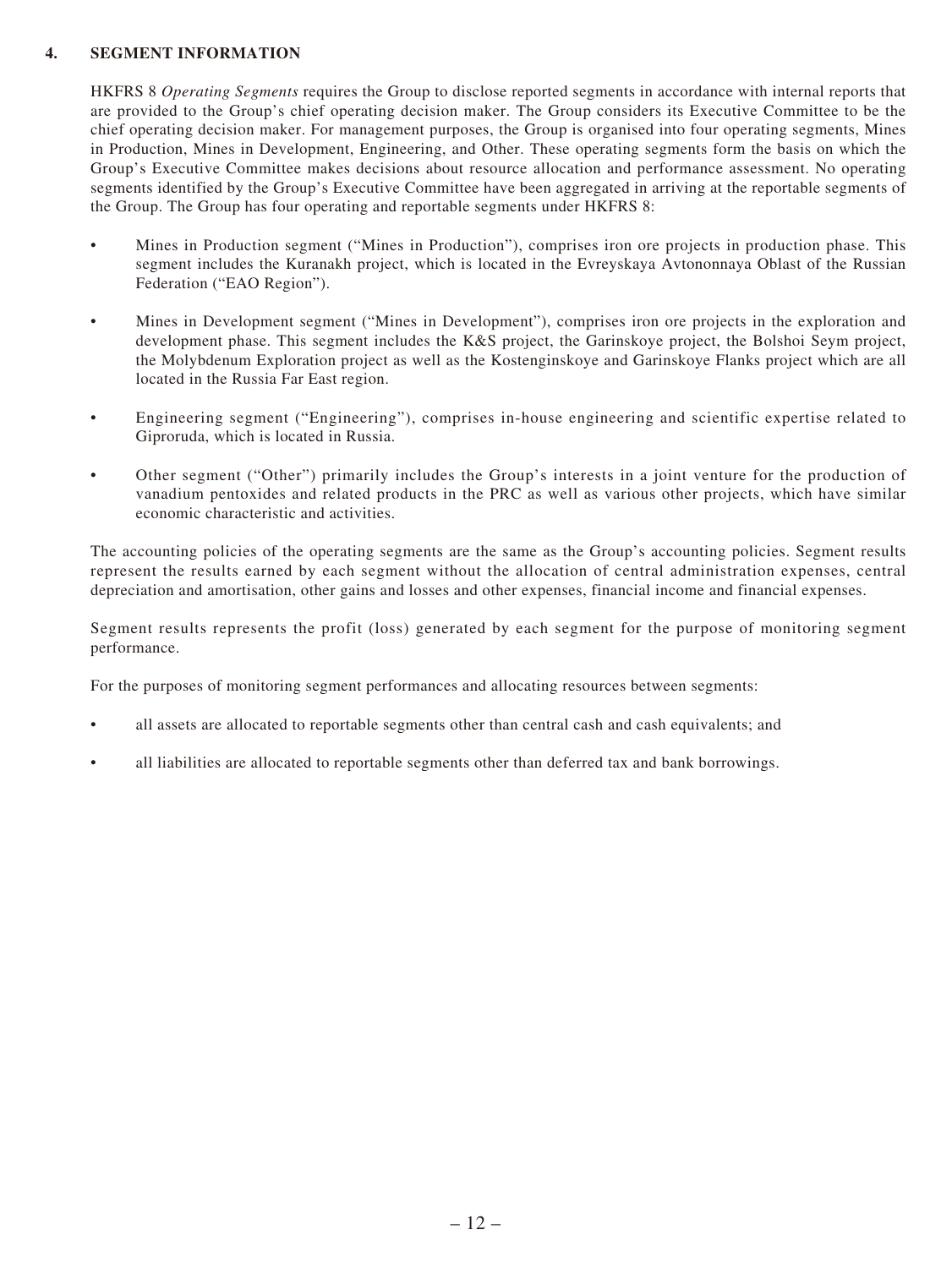### **For the year ended 31 December 2015**

|                                                                                                                                                                 | <b>Mines</b> in<br>production<br><b>US\$'000</b> | <b>Mines</b> in<br>development<br><b>US\$'000</b> | <b>Engineering</b><br><b>US\$'000</b> | Other<br><b>US\$'000</b> | <b>Total</b><br><b>US\$'000</b>                 |
|-----------------------------------------------------------------------------------------------------------------------------------------------------------------|--------------------------------------------------|---------------------------------------------------|---------------------------------------|--------------------------|-------------------------------------------------|
| <b>Revenue</b>                                                                                                                                                  |                                                  |                                                   |                                       |                          |                                                 |
| External sales                                                                                                                                                  | 80,351                                           |                                                   | 1,559                                 |                          | 81,910                                          |
| Segment revenue                                                                                                                                                 | 80,351                                           |                                                   | 1,559                                 |                          | 81,910                                          |
| Site operating expenses and service costs                                                                                                                       | (93,061)                                         | (520)                                             | (2, 267)                              | (48)                     | (95, 896)                                       |
| Site operating expenses and<br>service costs include:<br>Depreciation and amortisation                                                                          |                                                  | (5, 836)                                          | (182)                                 |                          | (6,018)                                         |
|                                                                                                                                                                 |                                                  |                                                   |                                       |                          |                                                 |
| Impairment charges<br>Share of results of a joint venture                                                                                                       | (250)                                            | (473,905)                                         |                                       | (5, 895)<br>1            | (480, 050)<br>1                                 |
| Segment loss                                                                                                                                                    | (12,960)                                         | (474, 425)                                        | (708)                                 | (5,942)                  | (494, 035)                                      |
| Central administrative expenses<br>Central depreciation and amortisation<br>Other gains and losses and other expenses<br>Financial income<br>Financial expenses |                                                  |                                                   |                                       |                          | (10,073)<br>(87)<br>(4,389)<br>1,458<br>(1,872) |
| Loss before taxation                                                                                                                                            |                                                  |                                                   |                                       |                          | (508,998)                                       |
| Other segment information                                                                                                                                       |                                                  |                                                   |                                       |                          |                                                 |
| Additions to non-current assets:<br>Capital expenditure<br>Exploration and evaluation expenditure capitalised                                                   | 121                                              | 40,789<br>375                                     | $\mathbf{1}$                          | 1                        | 40,912<br>375                                   |
| Segment assets<br>Central cash and cash equivalents                                                                                                             | 26,561                                           | 366,784                                           | 8,584                                 | 1,426                    | 403,355<br>17,280                               |
| Consolidated assets                                                                                                                                             |                                                  |                                                   |                                       |                          | 420,635                                         |
| Segment liabilities<br><b>Bank borrowings</b><br>Deferred tax liabilities                                                                                       | (11,009)                                         | (5,928)                                           | (570)                                 | (7, 340)                 | (24, 847)<br>(268, 288)<br>(6, 324)             |
| Consolidated liabilities                                                                                                                                        |                                                  |                                                   |                                       |                          | (299, 459)                                      |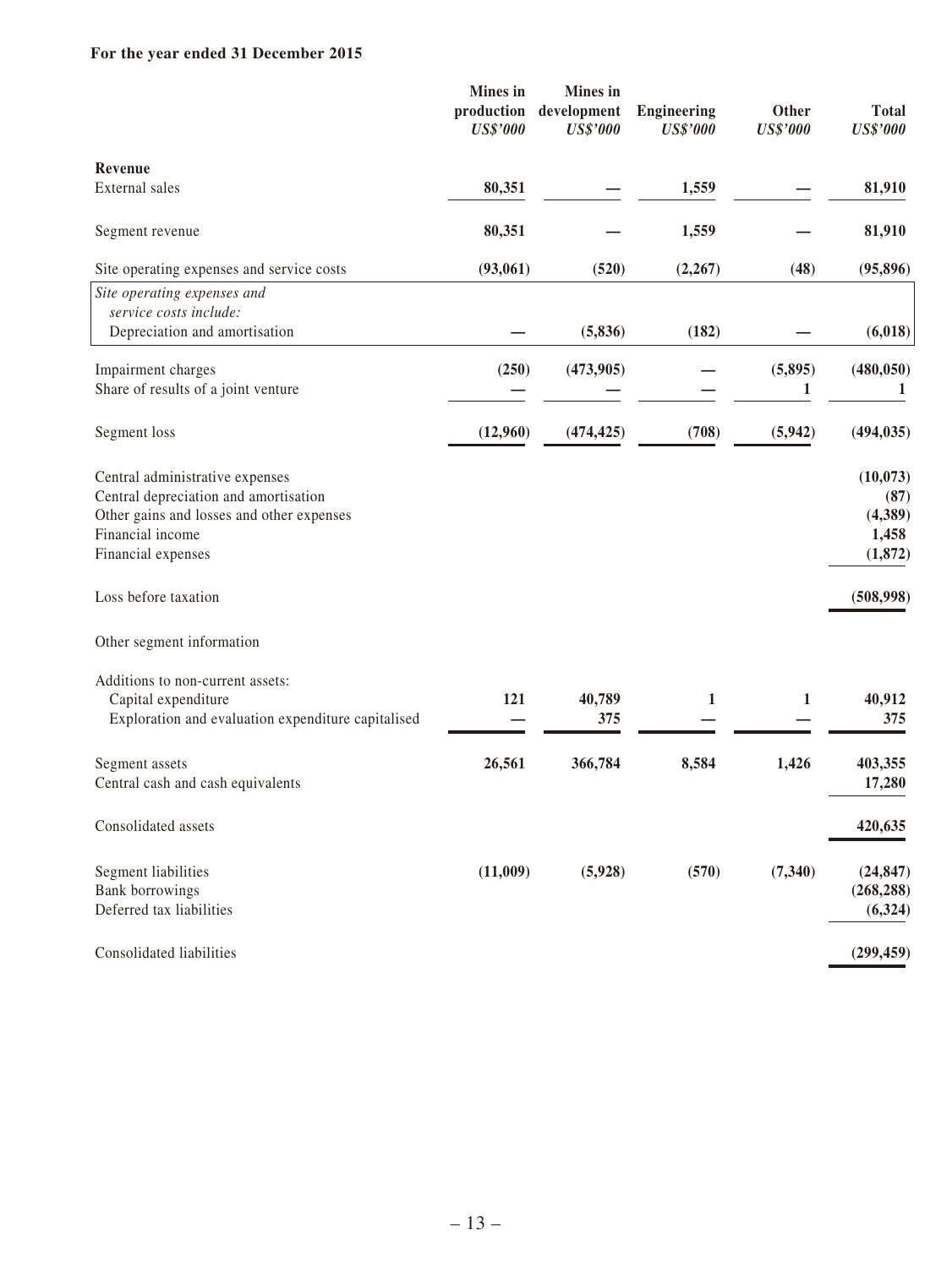### **For the year ended 31 December 2014**

|                                                                                                                                                                 | Mines in<br>production | Mines in<br>development | Engineering | Other    | Total                                               |
|-----------------------------------------------------------------------------------------------------------------------------------------------------------------|------------------------|-------------------------|-------------|----------|-----------------------------------------------------|
|                                                                                                                                                                 | US\$'000               | US\$'000                | US\$'000    | US\$'000 | US\$'000                                            |
| <b>Revenue</b>                                                                                                                                                  |                        |                         |             |          |                                                     |
| External sales                                                                                                                                                  | 117,972                |                         | 4,442       |          | 122,414                                             |
| Segment revenue                                                                                                                                                 | 117,972                |                         | 4,442       |          | 122,414                                             |
| Site operating expenses and service costs                                                                                                                       | (141, 634)             | (335)                   | (4,176)     | (1, 818) | (147,963)                                           |
| Site operating expenses and<br>service costs include:<br>Depreciation and amortisation                                                                          | (5,604)                | (8,909)                 | (310)       | (14)     | (14, 837)                                           |
|                                                                                                                                                                 |                        |                         |             |          |                                                     |
| Impairment charges<br>Share of results of a joint venture                                                                                                       | (63, 563)              | (197, 265)              |             | 2,900    | (260, 828)<br>2,900                                 |
| Segment (loss) profit                                                                                                                                           | (87, 225)              | (197,600)               | 266         | 1,082    | (283, 477)                                          |
| Central administrative expenses<br>Central depreciation and amortisation<br>Other gains and losses and other expenses<br>Financial income<br>Financial expenses |                        |                         |             |          | (16, 577)<br>(210)<br>(10, 170)<br>1,667<br>(2,543) |
| Loss before taxation                                                                                                                                            |                        |                         |             |          | (311,310)                                           |
| Other segment information                                                                                                                                       |                        |                         |             |          |                                                     |
| Additions to non-current assets:<br>Capital expenditure<br>Exploration and evaluation expenditure capitalised                                                   | 749                    | 41,665<br>845           | 2           |          | 42,416<br>845                                       |
| Segment assets<br>Central cash and cash equivalents                                                                                                             | 33,674                 | 780,260                 | 12,483      | 9,888    | 836,305<br>37,923                                   |
| Consolidated assets                                                                                                                                             |                        |                         |             |          | 874,228                                             |
| Segment liabilities<br><b>Bank borrowings</b><br>Deferred tax liabilities                                                                                       | (5,589)                | (4,092)                 | (826)       | (8,793)  | (19,300)<br>(268, 552)<br>(6, 471)                  |
| Consolidated liabilities                                                                                                                                        |                        |                         |             |          | (294, 323)                                          |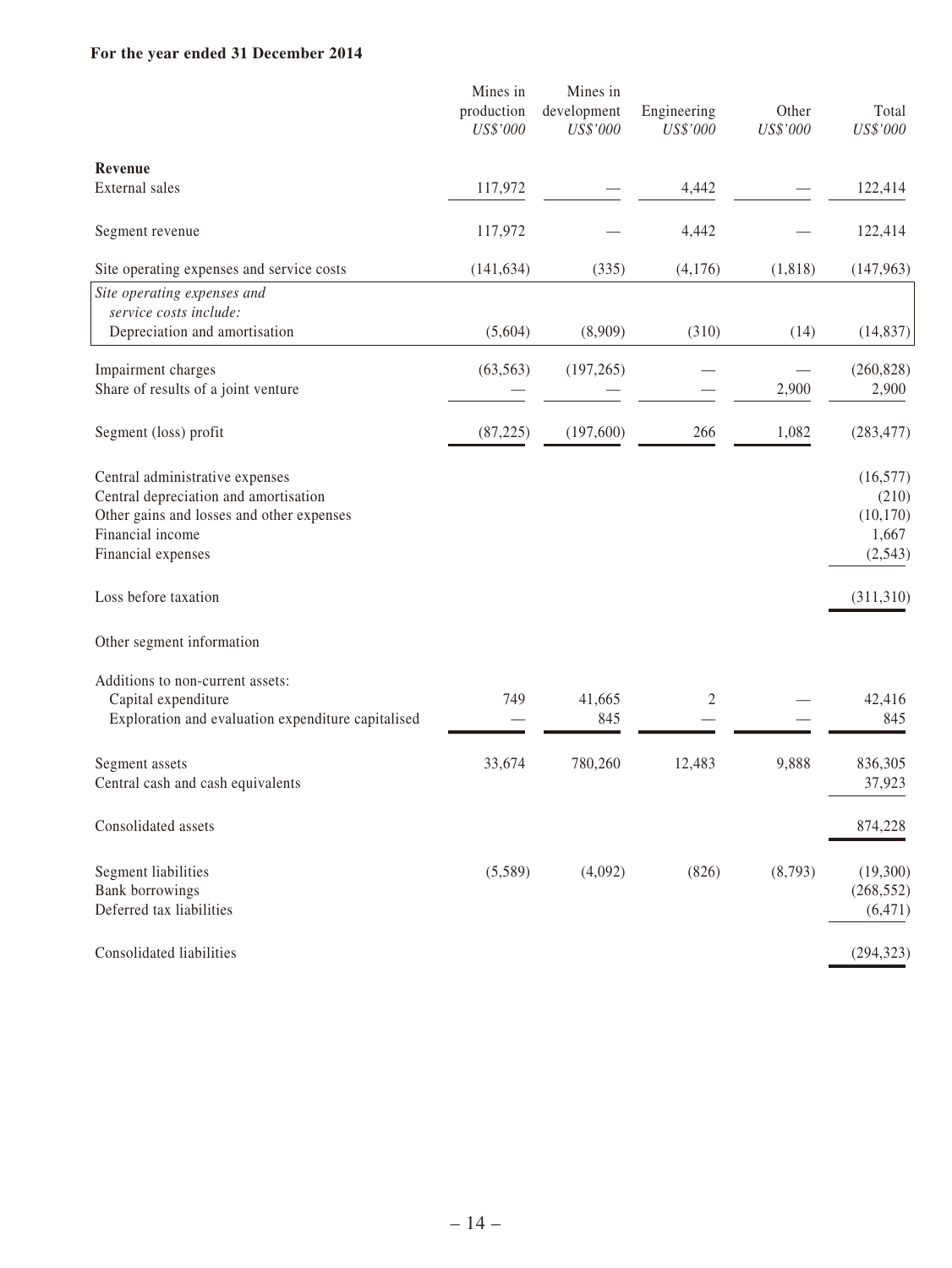#### **Information about major customers**

The Group's revenue included revenue arising from sales of iron ore concentrate and ilmenite and rendering engineering services to a number of independent third party customers during the years ended 31 December 2015 and 2014. Revenue from customers of the corresponding years contributing over 10% are described below.

For the year ended 31 December 2015, sales were made to Heilongjiang Jianlong Steel Company Limited amounted to US\$55,906,000 (2014: US\$92,917,000) and Ningbo Xinfu Titanium Dioxide Co., Ltd. amounted to US\$10,579,000 (2014: US\$14,127,000) attributable to the Mines in Production segment comprising 68% and 13% (2014: 76% and 12%) of the total revenue respectively. There were no other customers that contributed over 10% on the total revenue of the Group during the years ended 31 December 2015 and 2014.

### **5. REVENUE**

An analysis of the Group's revenue is as follows:

|    |                                           | 2015            | 2014     |
|----|-------------------------------------------|-----------------|----------|
|    |                                           | <b>US\$'000</b> | US\$'000 |
|    | Revenue                                   |                 |          |
|    | Sales of goods                            | 80,351          | 117,972  |
|    | Rendering of services                     | 1,559           | 4,442    |
|    |                                           | 81,910          | 122,414  |
| 6. | <b>OPERATING EXPENSES</b>                 |                 |          |
|    |                                           | 2015            | 2014     |
|    |                                           | <b>US\$'000</b> | US\$'000 |
|    | Operating expenses                        |                 |          |
|    | Site operating expenses and service costs | 95,896          | 147,963  |
|    | Central administration expenses           | 10,160          | 16,787   |
|    |                                           | 106,056         | 164,750  |

#### **7. IMPAIRMENT CHARGES**

At 31 December 2015, the Group considered whether there were any indicators that further impairment or the need to reverse previously recognised impairment that existed at the Kuranakh project located in the Amur Region of the Russian Federation; and K&S Project which is at the developing stage and is located in the EAO Region. As a result, the related property, plant and equipment of the Kuranakh project has been further impaired by approximately US\$250,000 (2014: US\$63,563,000) for the year ended 31 December 2015, principally due to its higher cash costs of production, lower purity of the ore concentrates and the weaker forecast iron ore and ilmenite prices mainly affected by the falling commodity prices across the globe. The impairment was charged mainly against mining assets within property, plant and equipment.

Due to the current low iron ore and ilmenite price environment and the higher operating costs, the Kuranakh mine has been rendered uneconomic and therefore the Group has decided to move the operation to care and maintenance since March 2016. For the purpose of the impairment testing of the Kuranakh project, the recoverable amount of the project has been determined based on value in use, being estimated future cash flows of the project discounted to their present value using a discount rate of 12.0% (2014: 12.0%).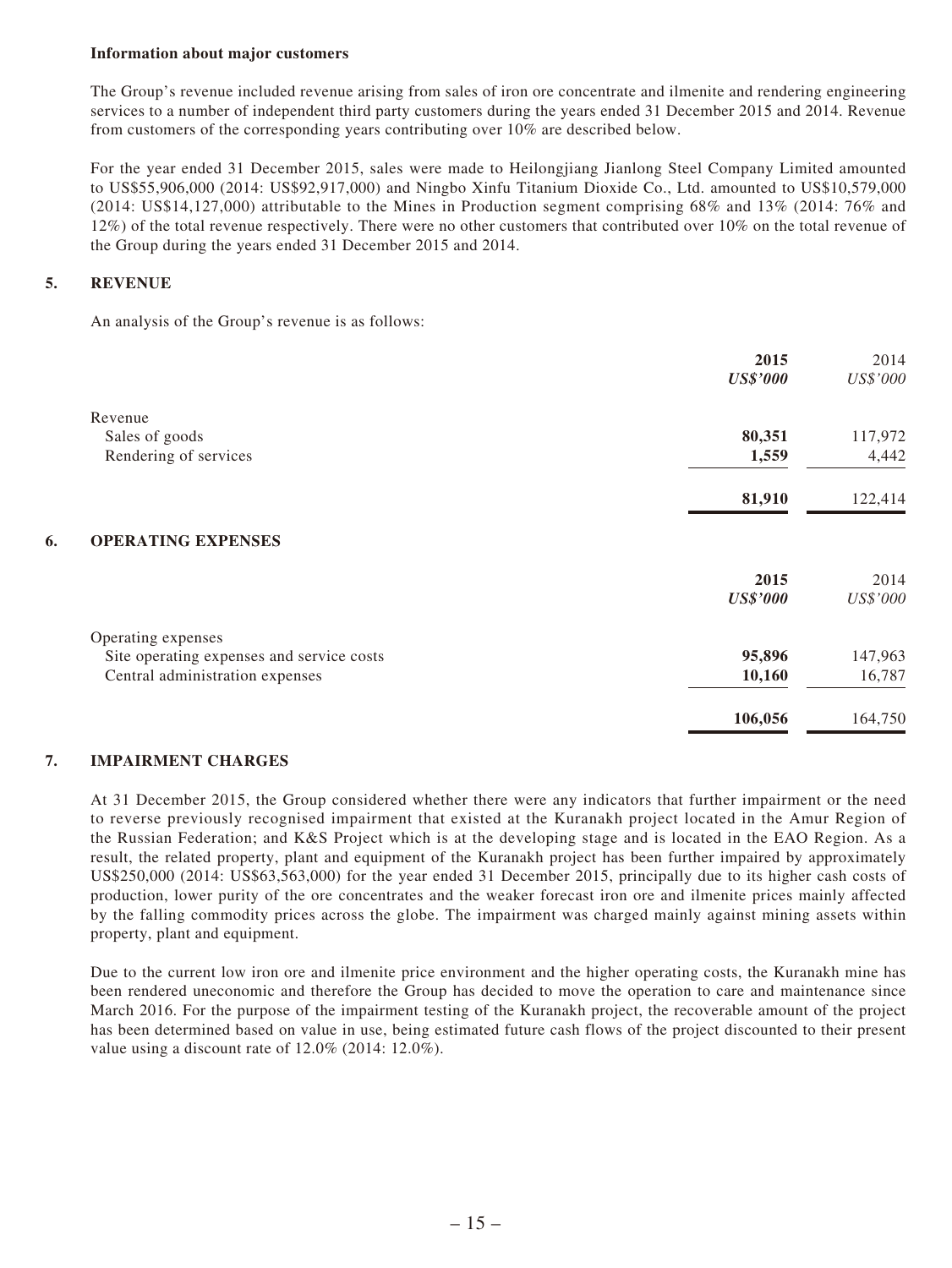In addition, management concluded that an impairment charge was necessary for the K&S Project as at 31 December 2015 as its recoverable value is lower that its carrying value. Due to the spot iron ore prices falling beyond management's estimate made as at 31 December 2014, the carrying value of the K&S Project has been additionally impaired by approximately US\$437,343,000 in the current year (2014: US\$197,265,000). This impairment charge is allocated against property, plant and equipment amounting to US\$296,504,000 (2014: US\$138,127,000), and prepayments for property plant and equipment amounting to US\$140,839,000 (2014: US\$59,138,000). Further, certain exploration and evaluation assets amounting to US\$36,562,000 (2014: nil) has been fully impaired due to the substantial drop in the iron ore price over the years. As such, the carrying amount of the respective exploration and evaluation asset is unlikely to be recovered from successful development. The directors of the Company will continue to monitor the latest market trends and assess impairment on an on-going basis.

For the purpose of the impairment testing of the K&S Project, the recoverable amount of the project has been determined based on value in use, being estimated future cash flows of the project discounted to their present value using a discount rate of 12.0% (2014: 12.0%).

The key assumptions and considerations used for the purpose of impairment tests for both Kuranakh mine and K&S Project take into account the recent US Dollar/RUR exchange rate, the inflation rate over the expected life of the mine and iron ore prices over the expected life of the mine.

Forecast inflation rates and sales prices for iron ore were based on external sources and adjustments to these were made for the expected quality of the forecast production. In addition, management has estimated the long term forecast sales prices for iron ore concentrate prices which take into account their views of the market, recent volatility and other external sources of information. Judgment has then been applied by management in determining a long-term price of iron ore concentrate for the purpose of assessing impairments.

During the year ended 31 December 2015, full provision was made on the interest in a joint venture amounting to US\$5,895,000 (2014: nil) as a result of the Kuranakh project being put under care and maintenance which led to cessation in supply of raw materials from the Kuranakh project to the joint venture for its further production of vanadium for sale. The directors of the Company consider that there is no future cash inflow to substantiate the going concern of the joint venture in the foreseeable future.

#### **8. OTHER GAINS AND LOSSES AND OTHER EXPENSES**

|                                                              | 2015            | 2014      |
|--------------------------------------------------------------|-----------------|-----------|
|                                                              | <b>US\$'000</b> | US\$'000  |
| Net foreign exchange loss                                    | (4,361)         | (13, 407) |
| Net (loss) gain on disposal of property, plant and equipment | (28)            | 110       |
| Net gain on disposal of subsidiaries                         |                 | 3,127     |
|                                                              | (4,389)         | (10, 170) |
| <b>FINANCIAL INCOME</b><br>9.                                |                 |           |
|                                                              | 2015            | 2014      |
|                                                              | <b>US\$'000</b> | US\$'000  |
| Interest income on cash and cash equivalents                 | 1,038           | 1,410     |
| Interest income on time deposits                             | 408             | 133       |
| Others                                                       | 12              | 124       |
|                                                              | 1,458           | 1,667     |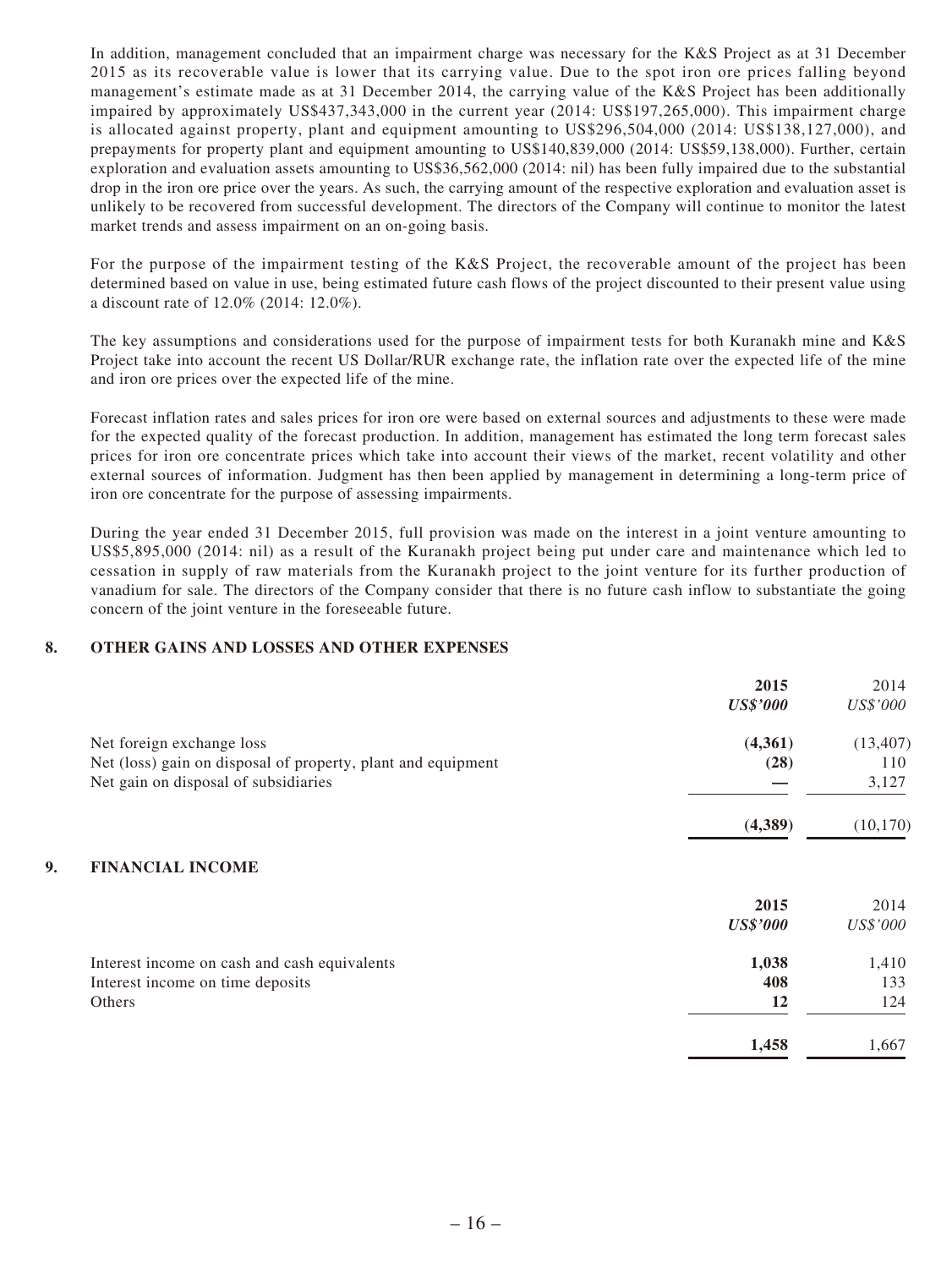### **10. FINANCIAL EXPENSES**

|     |                                                                      | 2015<br><b>US\$'000</b> | 2014<br>US\$'000 |
|-----|----------------------------------------------------------------------|-------------------------|------------------|
|     | Interest expenses on bank borrowings                                 | 19,221                  | 14,920           |
|     | Less: Interest expenses capitalised to property, plant and equipment | (17, 827)               | (13,002)         |
|     |                                                                      | 1,394                   | 1,918            |
|     | Unwinding of discount on environmental obligation                    | 478                     | 625              |
|     |                                                                      | 1,872                   | 2,543            |
| 11. | <b>TAXATION EXPENSE</b>                                              |                         |                  |
|     |                                                                      | 2015<br><b>US\$'000</b> | 2014<br>US\$'000 |
|     | Russia current tax                                                   | (187)                   | (821)            |
|     | Current tax expense                                                  | (187)                   | (821)            |
|     | Deferred tax expense                                                 | (60)                    | (5,199)          |
|     |                                                                      | (247)                   | (6,020)          |

Russian corporation tax is calculated at a rate of 20% of the estimated assessable profit for both years.

Based on the federal and regional laws in Russia, K&S Project is qualified as an investment project and is eligible to income tax relief over 10 years starting from August 2015. Russian corporation tax at the K&S Project will be exempted from August 2015 to August 2020 and then be taxed at a reduced rate of 10% in the following 5 years compared to 20% payable in ordinary course of business.

Cypriot corporation tax is calculated at a rate of 12.5% of the estimated assessable profit for the years ended 31 December 2015 and 2014. No current tax was provided for the years ended 31 December 2015 and 2014 as there was no assessable profit.

No Hong Kong profits tax, UK Corporation tax and PRC Enterprise Income tax was provided for as the Group had no assessable profit arising in or derived from these jurisdictions during both years ended 31 December 2015 and 2014.

### **12. DIVIDENDS**

No dividend was paid or proposed during 2015 and 2014, nor has any dividend been proposed since the end of the reporting period.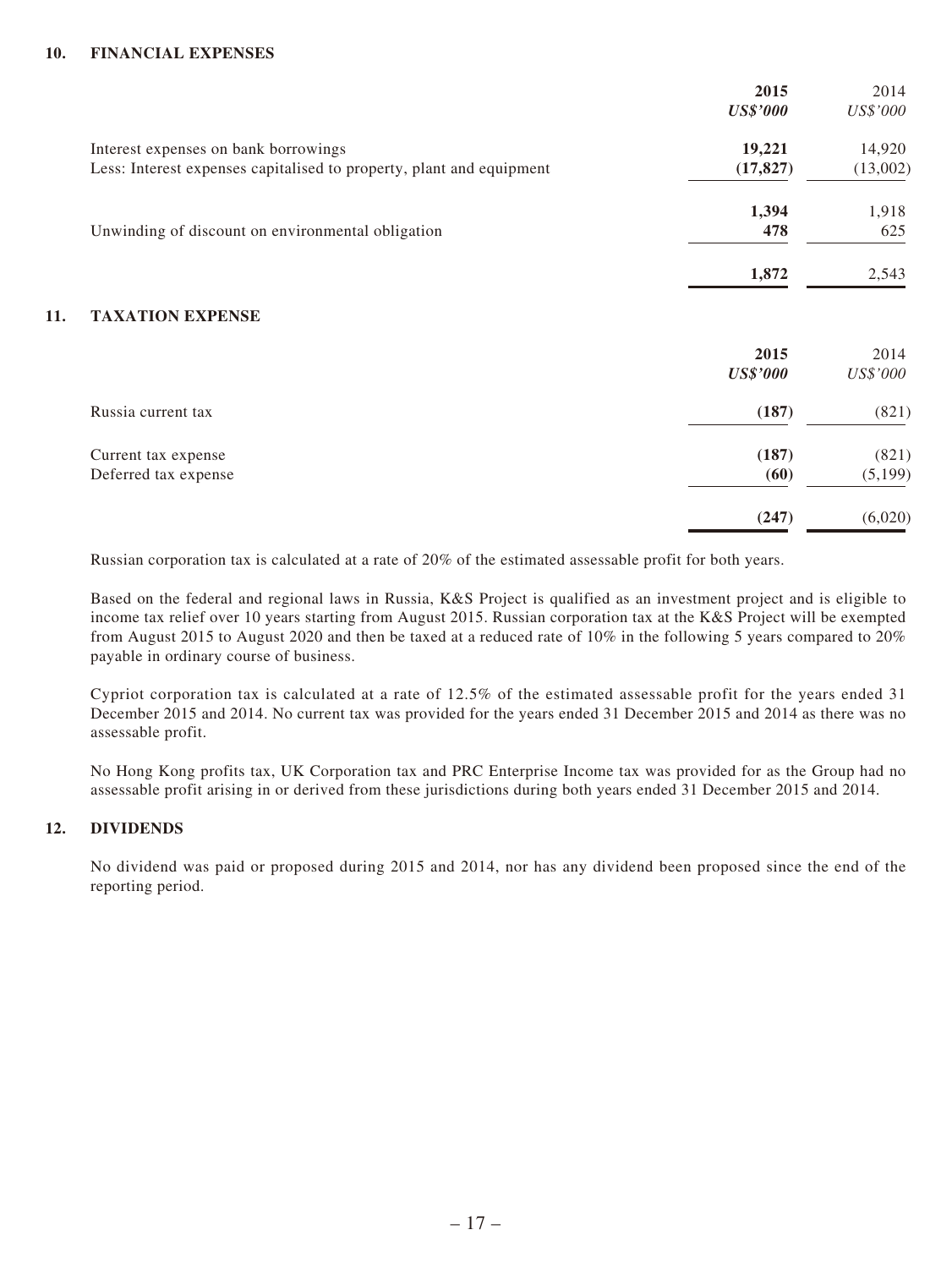#### **13. LOSS PER SHARE**

The calculation of the basic and diluted loss per share attributable to owners of the Company is based on the following data:

#### **Loss**

|                                                                                                                        | 2015            | 2014                |
|------------------------------------------------------------------------------------------------------------------------|-----------------|---------------------|
|                                                                                                                        | <b>US\$'000</b> | US\$'000            |
| Loss for the purposes of basic and diluted loss per ordinary share<br>being loss attributable to owners of the Company | (508, 969)      | (317, 644)          |
| Number of shares                                                                                                       |                 |                     |
|                                                                                                                        | 2015            | 2014                |
|                                                                                                                        | <b>Number</b>   | <b>Number</b>       |
|                                                                                                                        | $\bm{v}$        | '000'<br>(restated) |
| Weighted average number of ordinary shares for the purpose                                                             |                 |                     |
| of basic loss per ordinary share                                                                                       | 5,366,261       | 4,821,737           |

The weighted average number of ordinary shares for the years ended 31 December 2015 and 2014 has been adjusted for the Open Offer to qualifying shareholders on the basis of 4 Offer Shares for every 15 existing shares held by the qualifying shareholders that was completed on 7 August 2015.

The computation of diluted loss per share for the years ended 31 December 2015 and 2014 does not take into account of the Company's outstanding shares awarded under the Group's Long-term Incentive Plan ("LTIP") and Deferred Subscription Share (as defined in note 23) since assuming their issuance would result in a decrease in loss per share.

### **14. EXPLORATION AND EVALUATION ASSETS**

|                                     | 2015<br><b>US\$'000</b> | 2014<br>US\$'000 |
|-------------------------------------|-------------------------|------------------|
| At the beginning of the year        | 54,790                  | 53,303           |
| Additions                           | 375                     | 1,487            |
| Impairment loss recognised (note 7) | (36, 562)               |                  |
| At the end of the year              | 18,603                  | 54,790           |

Garinskoye, the Garinskoye and Kostengiskoye Flanks, Bolshoi Seym Deposit and Molybdenum Exploration Project are classified as exploration and evaluation assets. Additions in both years 2015 and 2014 mainly related to exploration and evaluation expenses capitalised in exploration and evaluation assets. The Garinskoye and Kostengiskoye Flanks was fully impaired in the current year as disclosed in note 7. The Molybdenum Exploration Project was fully impaired in previous years.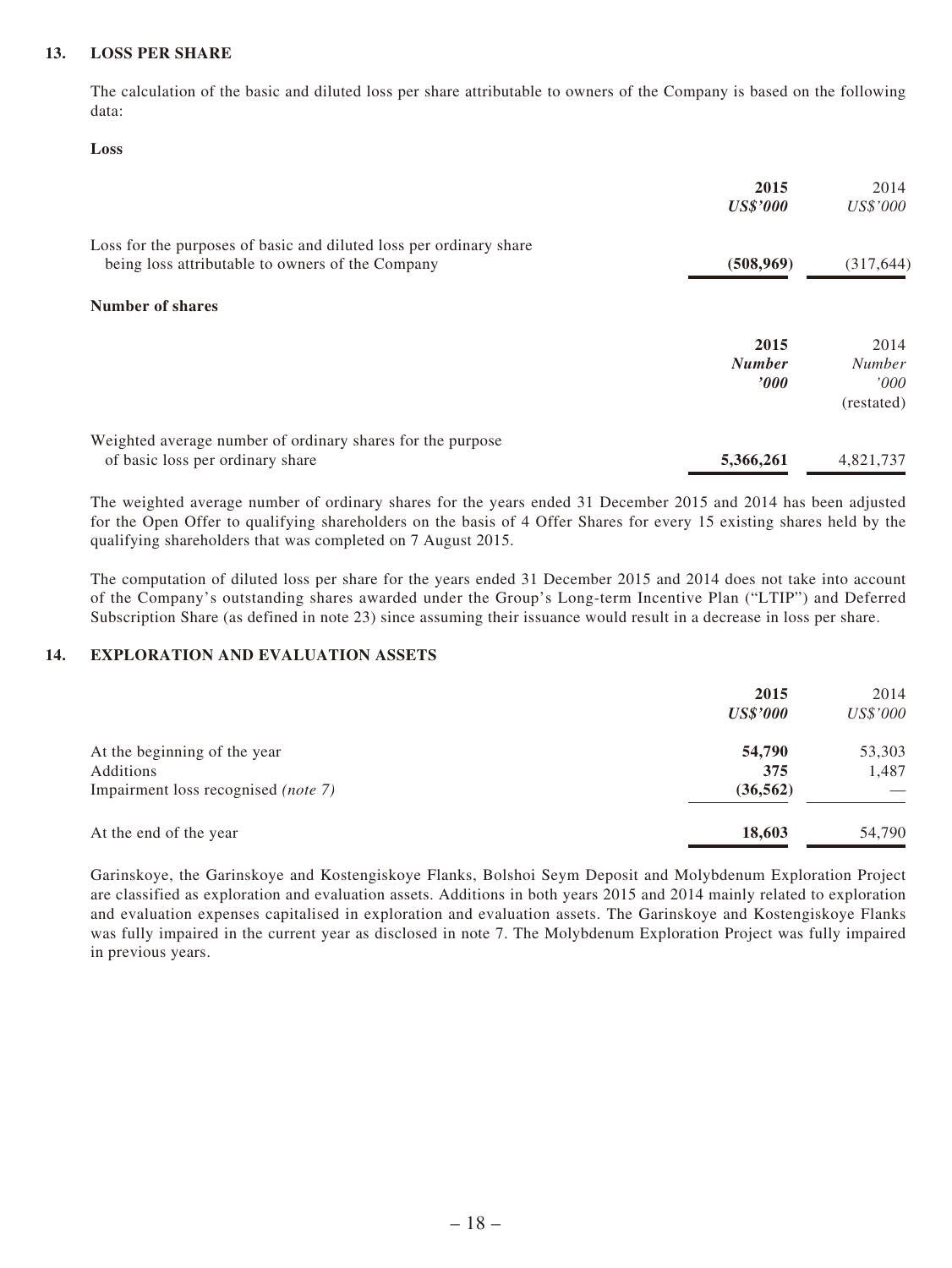#### **15. PROPERTY, PLANT AND EQUIPMENT**

|                                                   | <b>Mine</b><br>development<br>costs<br>US\$'000 | assets<br>US\$'000 | assets<br>US\$'000 | <b>Mining Non-mining Construction</b><br>in progress<br>US\$'000 | <b>Total</b><br>US\$'000 |
|---------------------------------------------------|-------------------------------------------------|--------------------|--------------------|------------------------------------------------------------------|--------------------------|
| COST                                              |                                                 |                    |                    |                                                                  |                          |
| At 1 January 2014                                 | 1,016,753                                       | 117,068            | 59,170             | 16,022                                                           | 1,209,013                |
| Additions                                         | 69,610                                          | 422                | 573                | 388                                                              | 70,993                   |
| Transfers                                         | (2,496)                                         | 3,385              | 10                 | (899)                                                            |                          |
| Disposals                                         | (115)                                           |                    | (1, 132)           |                                                                  | (1,247)                  |
| Disposals of a subsidiary                         | (17,519)                                        |                    | (326)              |                                                                  | (17, 845)                |
| Exchange adjustments                              |                                                 |                    | (4, 463)           |                                                                  | (4, 463)                 |
| At 31 December 2014 and 1 January 2015            | 1,066,233                                       | 120,875            | 53,832             | 15,511                                                           | 1,256,451                |
| Additions                                         | 40,840                                          |                    | 21                 | 51                                                               | 40,912                   |
| Transfers                                         | (400)                                           | 407                | $\mathfrak{2}$     | (9)                                                              |                          |
| Disposals                                         | (990)                                           |                    | (1, 465)           |                                                                  | (2, 455)                 |
| Exchange adjustments                              |                                                 |                    | (1, 410)           |                                                                  | (1, 410)                 |
| At 31 December 2015                               | 1,105,683                                       | 121,282            | 50,980             | 15,553                                                           | 1,293,498                |
| ACCUMULATED DEPRECIATION AND<br><b>IMPAIRMENT</b> |                                                 |                    |                    |                                                                  |                          |
| At 1 January 2014                                 | (492, 159)                                      | (54, 333)          | (34,892)           | (14, 572)                                                        | (595, 956)               |
| Depreciation charge for the year                  | (8,091)                                         | (5,552)            | (1,404)            |                                                                  | (15,047)                 |
| Impairment charge (note 7)                        | (139, 283)                                      | (60,990)           | (548)              | (869)                                                            | (201, 690)               |
| Eliminated on disposals                           | 90                                              |                    | 620                |                                                                  | 710                      |
| Eliminated on disposals of a subsidiary           | 17,100                                          |                    | 237                |                                                                  | 17,337                   |
| Exchange adjustments                              |                                                 |                    | 1,055              |                                                                  | 1,055                    |
| At 31 December 2014 and 1 January 2015            | (622, 343)                                      | (120, 875)         | (34, 932)          | (15, 441)                                                        | (793, 591)               |
| Depreciation charge for the year                  | (5,388)                                         |                    | (717)              |                                                                  | (6,105)                  |
| Impairment charge (note 7)                        | (296, 286)                                      | (407)              | (1)                | (60)                                                             | (296, 754)               |
| Eliminated on disposals                           | 906                                             |                    | 1,388              |                                                                  | 2,294                    |
| Exchange adjustments                              |                                                 |                    | 372                |                                                                  | 372                      |
| At 31 December 2015                               | (923, 111)                                      | (121, 282)         | (33,890)           | (15,501)                                                         | (1,093,784)              |
| <b>CARRYING AMOUNTS</b>                           |                                                 |                    |                    |                                                                  |                          |
| At 31 December 2015                               | 182,572                                         |                    | 17,090             | 52                                                               | 199,714                  |
| At 31 December 2014                               | 443,890                                         |                    | 18,900             | 70                                                               | 462,860                  |

At 31 December 2015, cumulative capitalised borrowing costs of US\$42,060,000 (2014: US\$24,233,000) were included within mine development costs in the above table. Depreciation of US\$5,390,000 relating primarily to assets used in the construction of plant in LLC KS GOK was capitalised during the year ended 31 December 2015 (2014: US\$4,714,000).

During the years ended 31 December 2015 and 2014, there were no deferred stripping costs incurred in the development of the mine included in the additions to mine development costs that related to the removal of overburden at the Kuranakh mine.

Property, plant and equipment with a net book value of US\$5,930,000 (2014: US\$6,000,000) have been pledged to secure borrowings of the Group.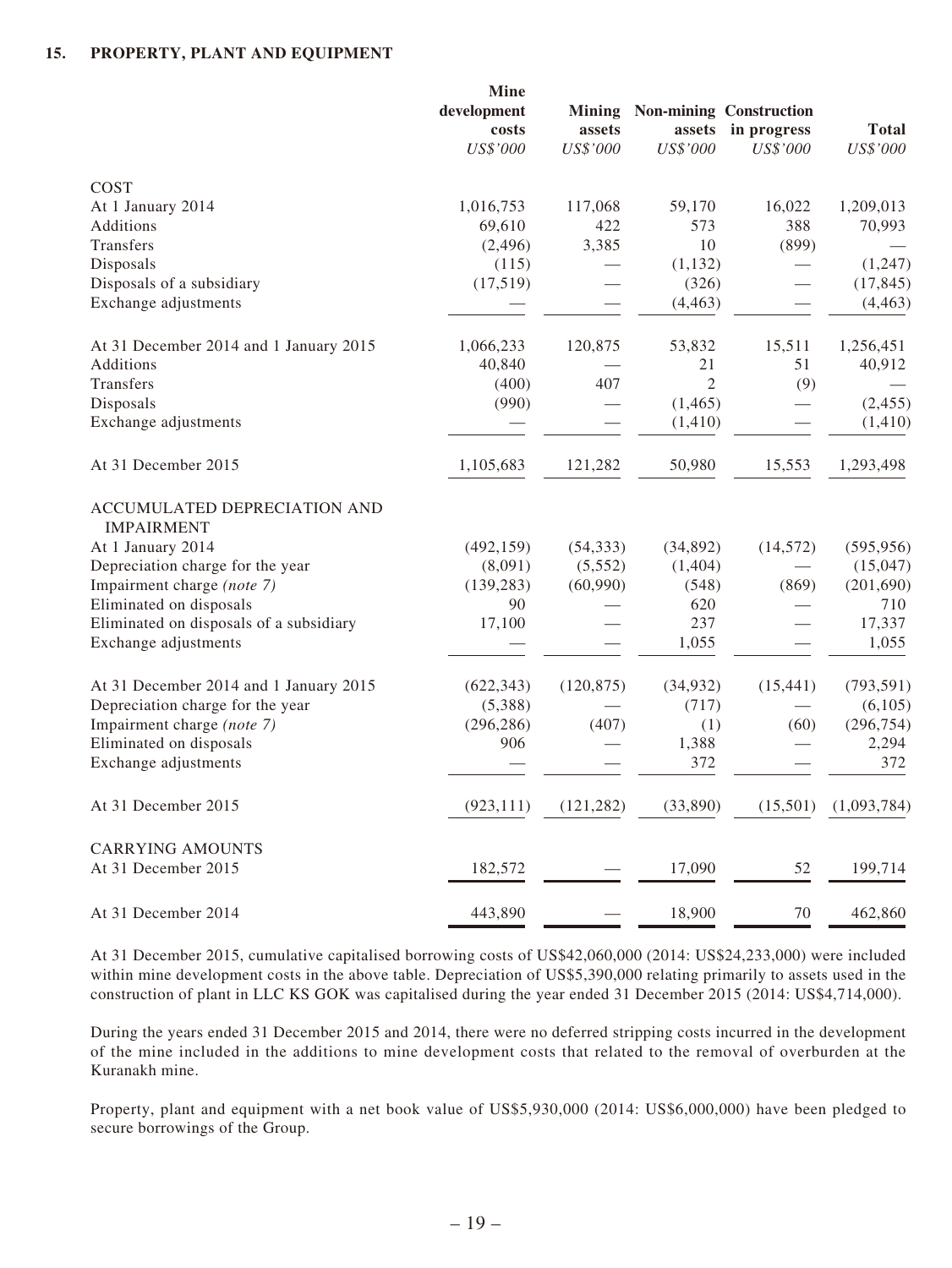At 31 December 2015 and 2014, the Group had entered into contractual commitments for the acquisition of property, plant and equipment amounting to US\$23,133,000 and US\$68,259,000 respectively.

#### **16. OTHER NON-CURRENT ASSETS**

**17.** 

|                                                | 2015                   | 2014     |
|------------------------------------------------|------------------------|----------|
|                                                | <b>US\$'000</b>        | US\$'000 |
| Deferred insurance premium for bank facilities |                        | 3,446    |
| Prepayments for property, plant and equipment  | 88,859                 | 194,076  |
| Deferred loan arrangement fee                  |                        | 1,490    |
| Cash advances to employees                     | 158                    | 111      |
|                                                | 89,017                 | 199,123  |
| <b>INVENTORIES</b>                             |                        |          |
|                                                | 2015                   | 2014     |
|                                                | <i><b>US\$'000</b></i> | US\$'000 |
| Stores and spares                              | 10,079                 | 25,796   |
| Work in progress                               | 16,128                 | 18,370   |
| Finished goods                                 | 3,368                  | 5,012    |
|                                                | 29,575                 | 49,178   |

No inventories had been pledged as security during the years ended 31 December 2015 and 2014. Work in progress, finished goods and ore stockpiles were recovered by US\$252,000 (2014: US\$1,635,000) and spare parts were written down by US\$7,400,000 (2014: nil) to its net realisable value during the year ended 31 December 2015.

The cost of inventory charged to the consolidated statement of profit or loss and included in site operating expenses and service costs was approximately US\$31,614,000 for the year ended 31 December 2015 (2014: US\$44,587,000).

#### **18. TRADE AND OTHER RECEIVABLES**

|                                                        | 2015            | 2014     |
|--------------------------------------------------------|-----------------|----------|
|                                                        | <b>US\$'000</b> | US\$'000 |
| VAT recoverable                                        | 5,318           | 14,974   |
| Advances to suppliers                                  | 2,485           | 3,466    |
| Amounts due from customers under engineering contracts | 476             | 399      |
| Trade receivables                                      | 10,141          | 4,930    |
| Other debtors                                          | 7,043           | 2,224    |
|                                                        | 25,463          | 25,993   |

Amounts due from customers under engineering contracts are expected to be billed and settled within one year, and relate to the long-term contracts in progress.

Amounts included in trade receivables at 31 December 2015 and 2014 related to iron ore concentrate and ilmenite sold and services performed under engineering contracts invoiced to those customers.

The Group has concentration of credit risk at 31 December 2015 as 79.4% (31 December 2014: 64.3%) of the total trade receivables was due from the Group's largest customer. The Group has implemented policies that require appropriate credit checks on potential customers before granting credit. The Group has adopted a policy of only dealing with creditworthy counterparties. The Group's exposure and credit ratings of its counterparties are monitored by management. The maximum credit risk of such financial assets is represented by the carrying value of the asset.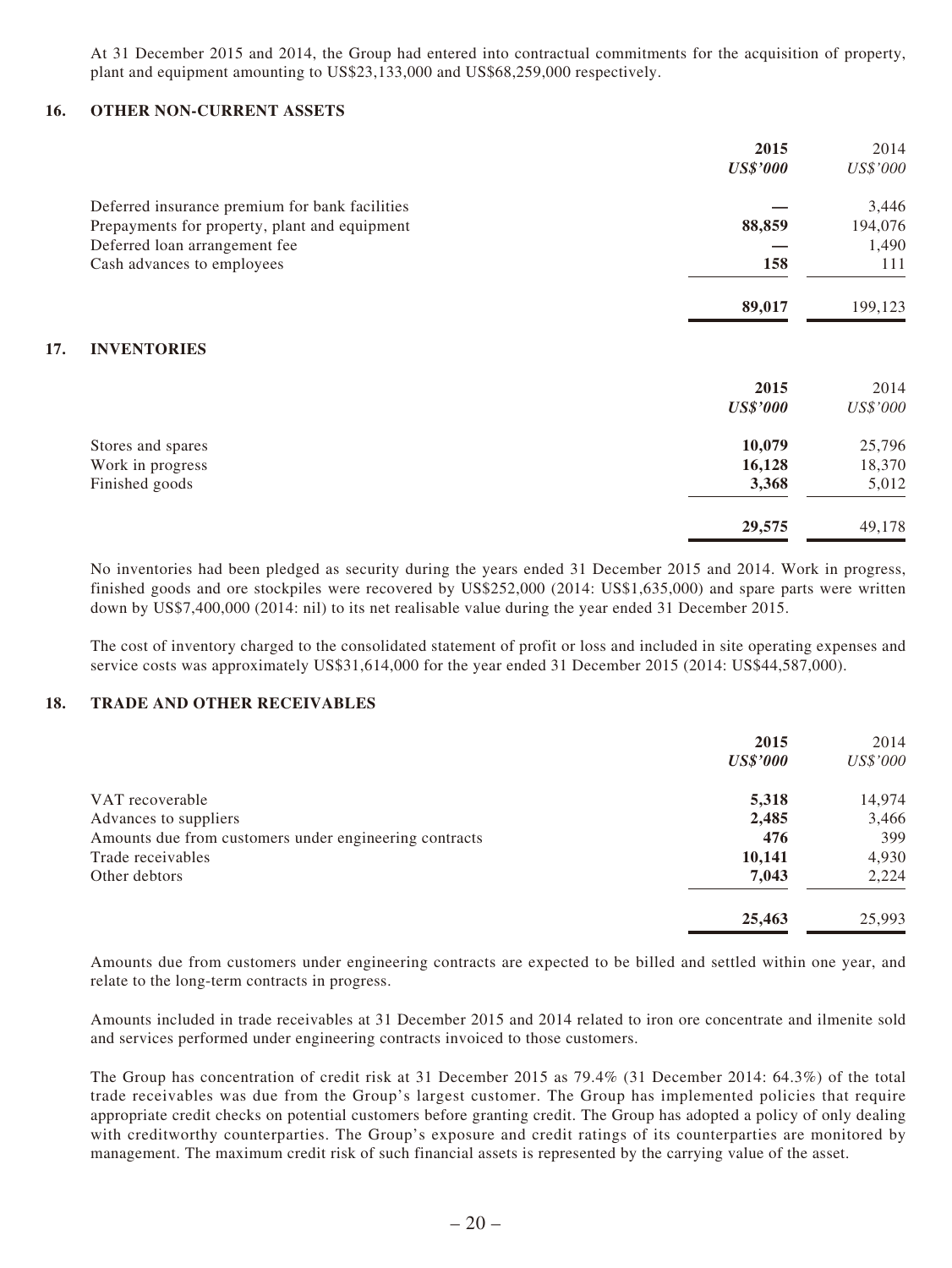Before accepting new customers, the Group uses an internal credit scoring system to assess the potential customers' credit quality and defines credit limits by customer. Limits and scoring attributed to customers are reviewed once a year. 99% of the trade receivables that are neither past due nor impaired are with good credit quality based on their settlement records for both the years ended 31 December 2015 and 2014.

In determining recoverability of a trade receivable, the Group considers any change in the credit quality of the trade receivable from the date credit was initially granted up to the end of the reporting period and no impairment is necessary for these balances which are not past due.

Below is an aged analysis of the Group's trade receivables based on invoice date at the end of the reporting period.

|                                 | 2015            | 2014     |
|---------------------------------|-----------------|----------|
|                                 | <b>US\$'000</b> | US\$'000 |
| Less than one month             | 5,271           | 4,245    |
| One month to three months       | 4,861           | 650      |
| Over three months to six months |                 | 21       |
| Over six months                 | 9               | 14       |
| Total                           | 10,141          | 4,930    |

The Group allows credit periods ranging from 15 days to 63 days (2014: 10 days to 90 days) to individual third party customers. The directors of the Company considered that the carrying value of trade and other receivables is approximately equal to their fair value.

Below is an aged analysis of trade receivables based on invoice date which are past due but not impaired:

|                                 | 2015<br><b>US\$'000</b> | 2014<br>US\$'000 |
|---------------------------------|-------------------------|------------------|
| Less than one month             | 2                       | 9                |
| One to three months             |                         | 42               |
| Over three months to six months |                         | 21               |
| Over six months                 | 9                       | 14               |
| Total                           | 12                      | 86               |

The Group has not provided for impairment loss on trade receivables which are past due as there has not been a significant change in the credit quality and amounts are still considered recoverable based on historical experience.

The following shows an analysis of movements in the allowance for doubtful debts in respect of trade receivables:

|                                         | 2015            | 2014     |
|-----------------------------------------|-----------------|----------|
|                                         | <b>US\$'000</b> | US\$'000 |
| At the beginning of the year            | 987             | 1,780    |
| Changes in allowance for doubtful debts | 44              | 44       |
| Amounts written off as uncollectible    | (2)             | (2)      |
| Exchange adjustments                    | (230)           | (835)    |
| At the end of the year                  | 799             | 987      |

Included in the allowance for doubtful debts were impaired trade receivables of US\$799,000 and US\$987,000 as at 31 December 2015 and 2014, respectively. The amount at 31 December 2015 mainly represented impairment for trade debtors at LLC Petropavlovsk Iron Ore and non-trade debtors at LLC Olekminsky Rudnik (trade debtors at LLC Petropavlovsk Iron Ore for the year ended 31 December 2014) who are in severe financial difficulties and the probability for them to settle the receivable is remote. The Group did not hold any collateral over these balances.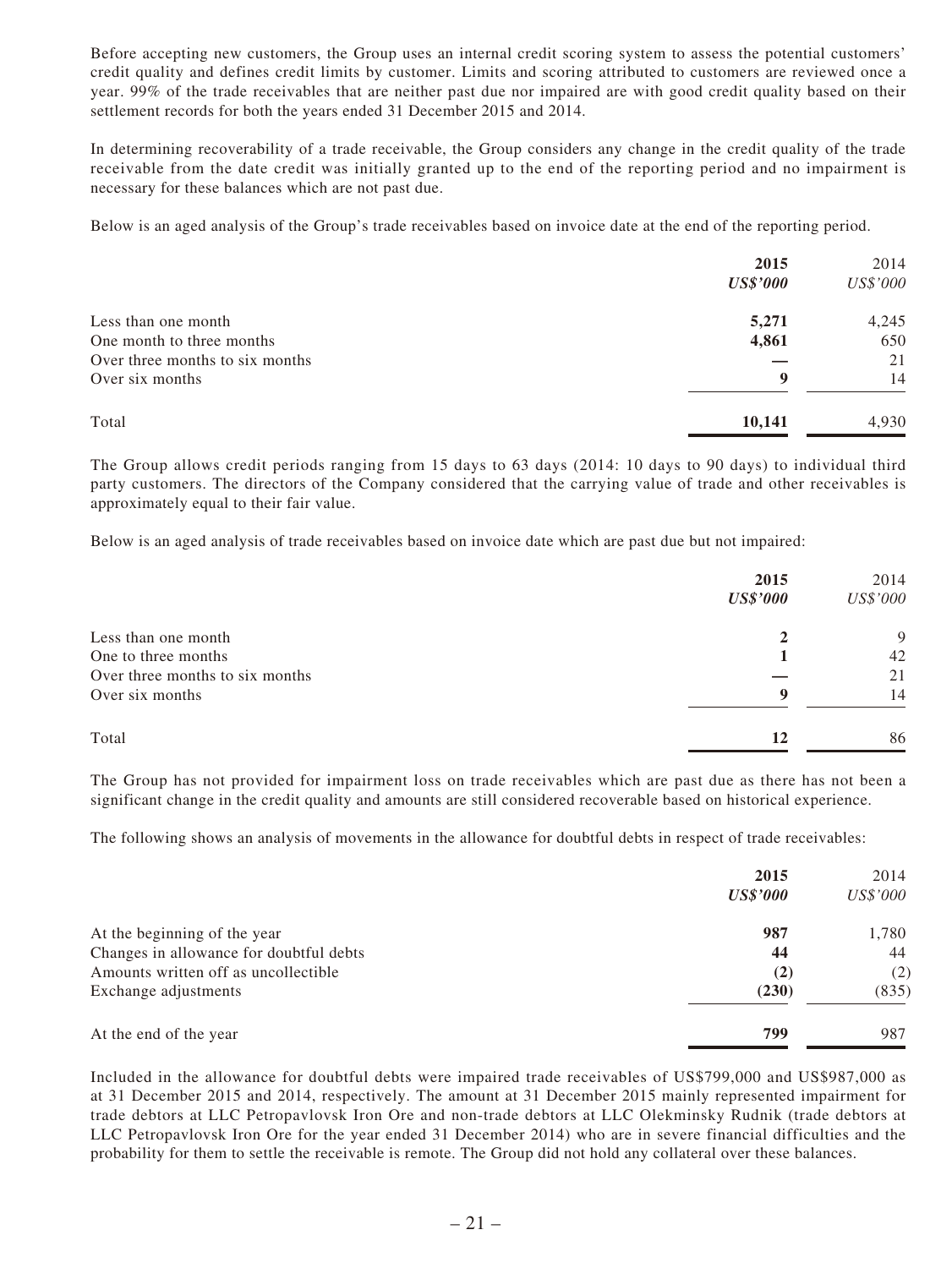### **19. TIME DEPOSITS**

Time deposits comprised short-term US Dollars denominated bank deposits with an original maturity of three to twelve months. The carrying amounts of the assets approximate their fair value. Time deposits carrying interest at prevailing market rate ranging from 0.45% to 15.50% (2014: 0.7% to 8.15%) per annum.

#### **20. CASH AND CASH EQUIVALENTS**

Cash and cash equivalents comprised cash and short-term bank deposits with an original maturity of three months or less. The carrying amount of these assets approximates their fair value. Cash at banks carry interest at prevailing market rates ranging from 0.4% to 16.25% (2014: 0.05% to 23.00%) per annum for the year ended 31 December 2015.

#### **21. TRADE AND OTHER PAYABLES**

|                             | 2015<br><b>US\$'000</b> | 2014<br>US\$'000 |
|-----------------------------|-------------------------|------------------|
| Trade creditors             | 3,121                   | 4,525            |
| Advances from customers     | 195                     | 443              |
| Accruals and other payables | 14,716                  | 9,832            |
|                             | 18,032                  | 14,800           |

For related party and individual third party trade creditors, the average credit period on purchases of goods and services for the year was 19 days (2014: 20 days).

The directors of the Company consider that the carrying amount of trade creditors and other payables approximates their fair value.

Below is an aged analysis of the Group's trade creditors based on invoice date.

|                                 | 2015            | 2014     |
|---------------------------------|-----------------|----------|
|                                 | <b>US\$'000</b> | US\$'000 |
| Less than one month             | 1,030           | 1,524    |
| One month to three months       | 37              | 25       |
| Over three months to six months | 51              | 779      |
| Over six months                 | 2,003           | 2,197    |
| Total                           | 3,121           | 4,525    |

The directors of the Company consider that the carrying amount of other payables approximates their fair value.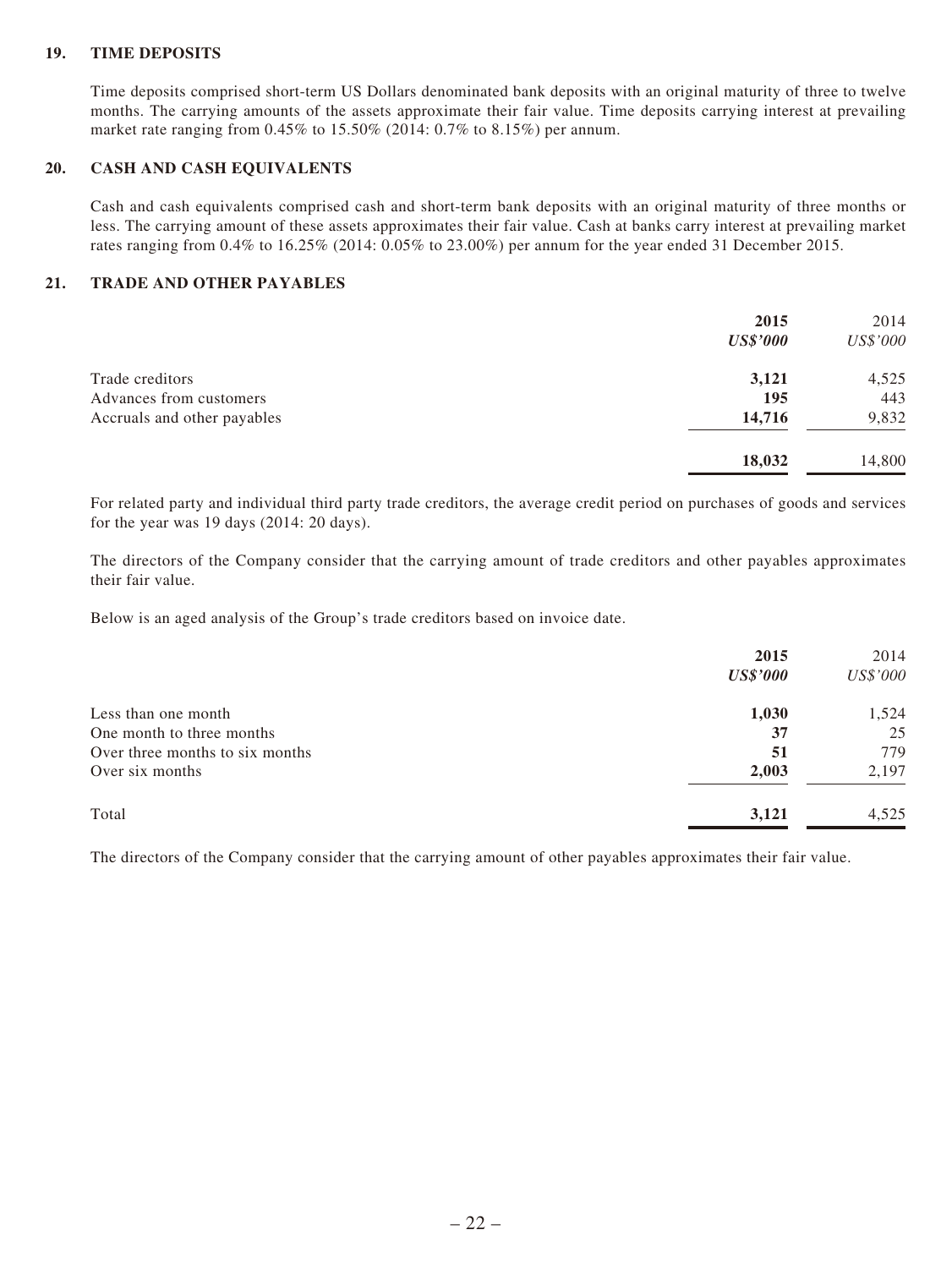|                                                   | 2015            | 2014     |
|---------------------------------------------------|-----------------|----------|
|                                                   | <b>US\$'000</b> | US\$'000 |
| Secured bank loans                                |                 |          |
| Asian Pacific Bank                                | 10,550          | 21,000   |
| Industrial and Commercial Bank of China ("ICBC")  | 257,738         | 247,552  |
| Total                                             | 268,288         | 268,552  |
| Carrying amount repayable                         |                 |          |
| Within one year                                   | 53,050          | 63,500   |
| More than one year, but not exceeding two years   | 39,134          | 38,864   |
| More than two years, but not exceeding five years | 176,104         | 166,188  |
| Total                                             | 268,288         | 268,552  |

#### **Bank loan from Asian Pacific Bank**

In April 2014, the Group renewed the US\$15,000,000 loan facility ("US\$15,000,000 Loan Facility") with Asian Pacific Bank for a 12-month period with an annual interest of 9.0% repayable monthly. In March 2015, such termloan facility was renewed for another 13-month period with an annual interest of 9.0% repayable monthly and the loan principal is repayable by 21 April 2016. As at 31 December 2015, the Group has drawn down US\$8,350,000 from the US\$15,000,000 Loan Facility.

In October 2014, the Group renewed another US\$10,000,000 loan facility ("US\$10,000,000 Loan Facility") with Asian Pacific Bank for 12-month period. The loan bore an annual interest of 10.60% which was repayable monthly. As at 31 December 2014, the Group had drawn down US\$6,000,000 from the US\$10,000,000 Loan Facility.

In October 2015, the Group renewed the US\$10,000,000 Loan Facility with Asian Pacific Bank. The loan bears an annual interest of 10.60% which is repayable monthly. The principal of the loan is repayable by 27 October 2016. As at 31 December 2015, the Group had drawn down US\$2,200,000 from the US\$10,000,000 Loan Facility.

In 2015, the Group drew down US\$12,870,000 from these facilities from Asian Pacific Bank in several tranches on a rolling basis and US\$23,320,000 were repaid in aggregate during the year.

At 31 December 2015, the Group had US\$14,450,000 (31 December 2014: US\$4,000,000) undrawn loan facility with Asian Pacific Bank.

At 31 December 2015, these facilities were primarily working capital financing the Group's Kuranakh project. Both Loan Facilities were secured against the helicopter owned by LLC GMMC ("LLC GMMC"), subsidiary of the Group and the shares of OJSC Giproruda ("OJSC Giproruda"), subsidiary of the Group.

As at 31 December 2014, US\$10,000,000 Loan Facility was secured against the helicopter owned by LLC GMMC and the US\$15,000,000 Loan Facility was secured against the shares of OJSC Giproruda.

#### **Bank loan from Industrial and Commercial Bank of China**

On 6 December 2010, LLC KS GOK, a wholly owned subsidiary of the Company, entered into the HK\$3.11 billion (equivalent to US\$400 million) Engineering Procurement and Construction Contract ("EPC Contract") with the China National Electric Engineering Corporation ("CNEEC"), contractor at the twin deposits of Kimkan and Sutara ("K&S") project for the construction of the Group's mining operations at K&S.

On 13 December 2010, the Group entered into a project finance facility agreement with ICBC (the "ICBC Facility Agreement") pursuant to which ICBC would lend US\$340,000,000 (equivalent to HK\$2.64 billion) to LLC KS GOK to be used to fund the construction of the Group's mining operations at K&S in time for the start of major construction works in early 2011. Interest under the facility was charged at 2.80% above London Interbank Offering rate ("LIBOR") per annum. The whole facility amount is repayable semi-annually in 16 installments of US\$21,250,000 each, starting from December 2014 and is fully repayable by June 2022.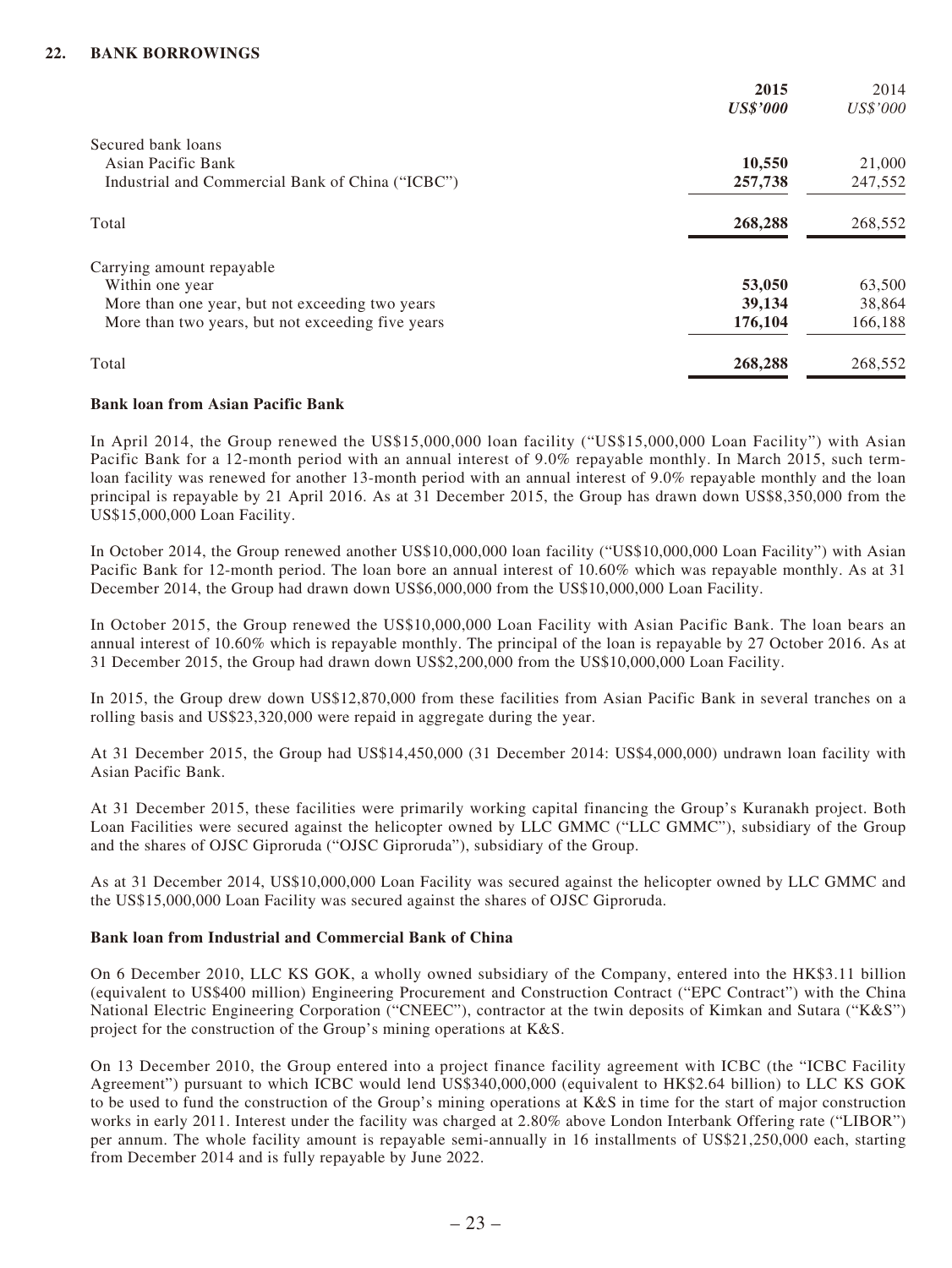On 14 December 2011, the Group made the first drawdown amounting to US\$6,958,000. During the years ended 31 December 2012, 2013 and 2014, the Group made further drawdowns amounting to US\$281,018,000. Additional drawn downs amounting to US\$52,024,000 were made by the Group during the year. The loan is carried at amortised cost with effective interest rate at 5.91% per annum (2014: 5.63%). The first installments of US\$21,250,000 was repaid in December 2014. Further installments of US\$42,500,000 in aggregate were repaid in June and December 2015. The outstanding loan principal was US\$276,250,000 as at 31 December 2015 (31 December 2014: US\$266,726,000).

As at 31 December 2015, the Group had no (2014: US\$52,024,000) undrawn financial facility in relation to the ICBC Facility Agreement.

As at 31 December 2015 and 2014, US\$2,119,000 and US\$27,250,000 respectively, were deposited in a debt service reserve account with ICBC under a security deposit agreement ("DSRA Agreement") related to the ICBC Facility Agreement and is presented as restricted deposit under non-current assets. The deposit carries interest at prevailing market rate at around 1.0% per annum for the years ended 31 December 2015 and 2014. In January 2016, the Group has placed restricted bank deposits of an amount up to US\$28,250,000 in order to replenish the restricted deposit level pursuant to the security deposit agreement.

Details of guarantee granted by Petropavlovsk PLC in relation to the ICBC Facility Agreement are set out below.

#### **Guarantee arrangements**

In relation to the ICBC loan as disclosed in this note, Petropavlovsk PLC has guaranteed the Group's obligations under the ICBC Facility Agreement. Petropavlovsk PLC, the Company and LLC KS GOK have entered into an agreement setting out the terms on which Petropavlovsk PLC provides the guarantee ("Recourse Agreement"). No fee will be payable by the Group in respect of the provision of the guarantee by Petropavlovsk PLC while Petropavlovsk PLC remains the parent company of the Company under relevant financial reporting standards. In the event that Petropavlovsk PLC ceases to be the parent company of the Company under the relevant financial reporting standards as agreed with Petropavlovsk PLC, a fee of no more than 1.75% on outstanding amount will be payable by the Company to Petropavlovsk PLC in respect of the guarantee. No security will be granted by the Group to Petropavlovsk PLC in respect of the guarantee. Pursuant to the Recourse Agreement, Petropavlovsk PLC will have the right to inject funds into the Group by shareholder loan (on normal commercial terms at the time) in order to enable the Group to make payments under the ICBC Facility Agreement or for other working capital purposes. The Recourse Agreement also contains reporting obligations and customary covenants from the Group which require Petropavlovsk PLC's consent as guarantor (acting reasonably and taking into account the effect upon the Group's ability to fulfill its obligations under the ICBC Facility Agreement) for certain actions including the issuance, acquisition or disposal of securities, and entry into joint ventures.

As at 31 December 2015, Petropavlovsk PLC beneficially owns approximately 35.83% (31 December 2014: 45.39%) of the issued share capital of the Company and accordingly as agreed with the directors of Petropavlovsk PLC, its voting rights in the Company are insufficient to give it the practical ability to direct the relevant activities of the Company unilaterally and does not retain control over the Company. Against this, pursuant to the Recourse Agreement, a fee equal to 1.75% on the outstanding loan amount under the ICBC Facility Agreement has been charged for the provision of the guarantee by Petropavlovsk PLC which amounted to US\$2,086,000 in 2015 (2014: nil). Under the ICBC Facility Agreement, each of the following will constitute a covenant; and noncompliance with any covenant will constitute an event of default upon which the ICBC Facility Agreement will become immediately due and payable: (i) Petropavlovsk PLC must retain not less than 30% ("Minimal Holding") direct or indirect interest in the Company; (ii) Petropavlovsk PLC has an obligation to maintain a minimum tangible net worth of not less than US\$750,000,000, a minimum interest cover ratio of 3.5:1 and a maximum leverage ratio of 4:1 and the group entity holding K&S Project has an obligation to maintain a minimum Debt Service Cover Ratio as defined in the ICBC Facility Agreement of 1.1x (the "Financial Covenants"); and (iii) there are also certain limited restrictions on the ability of Petropavlovsk PLC to grant security over its assets, make disposals of its assets or enter into merger transactions.

According to a waiver letter of 30 December 2014, ICBC has agreed to grant a waiver of the Financial Covenants until 31 December 2015 (or an earlier date of Petropavlovsk PLC and the group entity holding K&S Project manage to comply with their respective Financial Covenants), subject to the fulfillment of certain conditions precedent which were satisfied on 6 February 2015. ICBC has also agreed to amend the Minimal Holding from 30% to 15%.

At 31 March 2016, the Group is in the process of obtaining, and the directors believe that, a waiver of the Financial Covenants from ICBC and its insurance agent on (a) the financial covenants compliance requirements under the ICBC Facility Agreement until 31 December 2017; and (b) the debt service reserve account replenishment requirement under the DSRA Agreement, will be forthcoming.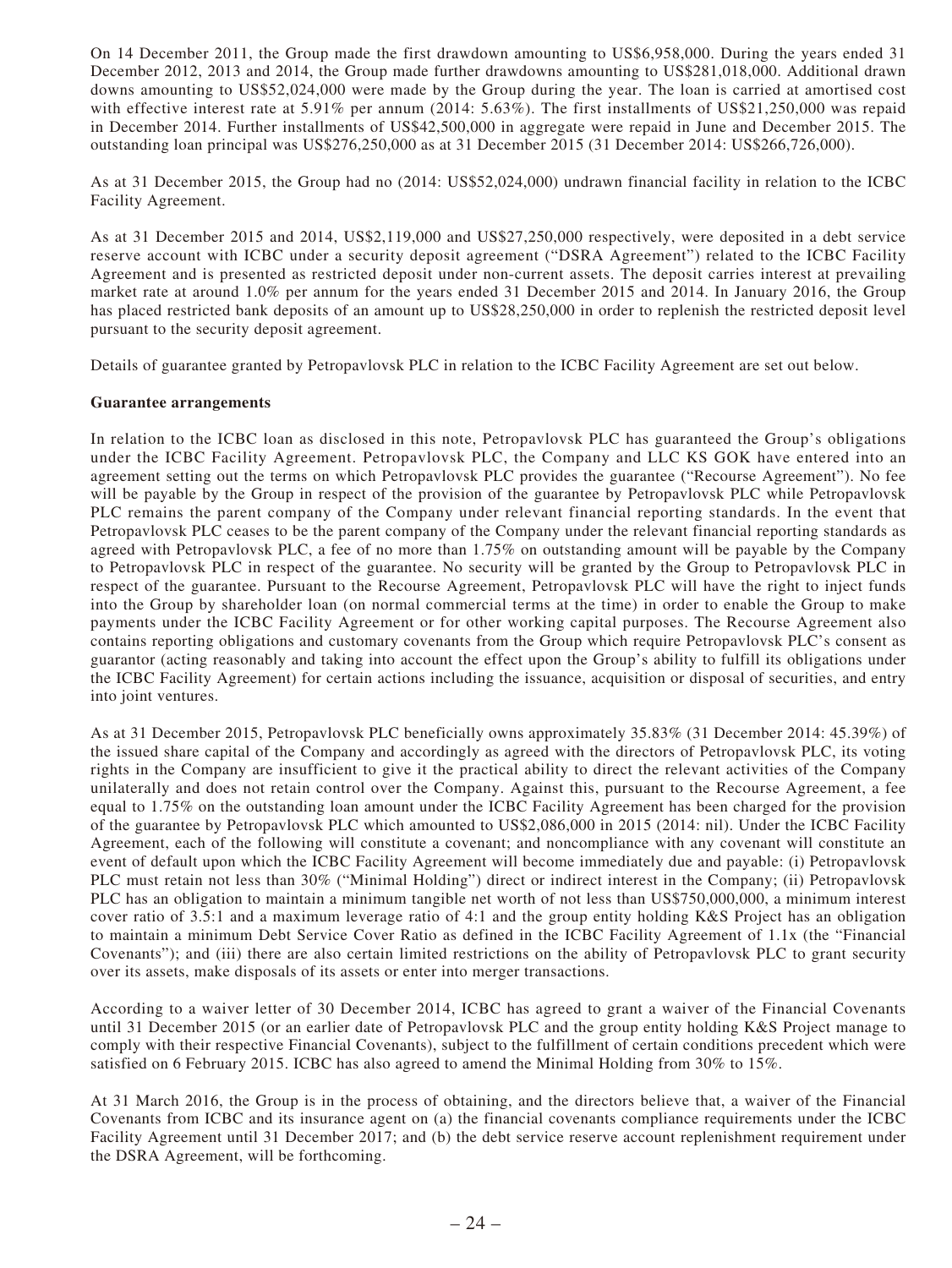### **23. SHARE CAPITAL**

Details of the allotment and issuance of ordinary shares by the Company during the years ended 31 December 2015 and 31 December 2014 are as follows:

|                                                          | Number of<br>shares | <i>US\$'000</i> |
|----------------------------------------------------------|---------------------|-----------------|
| <b>Authorised</b><br>At 1 January 2014                   |                     |                 |
| — Ordinary shares of HK\$0.01 each                       | 10,000,000,000      | 12.820          |
| At 31 December 2014, 1 January 2015 and 31 December 2015 | <b>Note</b>         | <b>Note</b>     |

*Note:* Under the Hong Kong Companies Ordinance (Cap. 622), with effect from 3 March 2014, the concept of authorised share capital no longer exists and the Company's shares no longer have a par value. There is no impact on the number of shares in issue or the relative entitlement of any of the shareholders as a result of this transition.

|                                                                              | <b>Number</b> |           |
|------------------------------------------------------------------------------|---------------|-----------|
|                                                                              | of shares     | US\$'000  |
| <b>Issued and fully paid</b>                                                 |               |           |
| At 1 January 2014                                                            |               |           |
| — Ordinary shares of HK\$0.01 each                                           | 4,529,910,301 | 5,834     |
| Issue of new ordinary shares of HK\$0.01 each to General Nice                |               |           |
| Development Limited ("General Nice") in February 2014                        | 165,000,000   | 213       |
| Transfer from share premium upon abolition of par value                      |               | 1,185,488 |
| Issue of new ordinary shares to General Nice in April 2014                   | 165,000,000   | 19,996    |
| Transaction costs attributable to issue of new ordinary shares in April 2014 |               | (300)     |
| At 31 December 2014 and 1 January 2015                                       |               |           |
| — Ordinary shares with no par value                                          | 4,859,910,301 | 1,211,231 |
| Issue of new ordinary shares pursuant to an open offer                       | 1,295,976,080 | 52,656    |
| Transaction costs attributable to issue of new ordinary shares               |               | (3,222)   |
| At 31 December 2015                                                          |               |           |
| — Ordinary shares with no par value                                          | 6,155,886,381 | 1,260,665 |

The shares issued by the Company rank pari passu with the then existing issued shares and do not carry pre-emptive rights.

On 29 June 2015, the Company announced its equity fund raising plan in order to finance the completion of construction at the K&S Project and bring it into full commercial production and for providing general working capital to the Group. The fund raising was conducted by way of an open offer ("Open Offer") to qualifying shareholders on the basis of 4 offer shares ("Offer Shares") for every 15 existing shares held by the qualifying shareholders on the record date. The Offer Shares were offered at the subscription price of HK\$0.315 each. On 5 August 2015, the Company announced the completion of the Open Offer. 1,295,976,080 ordinary shares were allotted and issued on 7 August 2015 with net proceeds of approximately US\$49.4 million.

As disclosed in note 33 to the Group's 2014 consolidated financial statements, on 17 January 2013, the Company entered into a conditional subscription agreement with each of General Nice and Minmetals Cheerglory Limited ("Minmetals") for an investment by General Nice and Minmetals in new shares of the Company up to approximately HK\$1,845,000,000 (equivalent to approximately US\$238,000,000) in aggregate.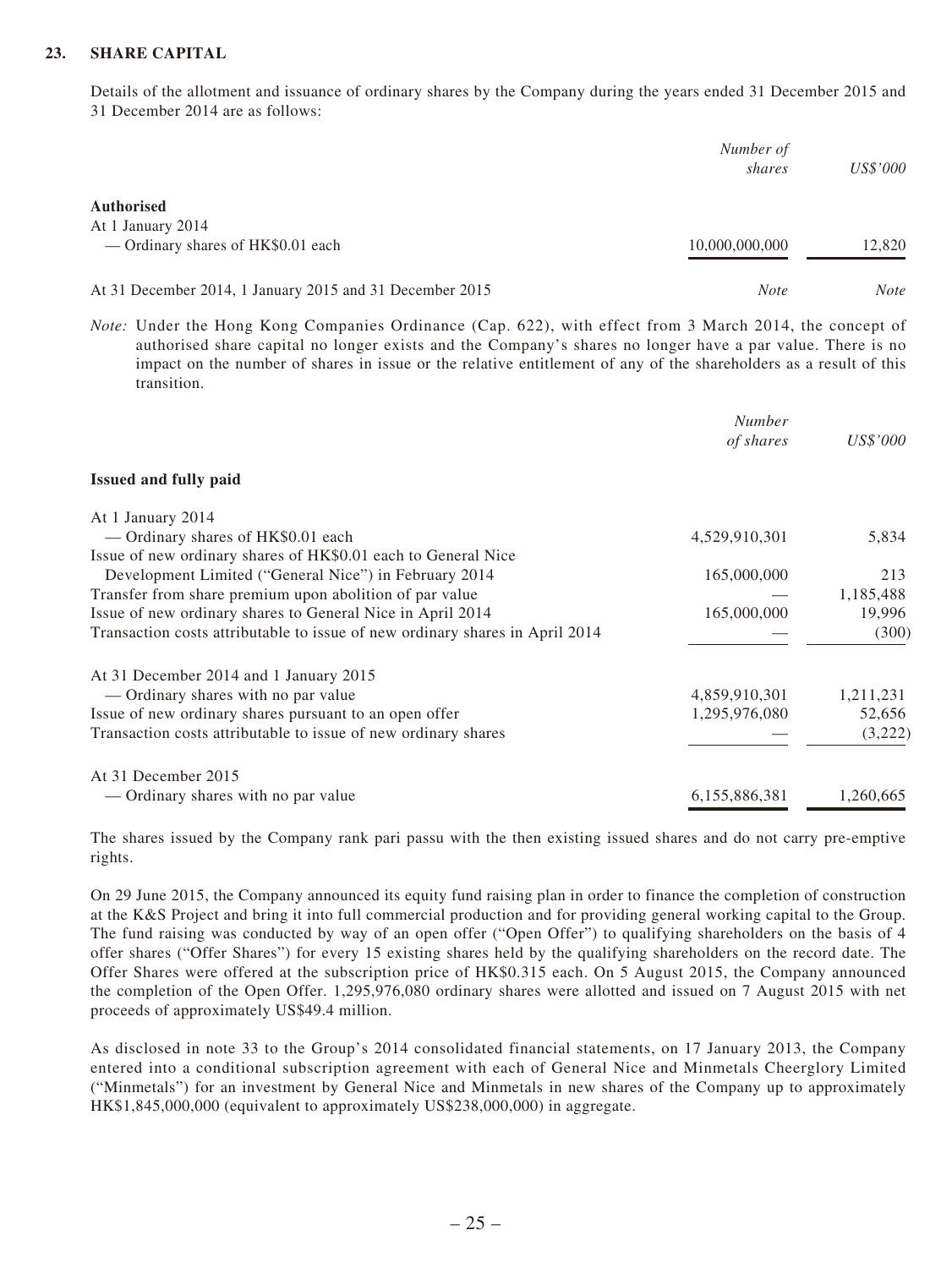At 31 December 2015 and 31 December 2014, excluding the shares subscribed by General Nice in the Company's Open Offer in 2015, a cumulative total of 1,365,876,000 new shares of the Company had been allotted and issued to General Nice, following the receipt of aggregate subscription monies of approximately HK\$1,315.9 million (equivalent to approximately US\$169.6 million). As General Nice has not made full payment for the outstanding balance, interest on the outstanding balance is payable on a monthly basis and calculated as follows:

- (a) 6% per annum from 19 December 2014 to 18 March 2015;
- (b) 9% per annum from 19 March 2015 to 18 June 2015; and
- (c) 12% per annum from 19 June 2015 and thereafter.

As the General Nice Further Subscription has not completed, the subscription of shares by Minmetals cannot be completed. The Company is in discussions with General Nice, Mr. Cai Sui Xin and Minmetals about a further deferred completion and other available options.

During the year ended 31 December 2015, transaction costs of approximately US\$3,222,000 (2014: US\$600,000) directly attributable to the issuance of new shares were debited against equity.

# **CHAIRMAN & CHIEF EXECUTIVE OFFICER REVIEW**

## **Ensuring Sustainability Amidst Volatile Markets**

2015 was a difficult year for commodities producer, the iron ore industry is no exception. During the year, we felt the pressure brought by macro-economic downturn and structural adjustment of our industry. In the last quarter of 2015, China's economic growth has for the first time in 25 years slipped under the important 7% statistic. Together with the problem of global iron ore oversupply, the benchmark 62%Fe seaborne prices finished the year at US\$43 per tonne.

In order for IRC to survive and hopefully thrive amidst volatile market stated above, we have responded in several ways to ensure our business remains sustainable and competitive: (1) Stay lean and efficient across the Group; (2) Commission K&S project as soon as possible — our cost-positive project should be handed over to IRC from the contractor within the promised timeframe of first half of 2016 and (3) Strengthen and maintain balance sheet at healthy level, explained further in the CFO's Statement in the following pages.

## **Cost Optimisation and Streamline Operations — Stay Lean and Efficient**

To match the deteriorating commodity markets and uncertain global economic environment, we continued to carry out cost optimisation programme across the Group, with an even more stringent effort compared to last year. In terms of our operation, the site operating expenses decreased by 35%. At the Group level, the overall central administrative expenses were also reduced by 39%. These initiatives include but were not limited to optimising the mine plan, streamlining overheads and processing process and other corporate cost-cutting measures, such as salary reductions and office relocation. It is because of these relentless efforts that we can produce a significant reduction in losses this year. During the year, we are proud to report that Kuranakh's operational team completed an excellent job in terms of production, beating its iron ore production target by 24%.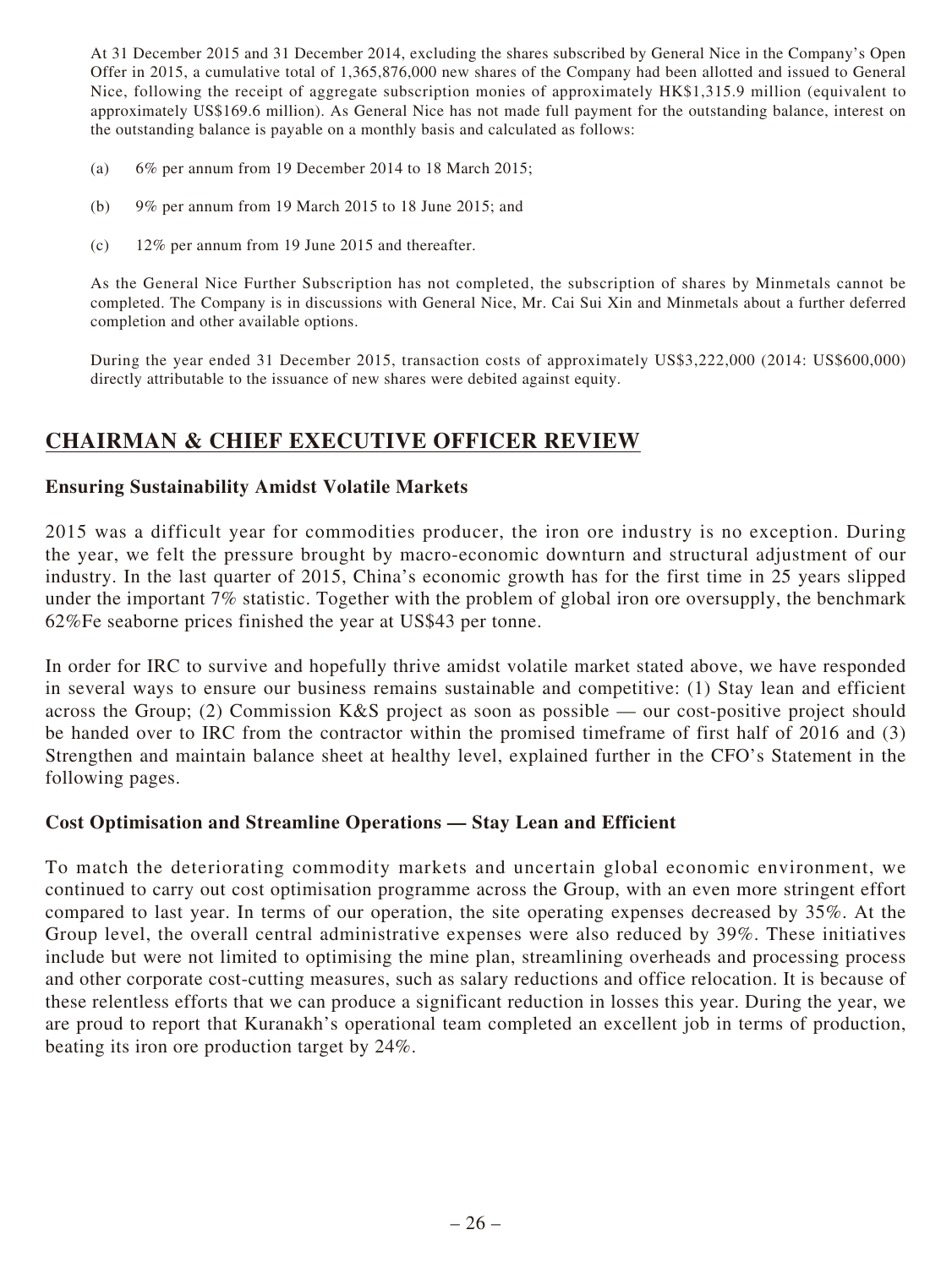## **Consolidating Resources on Positive Operating Margin Project — K&S**

Despite the above cost optimising efforts, due to continuously weak pricing environment, it is sad to report that in December 2015, we decided to move Kuranakh to care and maintenance. Kuranakh is our first operating mine and Russia's first vertically integrated titanomagnetite plant. Mothballing the site is a difficult decision, but it is also necessary for us to stay lean in difficult times such as now. We believe this decision is in the best interests of the Company, our shareholders and other stakeholders. We will focus our resources on K&S, which will generate operating margin even at current price environment.

2016 will be a transformational year for the Group as the hot commissioning of K&S comes closer to completion. The project has encountered several delays and the blame is borne mainly by our contractor, CNEEC. As much as we share the frustration as our investors, currently only two milestones remain until the full completion of hot commissioning of K&S and based on guidance from CNEEC, we expect that the operational plant will be completed during the first half of 2016. More importantly, we are working closely with CNEEC to avoid further slippage of full commissioning timeline and settlement of negotiated penalty payments for further delay.

K&S is one of the lowest operating cost iron ore projects in the world. Based on our cost optimisation analysis on K&S announced in 2015, when in full capacity, K&S can produce 3.2 million tonnes of 65.8% Fe grading iron ore concentrate delivered to the Chinese border at a cash cost per tonne of c.US\$35. In addition, the operating cost will be further lowered thanks to (1) the current Rouble depreciation and (2) Amur River Bridge:

- (1) Rouble depreciation The Russian Roubles depreciated significantly since December 2014 and the currency remained weak throughout 2015 and continued into 2016. The group's operating costs are predominately in Roubles while revenues are mainly in US Dollars.
- (2) Amur River Bridge is a Sino-Russian railway bridge that will span the two countries' borders over the Heilongjiang River. It is expected to be completed in 2017. During 2015, the basic construction of the Chinese side of the Bridge was completed. The Bridge will shorten IRC's transportation distance by 10 times (K&S to Bridge: c.150km) and thus cash cost per tonne is estimated to further reduce to well below US\$30/t.

## **Positive Geopolitical Environment — Deepening Sino-Russian Relationship**

With China's latest "One Belt One Road" initiatives, the Sino-Russia ties in bilateral trade and investment may benefit IRC in the future. In the Far East of Russia, where K&S lies, we are foreseeing more bilateral trades and investment.

Two months ago, Mr. Arkady Dvorkovich, the Deputy Prime Minister of Russia, visited Hong Kong and reassured of a series of strategic economic collaborations in place between Russia and China, such as more infrastructure constructions and integrations across the border, especially in the Russian Far East region. Mr. Yury Trutnev, the Deputy Prime Minister of Russia and Presidential Envoy to the Far Eastern Federal District, visited our K&S mine site in February 2016 and discussed a potential decrease in export tariffs.

Like all players in the commodities sector, 2015 was a challenging year, but we took proactive steps to mitigate the negative impacts. We believe that in 2016, these market challenges will persist but as K&S comes on stream, our financial outlook will change, with the hope of significant returns. Lastly, we would like to thank our team, especially the Kuranakh operation team, for their hard work during the year, and we wish extend our gratitude to our shareholders, for your patience and ongoing support in IRC.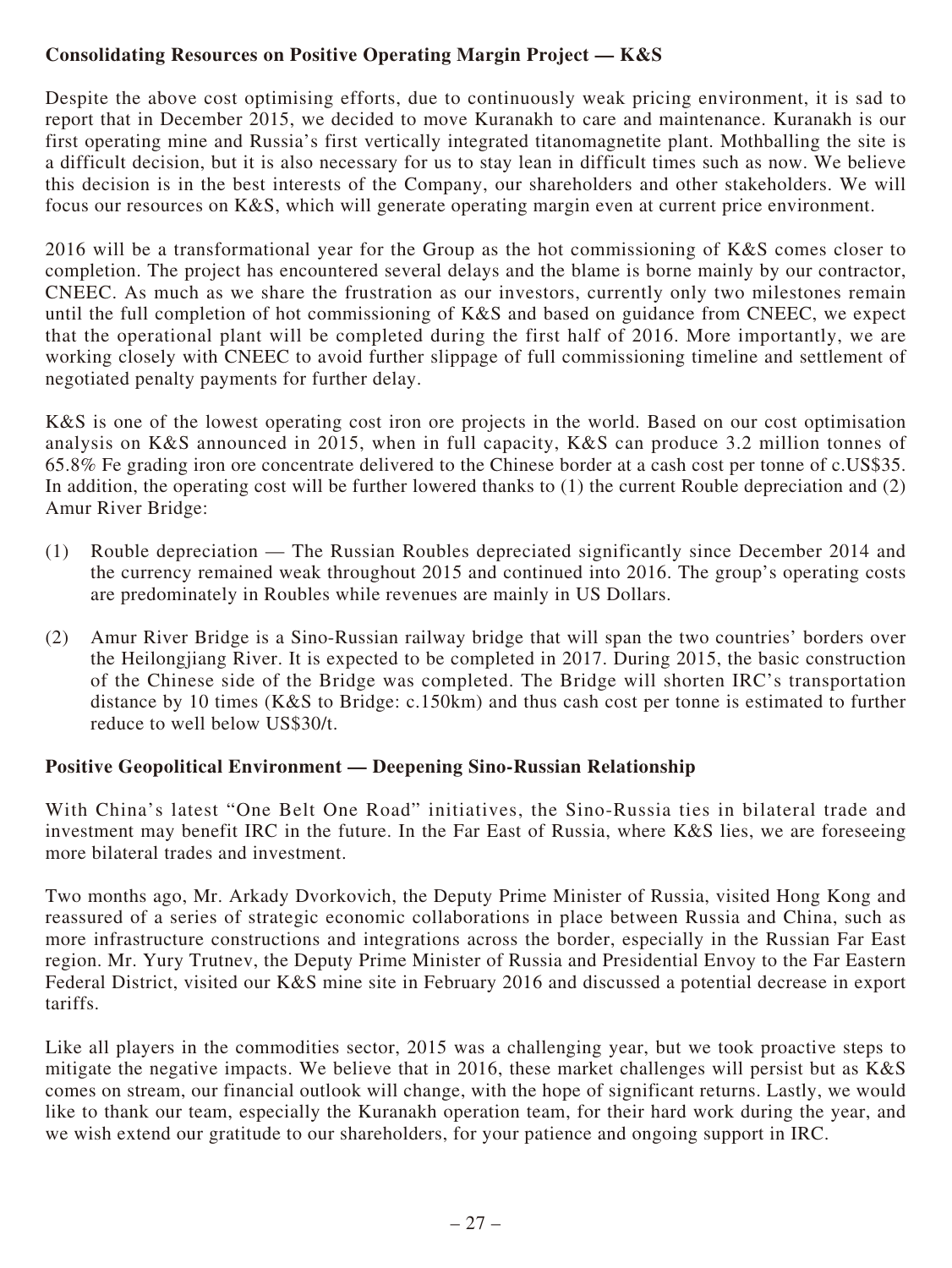# **CFO STATEMENT & RESULTS OF OPERATION**

With the backdrop of a slower economy and weak commodity price environment, the Group reported a loss but the overall financial position remained sound and solid. The loss before impairment is almost halved compared to last year as a result of extensive cost cutting measures implemented across the Group. Our net loss attributable to owners of the Company before impairment amounted to US\$28.9 million, which was 49% less than last year.

As the global iron ore supply surplus persists and the weakening of demand as a result of the slowdown in China, the price of iron ore in 2015 was under a downward pressure. The benchmark price for 62% iron ore content delivery to China fell by 43% year-on-year from an average of US\$97 per tonne in 2014 to US\$55 per tonne in 2015.

In view of a worsening iron ore price environment, similar to our peers, we are guided by accounting rules to book an impairment loss in relation to our mining assets. In 2015, the Group's total impairment amounted to US\$480 million. However, it is important to note that this impairment does not affect our cash flow.

Protecting the balance sheet is essential to the Group at tough times like now. We are grateful to have the support from our investors, who despite all negative sentiments on the market, maintained faith in IRC. In August 2015, the Group successfully completed a fundraising exercise by way of a fully-underwritten Open Offer of approximately US\$50 million, on the basis of 4 Offer Shares for every 15 existing shares at the subscription price of HK\$0.315 per Offer Share. This support has strengthened our cashflow position on the critical stage of K&S being moved into hot commissioning.

Last but not the least is the support from our lenders and Chinese partners. It is apparent that the economic landscape has changed since the credit agreement with ICBC was signed in 2010, and we are now in the need of adjusting some of the original terms of the agreement, with the aim to obtain waivers of maintaining certain cash deposits with ICBC, and the obligations of IRC and its guarantor Petropavlovsk plc to comply with certain financial covenants. The Group has received positive feedbacks for the waivers and it is envisaged that an amicable solution could be reached in due course. At the end of 2015, total debt outstanding was US\$286.9 million made up of US\$276.3 million of the ICBC credit facility for K&S, and US\$10.6 million of working capital facility for the Kuranakh project.

We are also pleased to announce that our main contractor, CNEEC, has recently agreed to payment terms that will alleviate our cash flow, allowing outstanding construction payments to be paid on a deferred basis over several years.

At the end of 2015, we reported cash and deposits of US\$58.3 million. This figure included US\$2.1 million which was in the debt service reserve account at ICBC, and does not include the fully funded bond payments that ICBC hold and which IRC may call upon in the event certain circumstances under the contract with CNEEC arise. We remain fully funded to complete K&S project.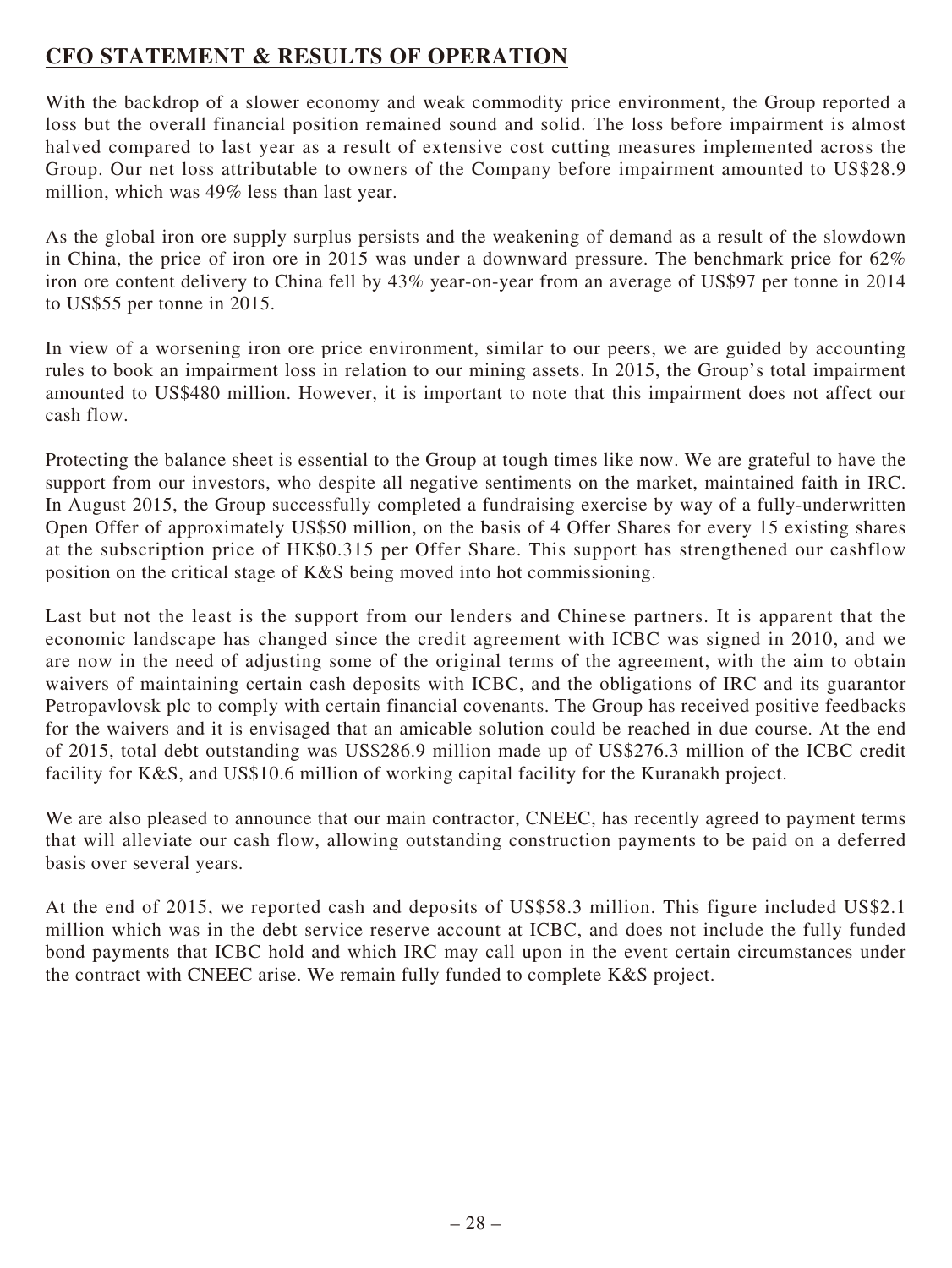The table below shows the consolidated results of the Group for the year ended 31 December 2015 and 2014:

|                                                                                                                                           | For the year ended<br>31 December         |                                               |                                                |  |
|-------------------------------------------------------------------------------------------------------------------------------------------|-------------------------------------------|-----------------------------------------------|------------------------------------------------|--|
|                                                                                                                                           | 2015                                      | 2014                                          | Variance                                       |  |
| <b>Key Operating Data</b>                                                                                                                 |                                           |                                               |                                                |  |
| Iron Ore Concentrate<br>— Sales volume <i>(tonnes)</i><br>$-$ Average price (US\$/tonne)                                                  | 1,091,600<br>51                           | 1,027,595<br>91                               | $6.2\%$<br>$(44.0\%)$                          |  |
| Ilmenite<br>— Sales volume <i>(tonnes)</i><br>— Average price $(US\$/tonne)$                                                              | 205,632<br>119                            | 165,716<br>151                                | 24.1%<br>$(21.2\%)$                            |  |
| <b>Consolidated Income Statement (US\$'000)</b>                                                                                           |                                           |                                               |                                                |  |
| Revenue<br>Iron Ore Concentrate<br>Ilmenite<br><b>Engineering Services</b>                                                                | 55,906<br>24,445<br>1,559                 | 92,917<br>25,055<br>4,442                     | $(39.8\%)$<br>$(2.4\%)$<br>$(64.9\%)$          |  |
| <b>Total Revenue</b>                                                                                                                      | 81,910                                    | 122,414                                       | $(33.1\%)$                                     |  |
| Site operating expenses and service costs<br>Central administration expenses<br>Impairment charges<br>Share of results of a joint venture | (95, 896)<br>(10, 160)<br>(480, 050)<br>1 | (147, 963)<br>(16,787)<br>(260, 828)<br>2,900 | $(35.2\%)$<br>$(39.5\%)$<br>84.0%<br>$(100\%)$ |  |
| Net operating loss                                                                                                                        | (504, 195)                                | (300, 264)                                    | 67.9%                                          |  |
| Other gains and losses and other expenses<br>Financial expenses, net of financial income                                                  | (4,389)<br>(414)                          | (10, 170)<br>(876)                            | $(56.8\%)$<br>$(52.7\%)$                       |  |
| Loss before taxation                                                                                                                      | (508,998)                                 | (311, 310)                                    | 63.5%                                          |  |
| Taxation                                                                                                                                  | (247)                                     | (6,020)                                       | $(95.9\%)$                                     |  |
| Loss after taxation                                                                                                                       | (509, 245)                                | (317, 330)                                    | 60.5%                                          |  |
| Non-controlling interests                                                                                                                 | 276                                       | (314)                                         | n/a                                            |  |
| Loss attributable to owners of the Company                                                                                                | (508, 969)                                | (317, 644)                                    | 60.2%                                          |  |
| <b>Underlying Results (US\$'000)</b>                                                                                                      |                                           |                                               |                                                |  |
| Loss attributable to owners of the Company,<br>excluding impairment charges                                                               | (28,919)                                  | (56, 816)                                     | $(49.1\%)$                                     |  |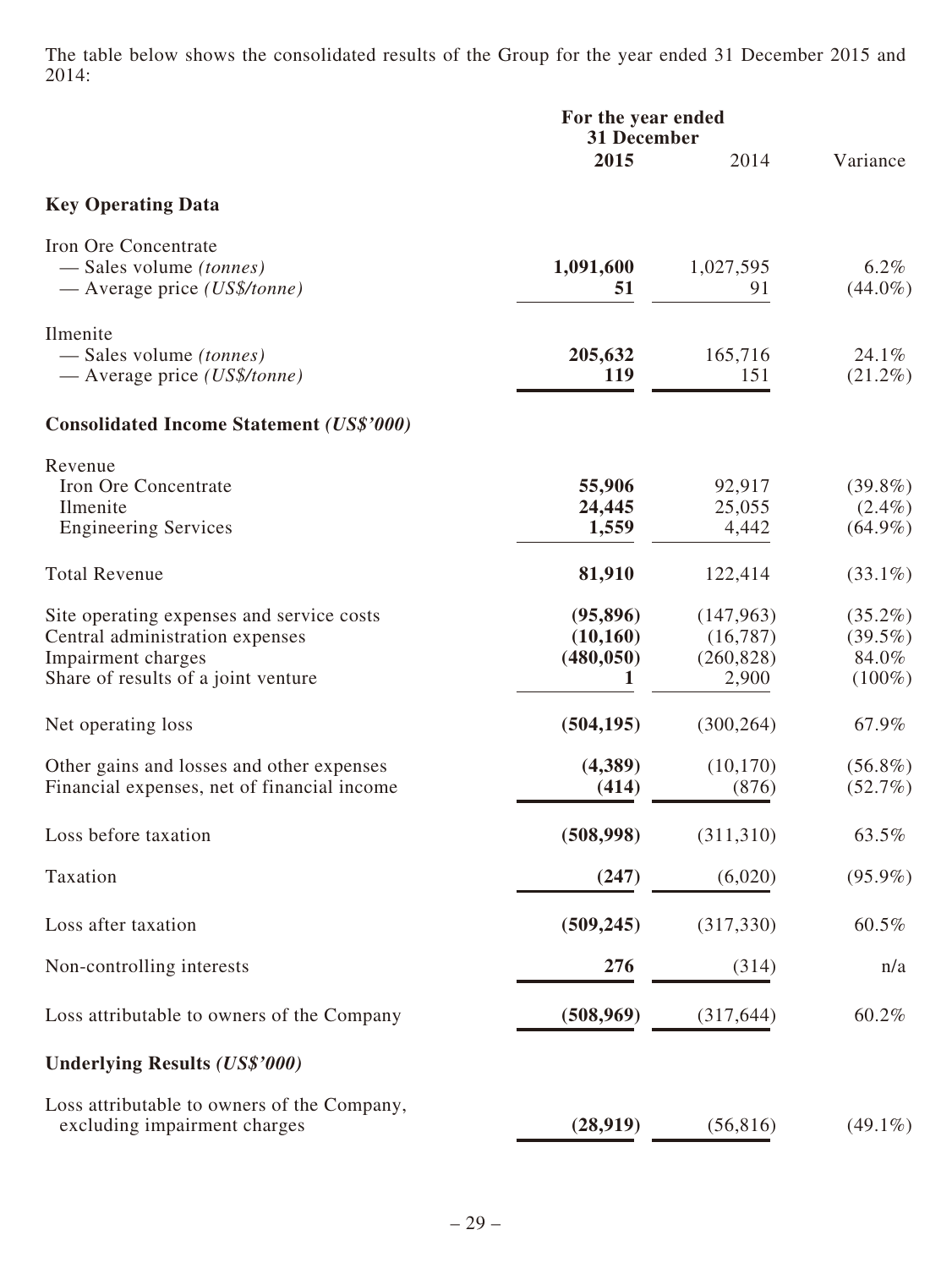## **THE UNDERLYING RESULTS OF THE GROUP**

IRC's operating results are mainly derived from the mining operation of Kuranakh. The Group manages its operations with principal reference to the underlying operating cash flows and recurring earnings. However, as with most of IRC's international industry peers, the Group's income statement includes material non-cash impairment provisions. These impairments are provided mainly in light of the volatility of the global economy, such as the weakness in global bulk commodity markets, and are therefore nonoperating and non-recurring in nature.

To facilitate a better understanding of the Group's operating results, the calculation of the Group's underlying results, which excludes the effect of the impairments, is set out below:

|                                            | For the year ended<br>31 December |            |            |
|--------------------------------------------|-----------------------------------|------------|------------|
| <b>US\$'000</b>                            | 2015                              | 2014       | Variance   |
| Loss attributable to owners of the Company | (508, 969)                        | (317, 644) | 60.2%      |
| Impairment charges                         | 480,050                           | 260,828    | 84.0%      |
| Underlying loss for the year               | (28,919)                          | (56, 816)  | $(49.1\%)$ |

It is worth noting that, despite the further softening of the iron ore and ilmenite prices in 2015 which decreased the Group's revenue by 33.1%, IRC managed to significantly reduce its underlying loss by 49.1%. This underlines the Group's continuous effort to control cost in the midst of the current challenging operating environment.

## **REVENUE**

## **Iron ore concentrate**

During 2015, IRC increased the sales volume of its iron ore by 6.2% compared to last year, suggesting good demand for the Group's iron ore concentrate. However, the significant increase in iron ore supply in the market, and commensurate fall in iron ore prices, have resulted in a 44.0% decrease in selling price from US\$91 per tonne to US\$51 per tonne. As a result, sales revenue of iron ore decreased by 39.8% from US\$92.9 million to US\$55.9 million.

## **Ilmenite**

205,632 tonnes of ilmenite were sold in 2015, a 24.1% increase compared to 165,716 tonnes last year, reflecting the premium quality of the Group's ilmenite and a reasonable ilmenite market in terms of quantity demand. However, the positive effect of the increase in sales volume was offset by the 21.2% fall in selling price from US\$151 per tonne to US\$119 per tonne. As a result, revenue from ilmenite sales decreased slightly by 2.4% from US\$25.1 million to US\$24.4 million.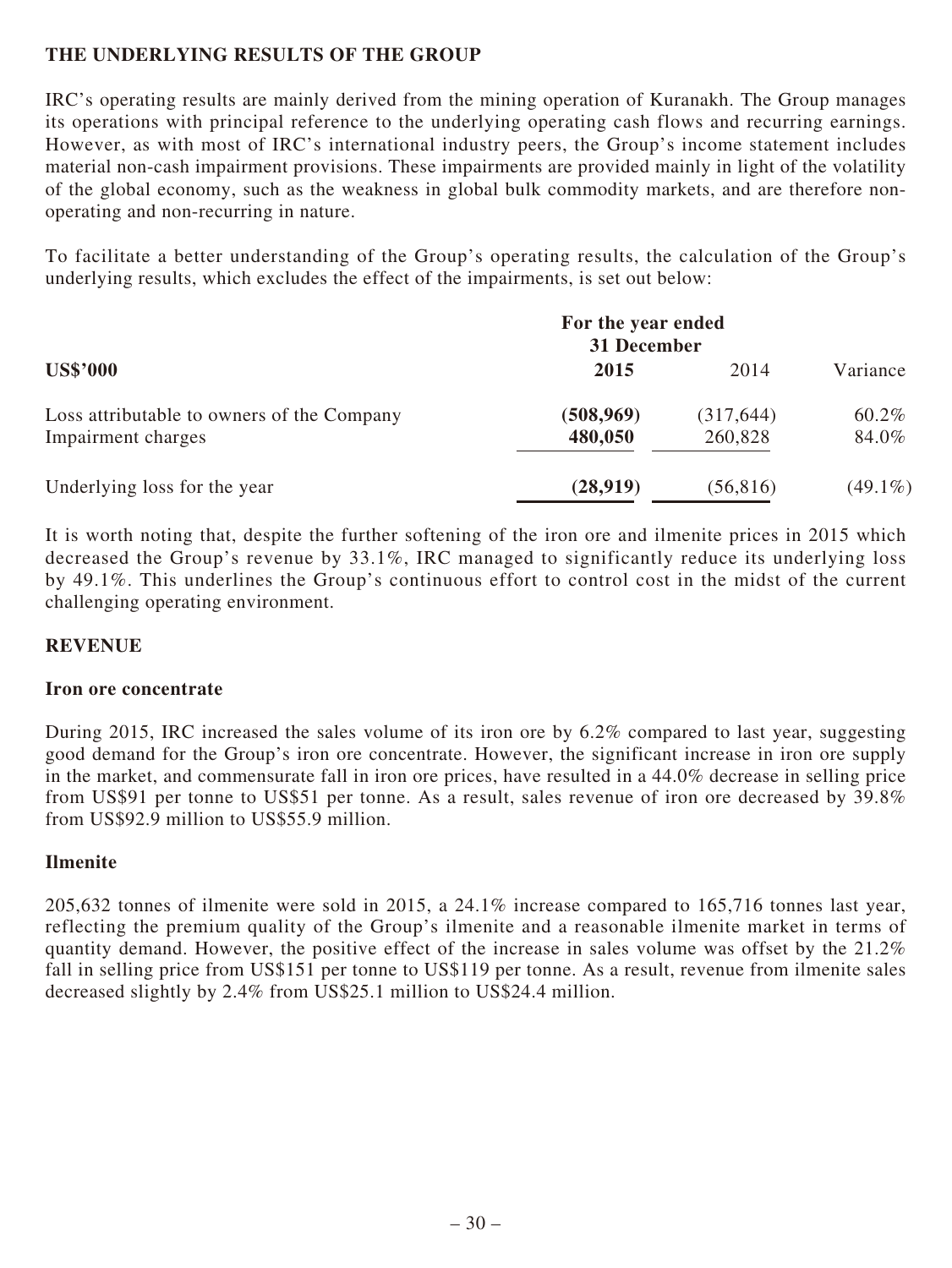## **Engineering Services**

Revenue from Giproruda, the small engineering services division of the Group, reduced by US\$2.9 million to US\$1.6 million, due to decreased billing for its consulting services and the impact of the Rouble depreciation.

## **SITE OPERATING EXPENSES AND SERVICE COSTS**

Site Operating Expenses and Service Costs mainly represent the mining and operating expenses incurred by the Group's sole mine in production, the Kuranakh mine. The expenses decreased by 35.2% from US\$148.0 million to US\$95.9 million.

Considering that the sales volumes of iron ore and ilmenite increased by 6.2% and 24.1% respectively, and also taking into account the relatively high inflation in Russia, the 35.2% reduction in cost is particularly notable. This is the result of successful implementation of the cost cutting measures and revised mining plan with the help of the depreciation in Russian Roubles.

During the year ended 31 December 2015, 1,114,153 tonnes (31 December 2014: 1,010,360 tonnes) of iron ore concentrate and 193,236 tonnes (31 December 2014: 178,426 tonnes) of ilmenite were produced, ahead of the Group's 2015 production targets by 23.8% and 20.8% respectively. In accordance with the general market practice and for presentation and analysis purposes, the table below classifies ilmenite sales as a by-product credit by treating the sales revenue as an offsetting item in the production cash cost of iron ore. The details of the key cash cost components are as follows:

|                                                             | 2015                                             |                                         | 2014                             |  |
|-------------------------------------------------------------|--------------------------------------------------|-----------------------------------------|----------------------------------|--|
|                                                             | <b>Total</b><br>cash cost<br><b>US\$</b> million | <b>Cash cost</b><br>per tonne<br>US\$/t | Cash cost<br>per tonne<br>US\$/t |  |
| Mining                                                      | 9.8                                              | 8.8                                     | 29.6                             |  |
| Processing                                                  | 12.6                                             | 11.4                                    | 17.1                             |  |
| Transportation to plant                                     | 6.3                                              | 5.7                                     | 8.3                              |  |
| Production overheads, site administration and related costs | 18.4                                             | 16.4                                    | 26.4                             |  |
| Transportation to customers                                 | 21.2                                             | 19.4                                    | 30.7                             |  |
| Movements in inventories and finished goods                 | 3.8                                              | 3.5                                     | 6.9                              |  |
| Contribution from sales of ilmenite* and others             | (11.5)                                           | (10.3)                                  | (11.9)                           |  |
| Net cash cost                                               | 60.6                                             | 54.9                                    | 107.1                            |  |

\* net of tariff and other railway charges for ilmenite

The significant decrease in cash cost is mainly attributable to the cost cutting measures coupled with adopting a revised mining plan. As widely reported in the press, the Russian Roubles depreciated significantly since December 2014 and the currency remained weak in 2015. While the Group's income is mainly US Dollars denominated and therefore unaffected by the Roubles depreciation, the Group's operating costs, which are mostly denominated in Roubles, reduced significantly in 2015.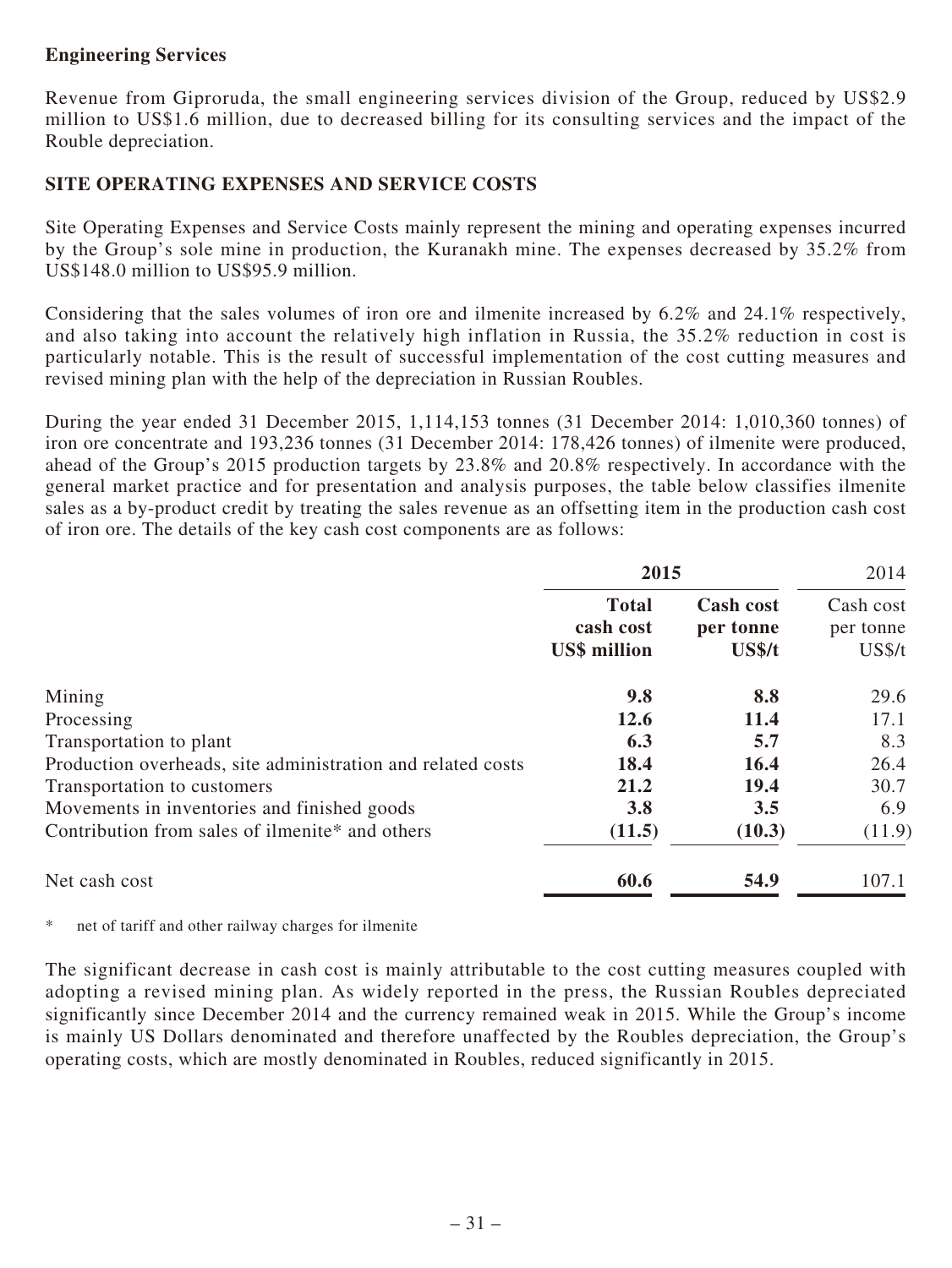

### **Benchmark Fe 62% CFR China VS. FX rates (USD:RUB)**

### **SEGMENT INFORMATION**

Despite the Group's effort to reduce operating costs, the decline in selling prices of iron ore and ilmenite in 2015 had resulted in the "Mine in production" segment reporting a segmental loss before impairment of US\$12.7 million, an improvement compared to last year (31 December 2014: loss of US\$23.7 million). The "Engineering" segment also recorded a loss of US\$0.7 million (31 December 2014: profit of US\$0.3 million) following a decrease in consultancy billings.

## **CENTRAL ADMINISTRATION EXPENSES**

In light of the challenging market and operating environments, special attention continues to be given to controlling administrative costs. The successful implementation of the cost savings initiatives continued to provide benefits, with the Group's central administration costs reducing 39.5% to US\$10.2 million.

## **IMPAIRMENT CHARGES**

As the weak iron ore price environment deteriorated further during 2015, and as our business model is sensitive to iron ore price, it is considered appropriate to record a one-off non-cash impairment provision of US\$480.1 million, of which a partial impairment of US\$437.3 million was made against K&S mine and US\$36.9 million against certain exploration and evaluation assets and other assets. (31 December 2014: impairment provision of US\$63.6 million against the full carrying value of Kuranakh mine and partial impairment provision of US\$197.3 million against the K&S mine). The production and sales of the joint venture is dependent on the concentrate from Kuranakh mine. Due to challenging operating environment and falling iron ore and ilmenite prices, the Group has announced to move the Kuranakh mine to care and maintenance during the year ended 31 December 2015. It is therefore considered prudent to record a full impairment of approximately US\$5.9 million (31 December 2014: nil) to the interest in the joint venture.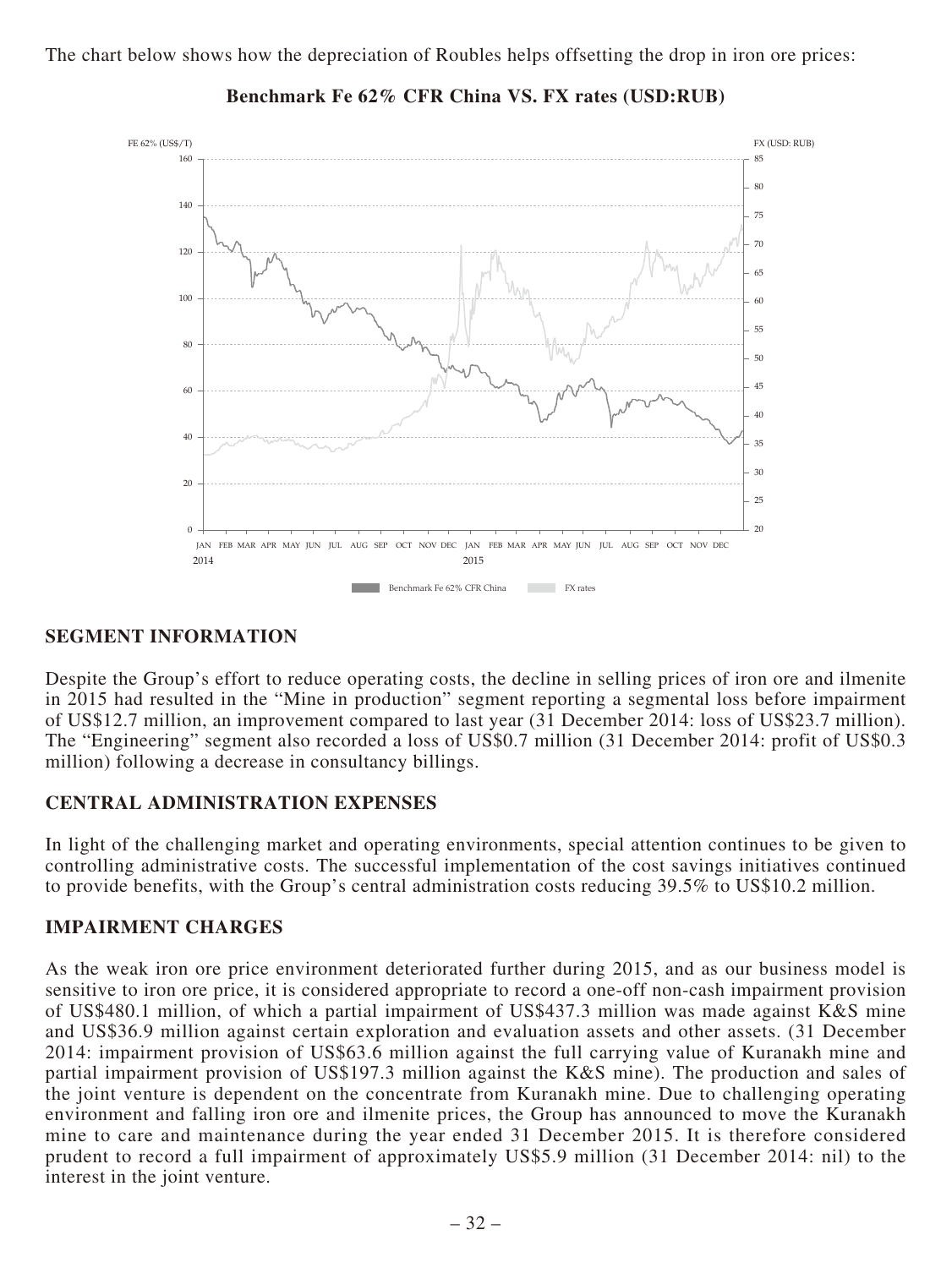## **SHARE OF RESULTS OF JOINT VENTURE**

In 2015, the vanadium joint venture, 46% owned by IRC, provided the group with a nominal profit (31 December 2014: share of profit of US\$2.9 million).

## **OTHER GAINS AND LOSSES AND OTHER EXPENSES**

The Other Gains and Losses and Other Expenses of US\$4.4 million (31 December 2014: US\$10.2 million) mainly represents the exchange losses following the depreciation of Russian Roubles.

## **NET FINANCIAL EXPENSES**

Net financial expenses mainly represent the interest income from bank deposits arising from the proceeds of the open offer, net of the interest expenses of the working capital facilities from Asia Pacific Bank.

## **TAXATION**

Tax charge decreased significantly from US\$6.0 million to US\$0.2 million. In 2014, a deferred tax liability of US\$5.2 million was recognised, and hence tax charge of the same amount was booked as a non-cash item, primarily due to the depreciation of Russian Roubles against US Dollars which gave rise to temporary differences between the value of non-monetary fixed assets and the tax base of such nonmonetary fixed assets. In 2015, as Roubles remained weak throughout the year, deferred tax movement arising from the changes in Roubles exchange rate was less significant.

## **LOSS ATTRIBUTABLE TO THE OWNERS OF THE COMPANY**

As a result of the above, the Loss attributable to the Owners of the Company in 2015 amounted to US\$509.0 million (31 December 2014: US\$317.6 million).

## **CASH FLOW STATEMENT**

The following table summaries the key cash flow items of the Group for the year ended 31 December 2015 and 31 December 2014:

|                                                                                   | For the year ended<br>31 December |            |  |
|-----------------------------------------------------------------------------------|-----------------------------------|------------|--|
| <b>US\$'000</b>                                                                   | 2015                              | 2014       |  |
| Net cash used in operations                                                       | (799)                             | (25,598)   |  |
| Interest paid                                                                     | (11, 022)                         | (9,818)    |  |
| Capital expenditure                                                               | (52, 599)                         | (100, 990) |  |
| Proceeds on issuance of shares, net of transaction costs                          | 49,434                            | 38,871     |  |
| Proceeds from bank borrowings, net of repayment                                   | (926)                             | 72,957     |  |
| Disposal of subsidiaries                                                          |                                   | 3,150      |  |
| Other payments and adjustments, net                                               | (815)                             | (1,964)    |  |
| Net movement during the year                                                      | (16, 727)                         | (23, 392)  |  |
| Cash and bank balances (including time and restricted deposits)<br>— At 1 January | 74,990                            | 98,382     |  |
| — At 31 December                                                                  | 58,263                            | 74,990     |  |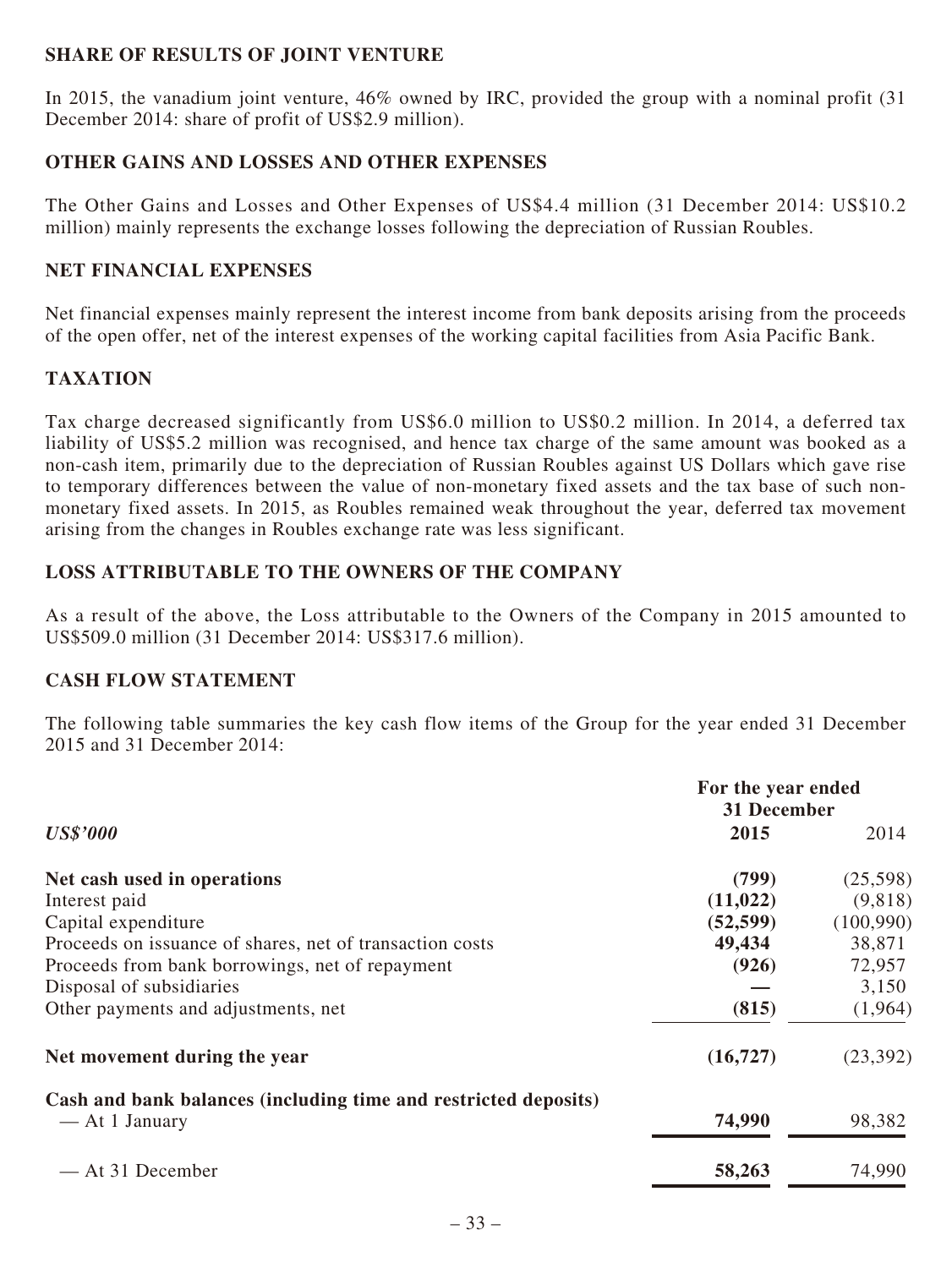The net cash used in operations reduced significantly from US\$25.6 million to US\$0.8 million, mainly due to the cost cutting measures implemented and other working capital movements. Capital expenditure of US\$52.6 million was spent mainly on the K&S mine, as the construction progress of the project stepped up for commissioning.

For financing, the Group had allotted and issued 1,296.0 million shares under an open offer and received a net proceeds of approximately US\$49.4 million. A net bank repayment of US\$0.9 million represents mainly the drawing down of the remaining ICBC project finance facility of US\$52.0 million offset by the repayments. The ICBC facility was to finance the construction of the K&S project.

## **LIQUIDITY, FINANCIAL AND CAPITAL RESOURCES**

## **Share capital**

On 17 January 2013, the Company entered into a conditional subscription agreement with each of General Nice Development Limited ("General Nice") and Minmetals for an investment by General Nice and Minmetals in new shares of the Company up to approximately HK\$1,845 million (equivalent to approximately US\$238 million) in aggregate. The share placements not only provided the Group with strong strategic Chinese investment partners, but also solidified the Group's financial strength by unlocking the value in IRC's extensive portfolio of development projects. The transaction also includes off-take and marketing arrangements, providing IRC with both sales volume and cash-flow security. As at 31 December 2015, General Nice has completed more than 80% of its commitment by investing approximately US\$170 million into the Company, while the completion of the subscription by Minmetals is subject to further agreement between the parties. The Company is in discussions with General Nice and Minmetals about a further deferred completion and other available options.

On 29 June 2015, the Company announced its equity fund raising plan by way of an Open Offer in order to finance the completion of construction of K&S and for providing general working capital to the Group. The Open Offer was completed on 7 August 2015 after allotting and issuing 1,295,976,080 ordinary shares and receiving a net proceeds of approximately US\$49.4 million. In accordance with the intended use of proceeds of the transaction as disclosed in the shareholders' circular dated 17 July 2015, out of the total net proceeds of US\$49.4 million, not less than 80% would be used to finance the completion of the final stage of construction of the K&S Project and the working capital needs of K&S during the initial period of commercial production. The remaining net proceeds would be used for general working capital purposes of the Group. As of 31 December 2015, the proceeds had been used in accordance with the intention above-mentioned. Approximately US\$31 million and US\$8 million had been spent on financing the construction of the K&S project and funding the general expenses of the Group respectively, with the remaining US\$10 million deposited in banks.

## **Cash Position and Capital Expenditure**

As at 31 December 2015, the carrying amount of the Group's cash and bank balances was approximately US\$58.3 million (31 December 2014: US\$75.0 million) of which US\$2.1 million (31 December 2014: US\$27.3 million) was under restricted cash deposit. The balance represents a decrease of US\$16.7 million, mainly to fund the K&S development and the Group's administrative costs and to service the bank loans. In accordance with the ICBC loan facility agreement, the Group replenished US\$26 million to the restricted cash deposit account in January 2016.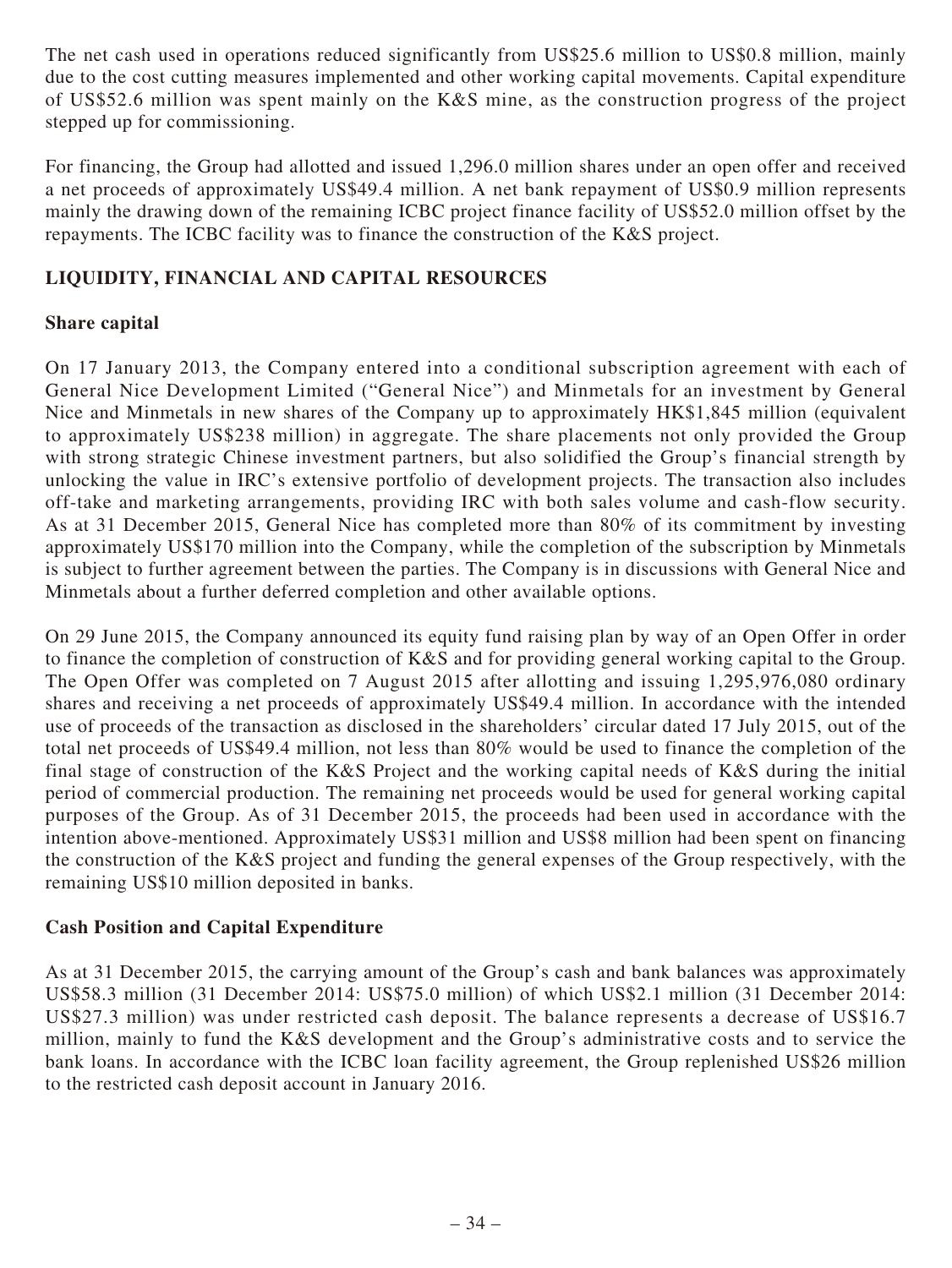## **Exploration, Development and Mining Production Activities**

For the year ended 31 December 2015, US\$146.1 million (31 December 2014: US\$236.4 million) was incurred on development and mining production activities. No exploration activity was carried out for the year ended 31 December 2015 and 2014. The following table details the capital and operating expenditures in 2015 and 2014:

|                                 | For the year ended<br>31 December 2015 |                                 | For the year ended<br>31 December 2014 |           |                                 |       |
|---------------------------------|----------------------------------------|---------------------------------|----------------------------------------|-----------|---------------------------------|-------|
| $US\$ <sup>2</sup> $m$          | <b>Operating</b>                       | Capital<br>expenses expenditure | <b>Total</b>                           | Operating | Capital<br>expenses expenditure | Total |
| Kuranakh                        | 93.1                                   | 0.1                             | 93.2                                   | 136.0     | 1.1                             | 137.1 |
| K&S development                 | 0.5                                    | 52.0                            | 52.5                                   | 0.3       | 97.7                            | 98.0  |
| Exploration projects and others |                                        | 0.4                             | 0.4                                    |           | 1.3                             | 1.3   |
|                                 | 93.6                                   | 52.5                            | 146.1                                  | 136.3     | 100.1                           | 236.4 |

The table below sets out the details of material new contracts and commitments entered into during 2015 on a by-project basis. The amount was relatively small, reflecting the fact that the K&S mine is close to completion.

|                     |                                                                                           | For the year ended 31<br><b>December</b> |            |  |
|---------------------|-------------------------------------------------------------------------------------------|------------------------------------------|------------|--|
| US\$ <sup>'</sup> m | <b>Nature</b>                                                                             | 2015                                     | 2014       |  |
| Kuranakh            | Purchase of property, plant and equipment                                                 |                                          | 0.3        |  |
| K&S                 | Purchase of property, plant and equipment<br>Sub-contracting for excavation related works | 1.3                                      | 0.1<br>0.4 |  |
| Others              | Other contracts and commitments                                                           |                                          | 0.1        |  |
|                     |                                                                                           | 1.3                                      | 0.9        |  |

## **Borrowings and Charges**

As 31 December 2015, the Group had gross borrowings of US\$286.9 million (31 December 2014: US\$287.7 million). All of the Group's borrowings were denominated in US dollars. Of the gross borrowings, US\$10.6 million (31 December 2014: US\$21.0 million) was bank borrowing for funding the working capital of the Group while the remaining US\$276.3 million (31 December 2014: US\$266.7 million) represents long term borrowing drawn from the US\$340 million ICBC loan facility which is guaranteed by Petropavlovsk. The Group has been keeping its borrowing costs at market level, with its weighted average interest rate at approximately 6.1% (31 December 2014: 6.0%) per annum. As of 31 December 2015, gearing, expressed as the percentage of net borrowings to the total of net borrowings and net assets, increased to 63.4% (31 December 2014: 25.0%) mainly due to the drawing of the ICBC loan facility to finance the construction of the K&S project and decrease of the Group's net assets following the provision of the non-cash impairment charge mentioned above.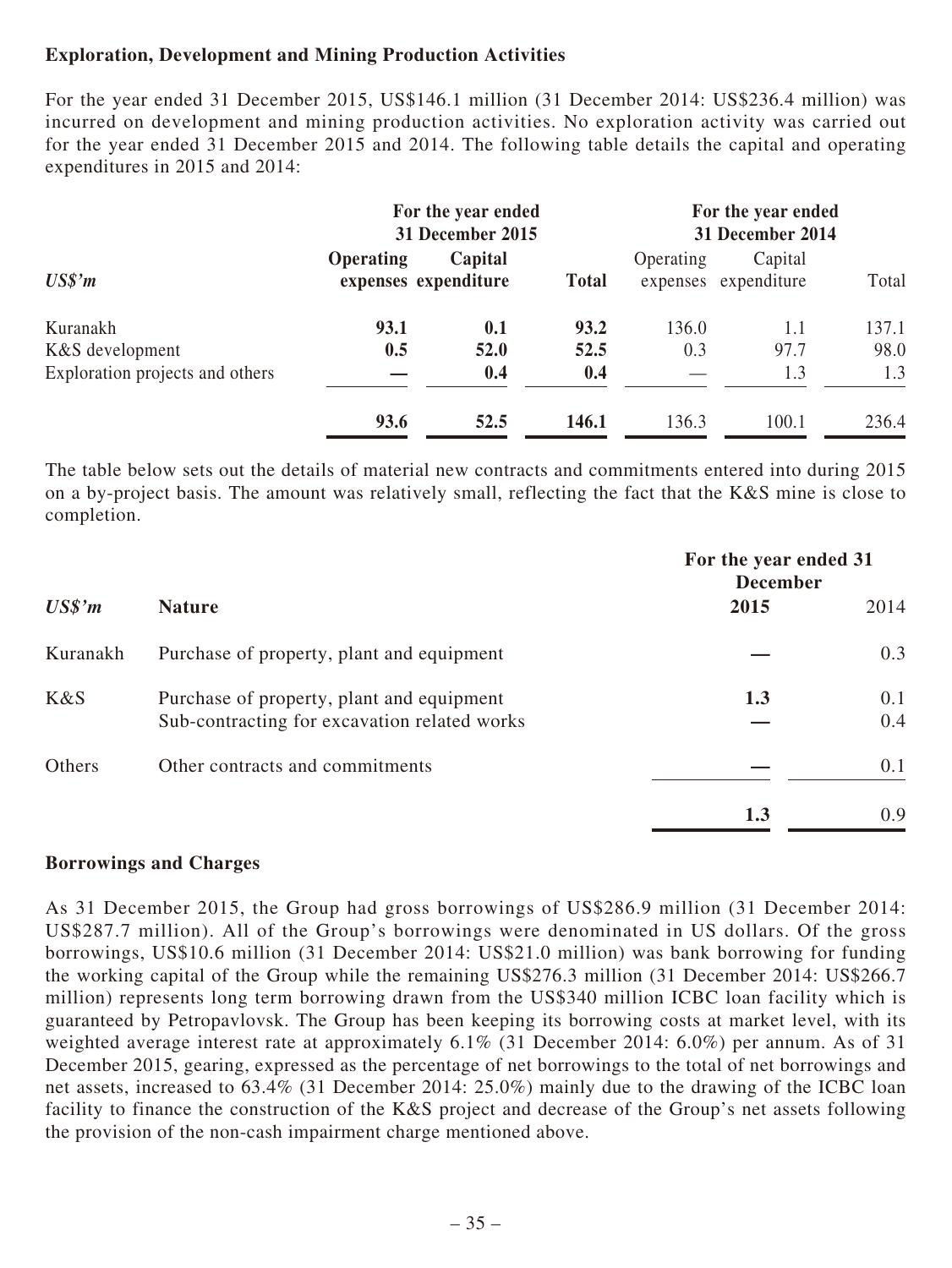## **Risk of Exchange Rate Fluctuation**

The Group undertakes certain transactions denominated in foreign currencies, principally Russian Rouble and is therefore exposed to exchange rate risk associated with fluctuations in the relative values of US Dollars. Exchange rate risks are mitigated to the extent considered necessary by the Board of Directors, primarily through holding the relevant currencies. At present, the Group does not undertake any foreign currency transaction hedging.

## **Employees and Emolument Policies**

As at 31 December 2015, the Group employed approximately 1,800 employees (31 December 2014: 2,300 employees). The total staff costs excluding share based payments decreased to US\$26.5 million for 2015 (31 December 2014: US\$45.3 million) following decreases in headcount, adjustments in remuneration, and the effect of the Russian Roubles depreciation. As part of the cost reduction program, directors and senior management of the Group are subject to a remuneration reduction of up to 15% with effect from March 2015. The emolument policy of the Group is set up by the Remuneration Committee on the basis of their merit, qualifications and competence with reference to market conditions and trends.

# **EXTRACT FROM THE INDEPENDENT AUDITOR'S REPORT**

The following is an extract of the independent auditor's report on the Group's audited financial statements for the year ended 31 December 2015:

## **"Basis for Disclaimer of Opinion**

As set out in note 2 to the consolidated financial statements, the Group incurred a loss for the year ended 31 December 2015 and the Group had outstanding bank borrowings due for repayment in 2016, significant capital and other commitments and the Group's financial covenants requirements under the project finance facility agreement ("ICBC Facility Agreement") with Industrial and Commercial Bank of China ("ICBC"), against the cash and cash equivalents and the credit facilities maintained by the Group. As the directors of the Company have forecasted that the loan covenants under the ICBC Facility Agreement will be breached in the foreseeable future and this violation will cause the loan to become immediately due and payable, the Group's ability to continue as a going concern is dependent on a waiver to be granted by ICBC and its insurance agent on (a) the compliance requirements of the Financial Covenants as defined in note 38 to the consolidated financial statements under the ICBC Facility Agreement until 31 December 2017; and (b) the debt service reserve account replenishment requirement under the DSRA Agreement as defined in note 29 to the consolidated financial statements. As of the date of this report, the waiver application is still under review by ICBC and its insurance agent. If the waiver cannot be obtained and the loan becomes immediately due and payable, the Group would be unable to meet its financial obligations as and when they fall due in the foreseeable future. In view of the significant uncertainty relating to the ability of the Group to continue as a going concern, we disclaim our opinion in this respect. Should the going concern assumption be inappropriate, adjustments may have to be made to (i) reflect the situation that assets may need to be realised other than their carrying amounts; and (ii) provide for further liabilities that may arise. No adjustments have been made in the accompanying consolidated financial statements.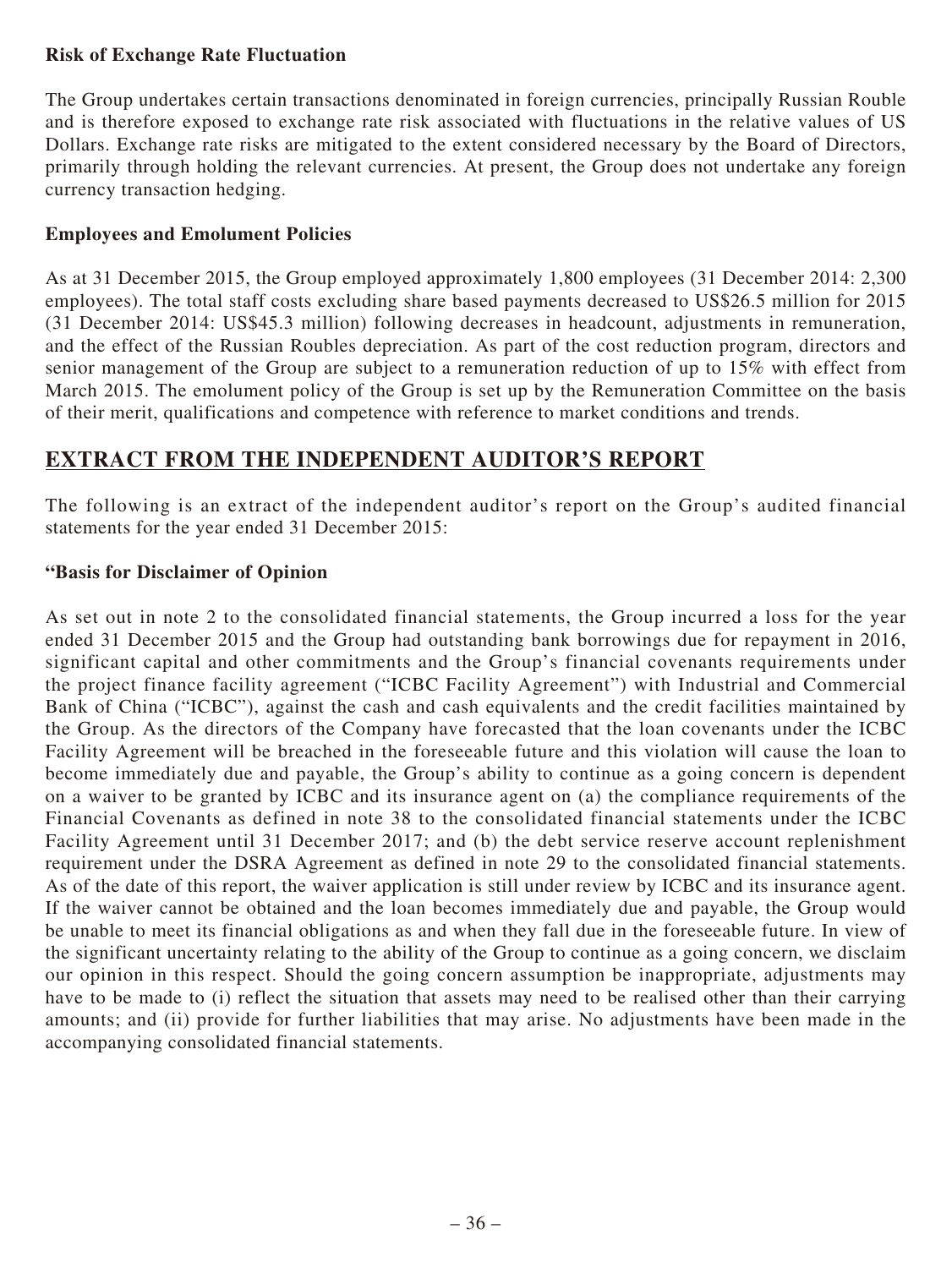## **Disclaimer of Opinion**

Because of the significance of the matters described in the Basis for Disclaimer of Opinion paragraph, we have not been able to obtain sufficient appropriate audit evidence to provide a basis for an audit opinion. Accordingly, we do not express an opinion on the consolidated financial statements. In all other respects, in our opinion the consolidated financial statements have been properly prepared in compliance with the Hong Kong Companies Ordinance."

The aforesaid note 2, note 29 and note 38 to the consolidated financial statements in the extract from the Independent Auditor's Report are disclosed in note 2, note 22 and note 22 respectively to this Results Announcement.

## **OTHER INFORMATION**

## **Resources and Reserves information**

In conjunction with rule 18.14 of the Rules Governing the Listing of Securities on the Stock Exchange of Hong Kong Limited (the "Listing Rules"), IRC has updated its Resources and Reserves information and further details are set out in IRC's 2015 annual report.

## **Corporate Governance**

The Board of Directors (the "Board") of IRC is committed to promoting good corporate governance to safeguard the interests of the shareholders and to enhance the Group's performance. Detailed disclosure of the Company's corporate governance policies and practices is available in the 2015 Annual Report.

Throughout the year, the Company was in compliance with the code provisions set out in the Corporate Governance Code (the "CG Code") as stated in Appendix 14 of the Rules Governing the Listing of Securities on The Stock Exchange of Hong Kong Limited save that the Non-Executive Directors, Mr Simon Murray and Mr Cai Sui Xin, were unable to attend the annual general meeting of the Company held on 4 June 2015 as provided for in code provision A.6.7 as they had overseas engagements.

The Company has adopted the Model Code for Securities Transactions by Directors of Listed Issuers set out in Appendix 10 of the Listing Rules (the "Model Code"). The Company has made specific enquiry of all the Directors regarding any noncompliance with the Model Code during the year and they have confirmed their full compliance with the required standard set out in the Model Code. The Company has also adopted the Model Code as the Code for Securities Transactions by Relevant Employees to regulate dealings in securities of the Company by certain employees of the Company, or any of its subsidiaries and the holding companies who are considered to be likely in possession of unpublished price sensitive information in relation to the Company or its securities.

## **Purchase, Sale or Redemption of the Company's Listed Securities**

During the year, neither the Company nor any of its subsidiaries has purchased, sold or redeemed any of the Company's listed securities.